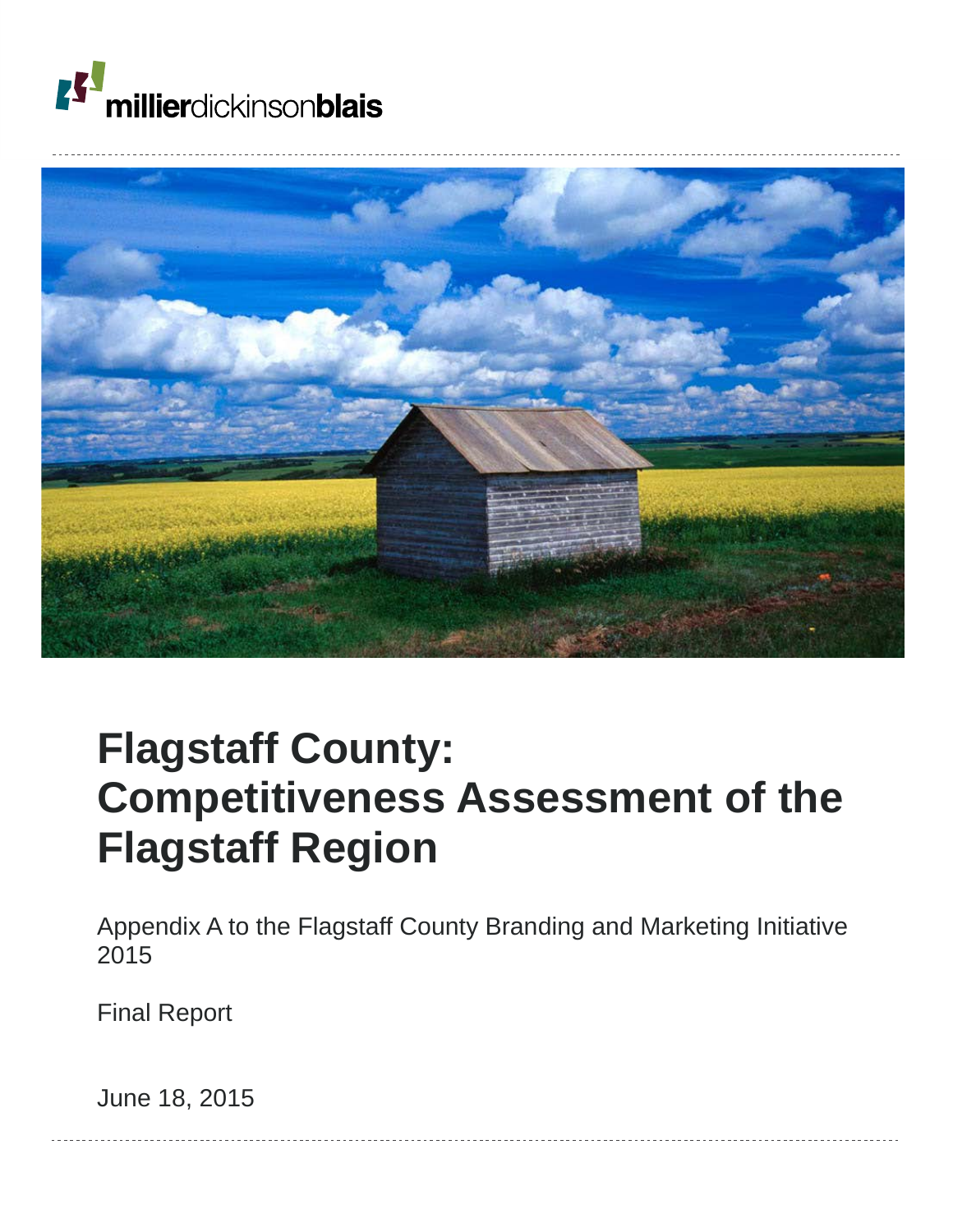# **ISS**

# **Contents**

| $\mathbf{1}$   |       | <b>COMPETITIVE POSITIONING ASSESSMENT</b>                     | 3              |                |
|----------------|-------|---------------------------------------------------------------|----------------|----------------|
| $\overline{2}$ |       | LOCAL COMPETITIVE ADVANTAGES / DISADVANTAGES                  | 5              |                |
| 3              |       | <b>ENVIRONMENTAL SCAN</b>                                     | $\overline{7}$ |                |
|                | 3.1   | FLAGSTAFF WORKFORCE                                           |                | $\overline{7}$ |
|                |       | 3.2 BUSINESS PATTERNS ASSESSMENT                              |                | 11             |
|                | 3.2.1 | <b>KEY BUSINESS CHARACTERISTICS</b>                           |                | 11             |
|                | 3.3   | FLAGSTAFF AND COMPETITOR COMMUNITIES                          |                | 15             |
|                | 3.3.1 | <b>LOCATION QUOTIENT ASSESSMENT</b>                           |                | 17             |
| 4              |       | SITE SELECTION CONSIDERATIONS                                 | 22             |                |
|                | 4.1.1 | OIL AND GAS PRODUCTION, SUPPORT, AND RELATED INDUSTRIES       |                | 22             |
|                |       | 4.1.2 VALUE ADDED AGRICULTURAL PROCESSING                     |                | 25             |
|                |       | 4.1.3 FABRICATED METAL PRODUCTS MANUFACTURING                 |                | 26             |
|                | 4.1.4 | <b>TOURISM AND HOSPITALITY SERVICES</b>                       |                | 27             |
| 5              |       | <b>COMPETITIVE BENCHMARKING</b>                               | 29             |                |
|                |       | 5.1.1 OIL AND GAS PRODUCTION, SUPPORT, AND RELATED INDUSTRIES |                | 29             |
|                |       | 5.1.2 VALUE ADDED AGRICULTURAL PROCESSING                     |                | 41             |
|                |       | 5.1.3 FABRICATED METAL PRODUCTS MANUFACTURING                 |                | 47             |
|                | 5.1.4 | <b>TOURISM AND HOSPITALITY SERVICES</b>                       |                | 54             |
|                |       | <b>APPENDIX: SITE SELECTION MATRICES</b>                      | 60             |                |
|                |       | OIL AND GAS PRODUCTION, SUPPORT, AND RELATED INDUSTRIES       |                | 60             |
|                |       | VALUE ADDED AGRICULTURAL PROCESSING                           |                | 63             |
|                |       | <b>FABRICATED METAL PRODUCTS MANUFACTURING</b>                |                | 65             |
|                |       | <b>TOURISM AND HOSPITALITY</b>                                |                | 67             |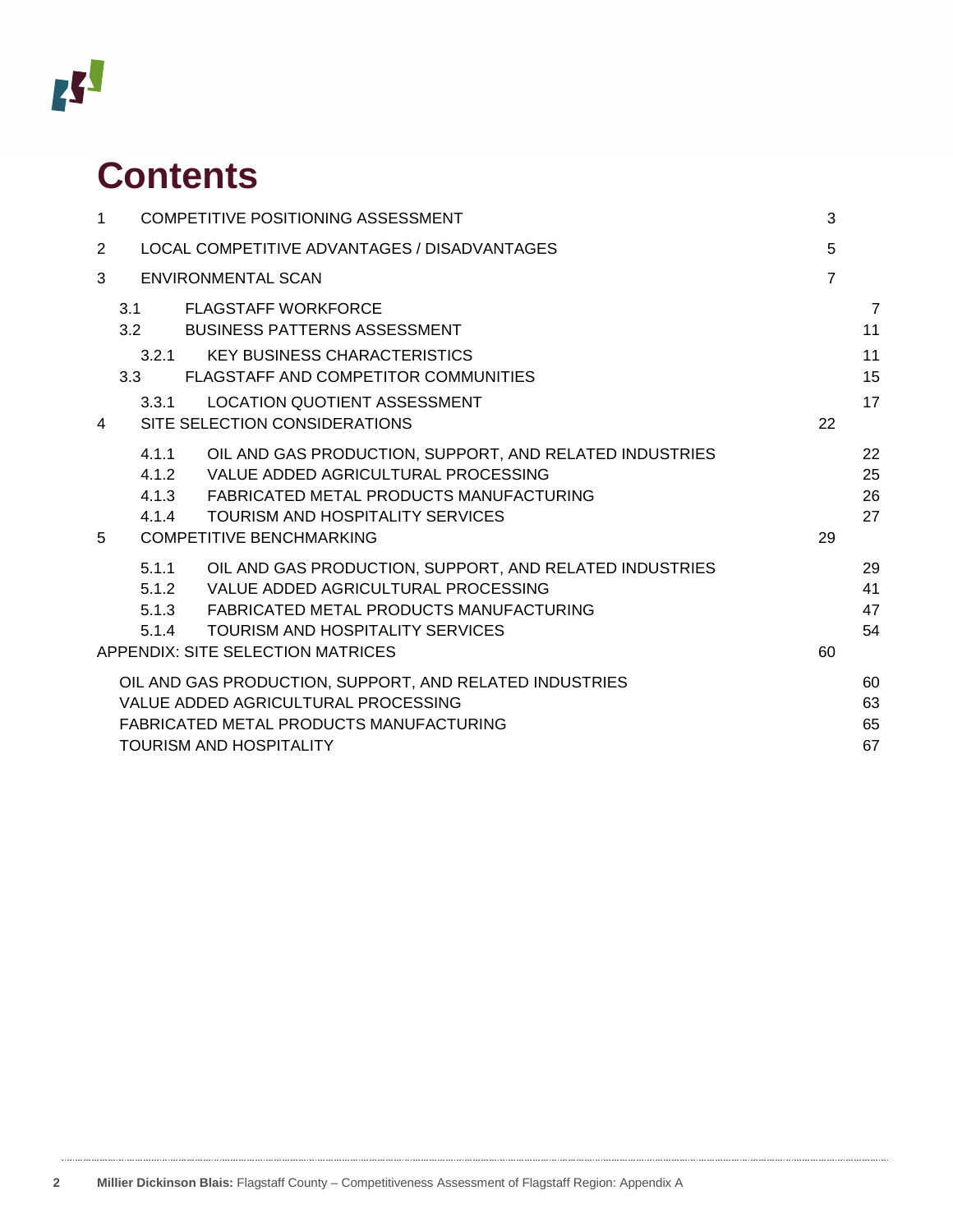# <span id="page-2-0"></span>**1 Competitive Positioning Assessment**

An important step in the development of the Flagstaff Region's competitive assessment was to gain a better understanding of the region and how the County positioned itself within *Flagstaff County: Our Common. Wealth. Economic Development Pathways (2015-2018)*. This provided the vision of a safe, caring, and vibrant rural "Communities of communities" that promises an excellent quality of life for all its citizens. However, to achieve this it was necessary to understand the competitive advantages and disadvantages of the Flagstaff Region.

The Flagstaff Region has an economic development strategy with an aim of addressing the region's declining population. Between 2006 and 2013 the population of the Flagstaff Region declined by 5.7% from 8,803 to 8,304<sup>[1](#page-2-1)</sup> and this can be partially attributed to an overall decline in rural Alberta people continue to migrate to larger urban centres. The economic development vision establishes a path to enhancing the region's profile as a destination for working age people and sets a goal of reducing the rate of population decline by 50% by 2021. To achieve this vision, the County must clearly communicate the region's competitive advantages.

Flagstaff is part of a large and strong regional economy. The unemployment rate for Camrose-Drumheller economic region was the second lowest in Alberta at 4.7% in May [2](#page-2-2)015.<sup>2</sup> Only the economic region of Lethbridge-Medicine Hat has performed better. This suggests that Flagstaff Region, along with other communities in the Camrose-Drumheller economic region, are seeing a return to their traditionally low unemployment rates. This speaks to the resiliency of the regional economy in light of the weaknesses that are being seen in other regions across Alberta due to lower oil prices. Continued success will be dependent on leveraging regional strengths in the agriculture, oil and gas, metal fabrication, and tourism sectors.

To complete the competitive assessment, a detailed analysis of Flagstaff's economic assets was undertaken. In many cases they have been compared to competitor communities. The result is a high-level overview of Flagstaff's "Competitive Position".

The competitive positioning figure on the following page highlights the strengths of the region as well as the targeted sectors of value-add agriculture, tourism and hospitality, oil and gas, and the supportive role of fabricated metal manufacturing. Each circle encompasses the competitive advantages that the Flagstaff Region has in relation to comparator communities.

j

<span id="page-2-1"></span><sup>1</sup> Government of Alberta, Municipal Affairs, *2013 Municipal Affairs Population List*, 2013.

<span id="page-2-2"></span><sup>2</sup> Statistics Canada, Alberta Labour Force Statistics May, 2015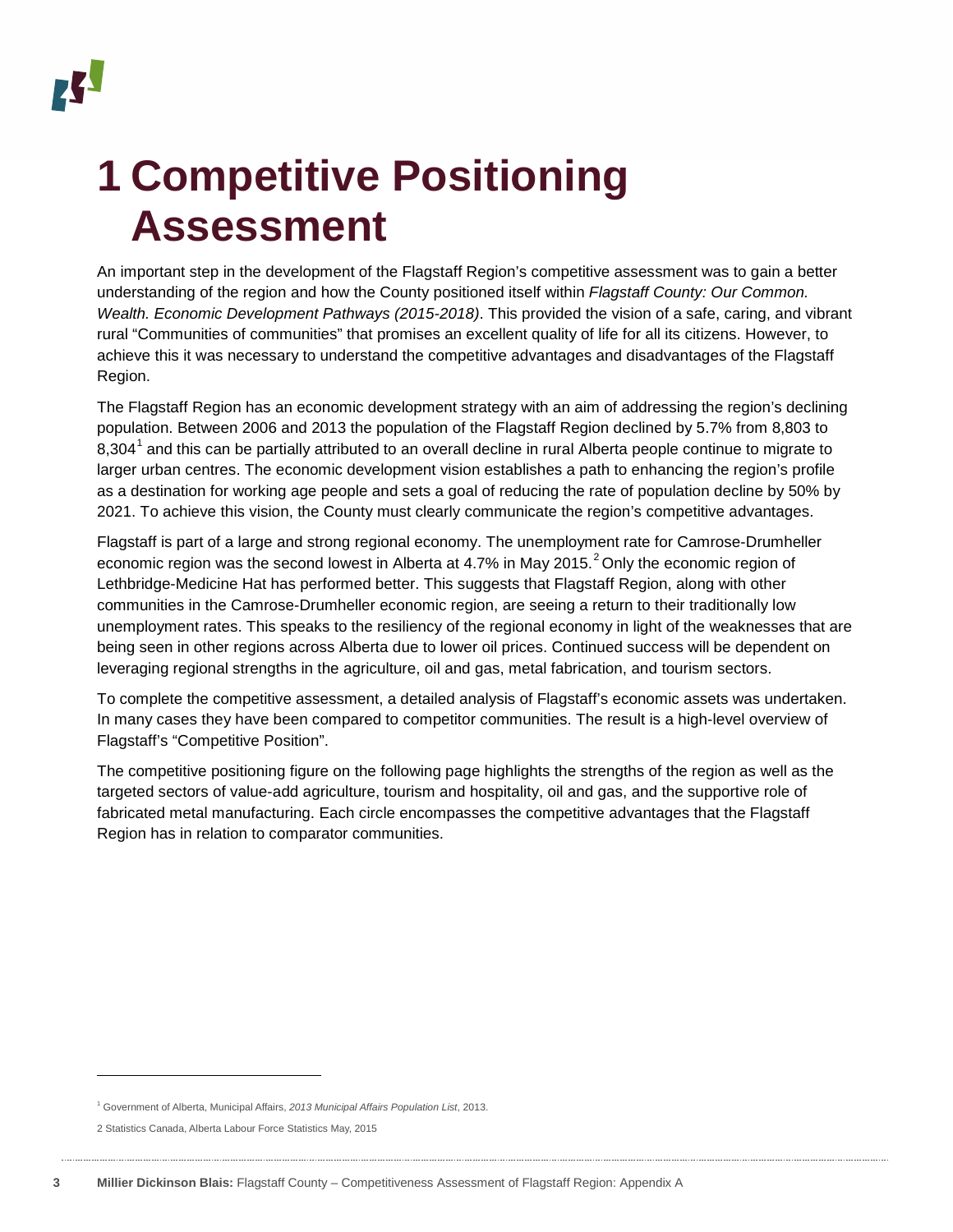#### FIGURE 1: FLAGSTAFF REGION COMPETITIVE POSITIONING

Value-Add Agriculture Messaging

Approximately 1 million acres of high quality

farmland

Access to a vast groundwater aquifer

Multiple bulk water stations throughout the Region

Established regional supply chain

Dedicated Battle River Railway short line to service

local the agricultural sector

Innovative Composite Blending Program supports the agricultural supply chain

#### **Features Common to All Sectors**

Highways 13 & 36 connect Flagstaff to national & international markets via the EATC

Part of a strong economic region with consistently low unemployment rates

Competitive wages for skilled labour

Superb quality of life in rural and small town settings

Plentiful access to health care services

Lower housing costs compared to larger urban centres

#### **Tourism and Hospitality Messaging**

hours from Edmonton with access to quality rural amenities

4 golf courses throughout the region

Ample availability of campgrounds & RV Parks

Quality hotel and motel accommodations available

Numerous heritage museums

Access to unskilled labour

Competitively priced commercial lands

**Fabricated Metal Messaging** 

Supporting a strong oil & gas and agriculture sector

Part of a larger regional fabricated metal sector

Oil & Gas Messaging

Strong & growing oil storage capacity at the Hardisty Energy Hub

Existing industry and micro business High concentration of labour in the mining, quarrying, specialization and oil and gas extraction sector

Available industrial lands

Existing industry support network for business attraction and expansion

Access to a vast groundwater aquifer

<span id="page-3-0"></span>The strengths identified above can be used as part of a larger investment attraction marketing strategy or making a business case for local business retention and expansion. The competitive strengths also highlight the region's advantages in relation to the weaknesses of other communities and identifying areas that constitute key assets.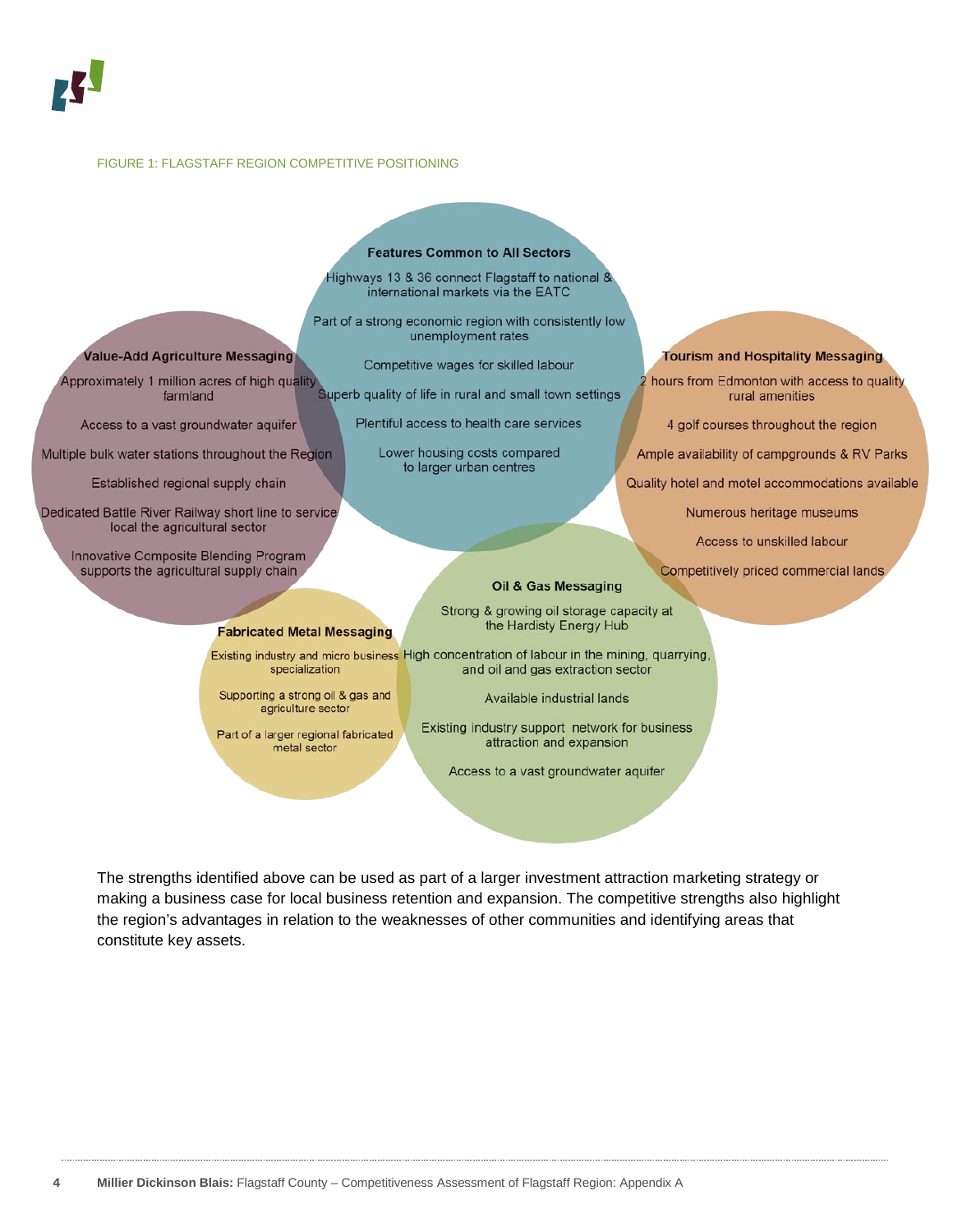# **2 Local Competitive Advantages/Disadvantages**

An integral component of Flagstaff's competitive assessment was to identify the region's competitive advantages and disadvantages relative to comparator communities in Alberta. This included a demographic profile review and an assessment of the regional workforce, economic, and business composition.

This information was then used in conjunction with an asset inventory assessment in the site selection matrix. The matrix provided a weighting of different sector specific investment factors that investors look for when deciding on a business location.

The following table highlights the key findings for the Flagstaff Region and is presented in more detail in Section [5](#page-28-0) Competitive Benchmarking. This section provides an easy overview for reference purposes.

#### FIGURE 2: LOCAL COMPETITIVE ADVANTAGES AND DISADVANTAGES

|        | <b>Competitive Advantages</b>                                                                                                                                                                                           |   | <b>Competitive Disadvantages</b>                                                                                                                                                                                            |
|--------|-------------------------------------------------------------------------------------------------------------------------------------------------------------------------------------------------------------------------|---|-----------------------------------------------------------------------------------------------------------------------------------------------------------------------------------------------------------------------------|
|        | Skilled wages are comparatively lower by<br>\$1,000 to \$7,000 depending on comparator<br>areas                                                                                                                         |   | Median age in the Flagstaff Region is 47.5<br>years of age, relatively higher than the<br>surrounding comparator areas                                                                                                      |
|        | Flagstaff has higher employment<br>concentration rankings in Mining, Quarrying,<br>Oil and Gas Extraction than comparator<br>areas signaling labour pool advantage<br>(excluding Lloydminster)                          |   | Flagstaff is facing a population decline of key<br>younger demographics in the working age<br>cohorts of 20 to 44 years of age<br>No post-secondary institutions, campuses,<br>education or training services in the region |
| ш      | Average wages competitive in Oil and Gas<br>sector                                                                                                                                                                      |   | No housing cost advantage between<br>neighbouring comparators                                                                                                                                                               |
| ш      | Ample campgrounds, open space, RV parks,<br>and numerous heritage museums that<br>celebrate its agricultural, mining, and oil                                                                                           | Π | Abundance of serviced and unserviced<br>industrial and commercial land in comparator<br>areas                                                                                                                               |
| ш      | industry history (e.g., Battle River Railway)                                                                                                                                                                           |   | MD of Provost has 672 acres available for<br>expansion adjacent to Hardisty Energy Hub                                                                                                                                      |
|        | Distinct housing cost advantage over major<br>and larger urban centres                                                                                                                                                  |   | Potentially prohibitive serviced industrial land                                                                                                                                                                            |
| ш<br>п | 70 acres in assorted industrial and<br>commercial lands available in the region,<br>which provides an advantage to the area for<br>companies consider location, or expansion<br>Some industrial lands are competitively | ш | prices<br>Higher levels of supporting industries in MD<br>Provost and MD Wainwright for Oil and Gas<br>Relatively disadvantaged by distance from<br>provincial Highway 2 that intersects with Red                           |
|        | priced, and priced low representing distinct                                                                                                                                                                            |   | Deer, and Edmonton                                                                                                                                                                                                          |
|        | advantage over some comparator areas<br>Supplier network contained in Flagstaff for Oil<br>and Gas Processing, Support, and Related<br>Industries                                                                       |   | Food processing labour costs higher in<br>Camrose-Drumheller economic region than<br>comparator regions                                                                                                                     |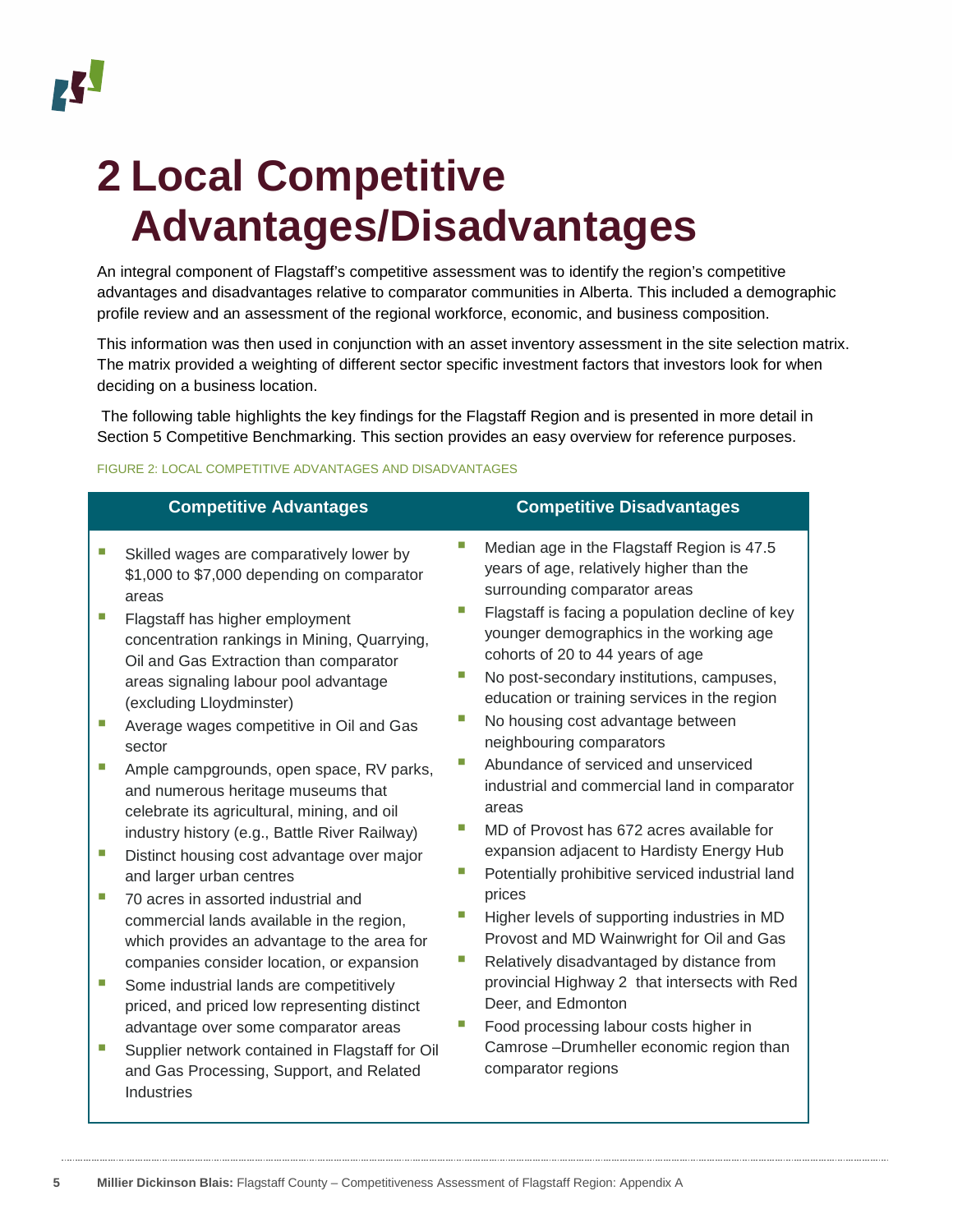#### **Competitive Advantages Competitive Disadvantages**

- Significant advantage in cost and availability of abundance in underground water
- Battle River Railway short line servicing local industry and agriculture by providing and innovative Composite Blending Program and more flexible storage and handling options
- **Unskilled labour rates lower than MD Provost** and Camrose County
- **Flagstaff serviced by Highway 13 and 36** with direct linkages to Highway 2, and thereby the closest major urban centres and markets
- High levels of self-employment in fabrication, industrial and agricultural machinery manufacturing and servicing

- **Unskilled labour rates significantly higher** than Beaver County and MD Wainwright
- **Primary offering for manufacturing expansion** or relocation is only (relatively expensive) land, with few facility offerings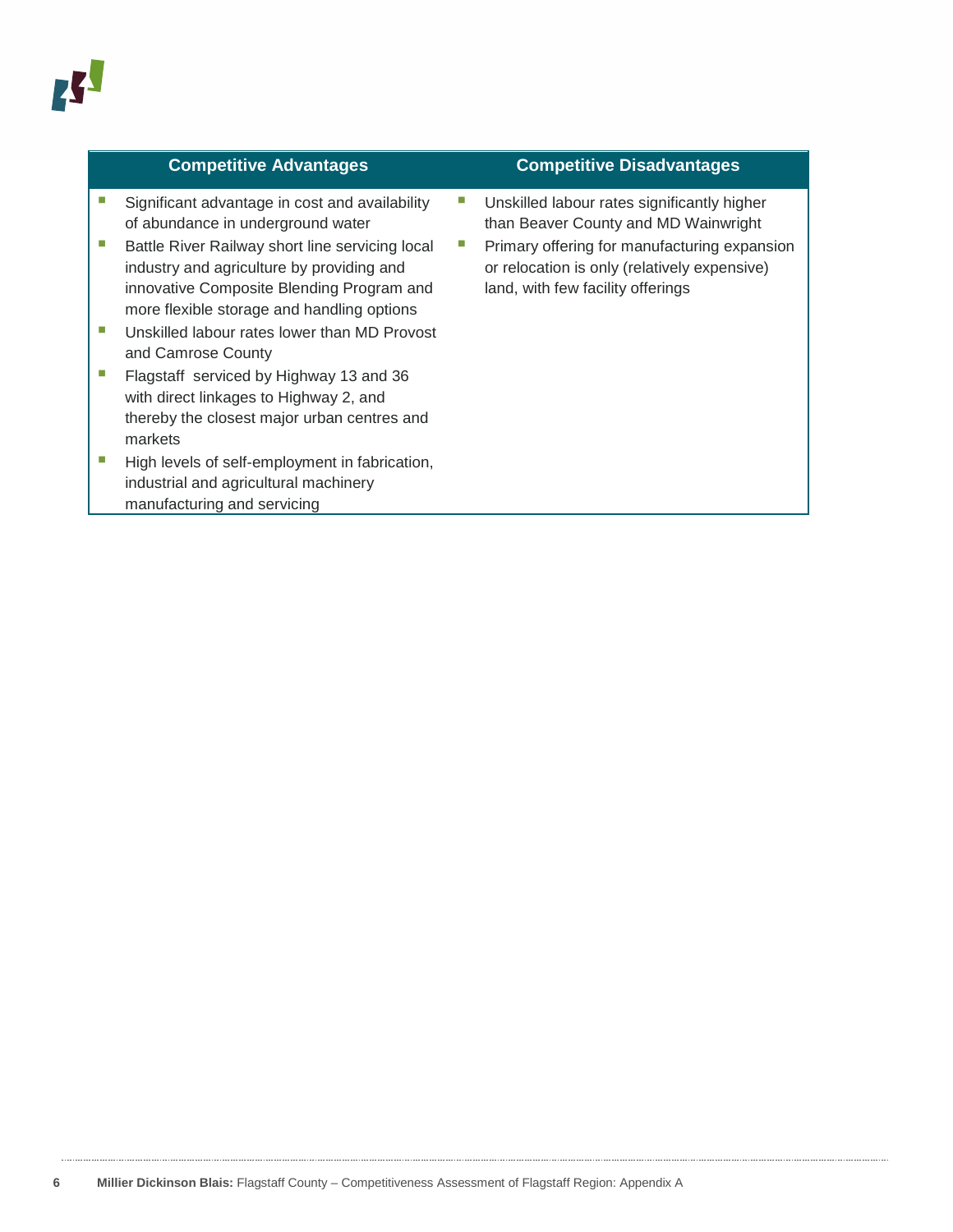# <span id="page-6-0"></span>**3 Environmental Scan**

# <span id="page-6-1"></span>3.1 Flagstaff Workforce

To provide a different perspective to Flagstaff Region's labour force assessment an analysis of Statistics Canada's Canadian Business Patterns (CBP) was used. CBP data is a count of the number of active businesses locations by industry with nine business size ranges; including businesses with no employees to those with 500+. The data itself is compiled from the Business Register, which is a repository of information on the Canadian business location. To assess Flagstaff's labour force the minimum employment levels for each range were used to provide an estimate regarding the minimum levels of employment in each sector. For example, a business in the 5-9 employee range would only be counted as employing five people.

By combining the Canadian Business Pattern minimum employment estimation this enabled us to compare it with Flagstaff's labour force by sector according to the 2011 National Household Survey. This methodology was used due to the high global non-response rate for many of the towns and the rural county itself. The global non-response rate (GNR) is used as an indicator of data quality. This indicator combines complete nonresponse (household) and partial non-response (question) into a single rate. A smaller GNR indicates a lower risk of non-response bias and as a result, lower risk of inaccuracy. The threshold used for estimates' suppression is a GNR of 50% or more. The result of such a high GNR for the county means and many of the towns means the data should be interpreted with caution as it may not provide a completely accurate representation of the labour force.

According to the 2011 NHS, Flagstaff has a majority of the labour force involved with agriculture, oil and gas extraction, and retail trade. Flagstaff has a disproportionate share of its labour force employed in:

- **agriculture (16.6%), followed by**
- **n** mining, quarrying, and oil and gas extraction (10.7%), and
- retail trade  $(8.8\%)$ .

There are a number of sectors that according to the NHS have zero levels of employment in other sectors such as information and cultural industries; real estate and rental and leasing; management of companies and enterprises; arts, entertainment, and recreation; and accommodation and food services.

In comparison when Flagstaff's workforce is assessed using the lowest estimate of employee levels through Canadian Business Patterns there is a shift in key sectors of employment.

There continues to be an emphasis on **agriculture** as significant sector of employment **(24.7%),** however, **construction (16.6%)**, and **retail trade (7.3%)** become the second and third largest areas of employment.

Outside of agriculture, sector-based employment becomes more diverse. According to CBP data there is some level of activity in every sector of the economy.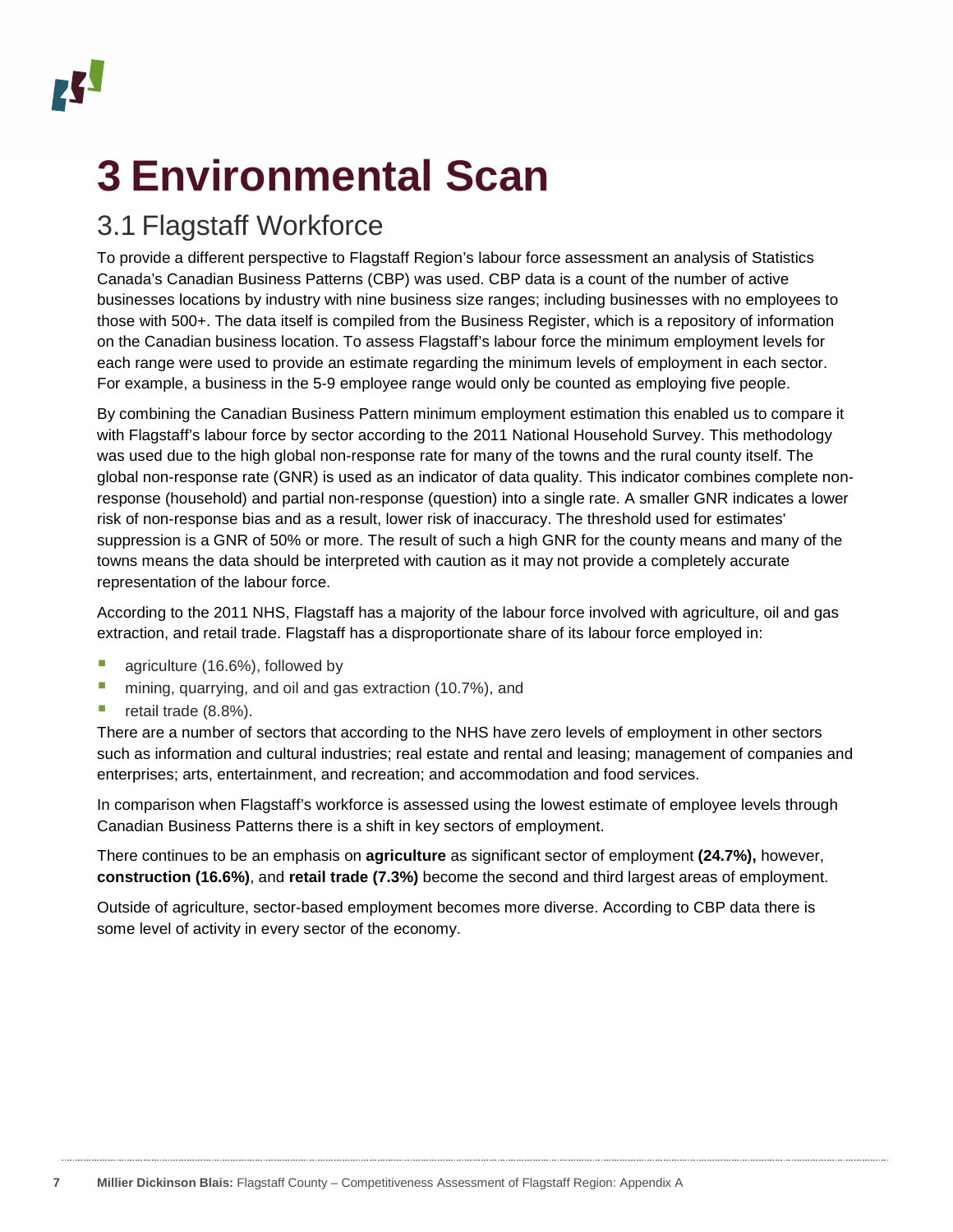#### FIGURE 3: FLAGSTAFF REGION WORKFORCE BY INDUSTRY, 2011 AND 2014

| <b>Industry</b>                                                             |                 | % of Workforce  |
|-----------------------------------------------------------------------------|-----------------|-----------------|
|                                                                             | <b>NHS 2011</b> | <b>CBP 2014</b> |
| 11 Agriculture, forestry, fishing and<br>hunting                            | 16.6%           | 24.7%           |
| 21 Mining, quarrying, and oil and gas<br>extraction                         | 10.7%           | 6.3%            |
| <b>22 Utilities</b>                                                         | 2.0%            | 0.9%            |
| <b>23 Construction</b>                                                      | 5.8%            | 16.6%           |
| 31-33 Manufacturing                                                         | 1.0%            | 2.1%            |
| 41 Wholesale trade                                                          | 1.8%            | 2.9%            |
| 44-45 Retail trade                                                          | 8.8%            | 7.3%            |
| 48-49 Transportation and warehousing                                        | 3.5%            | 4.3%            |
| 51 Information and cultural industries                                      | 0.0%            | 0.5%            |
| 52 Finance and insurance                                                    | 2.5%            | 2.9%            |
| 53 Real estate and rental and leasing                                       | 0.0%            | 5.6%            |
| 54 Professional, scientific and technical<br>services                       | 1.1%            | 3.4%            |
| 55 Management of companies and<br>enterprises                               | 0.0%            | 0.6%            |
| 56 Administrative and support, waste<br>management and remediation services | 1.8%            | 2.3%            |
| 61 Educational services                                                     | 4.9%            | 0.0%            |
| 62 Health care and social assistance                                        | 8.5%            | 6.5%            |
| 71 Arts, entertainment and recreation                                       | 0.0%            | 1.3%            |
| 72 Accommodation and food services                                          | 0.0%            | 3.4%            |
| 81 Other services (except public<br>administration)                         | 4.1%            | 5.3%            |
| 91 Public administration                                                    | 3.9%            | 3.1%            |

Source: Statistics Canada, National Household Survey, 2011 and Canadian Business Patterns, December, 2014. Custom data set by MDB.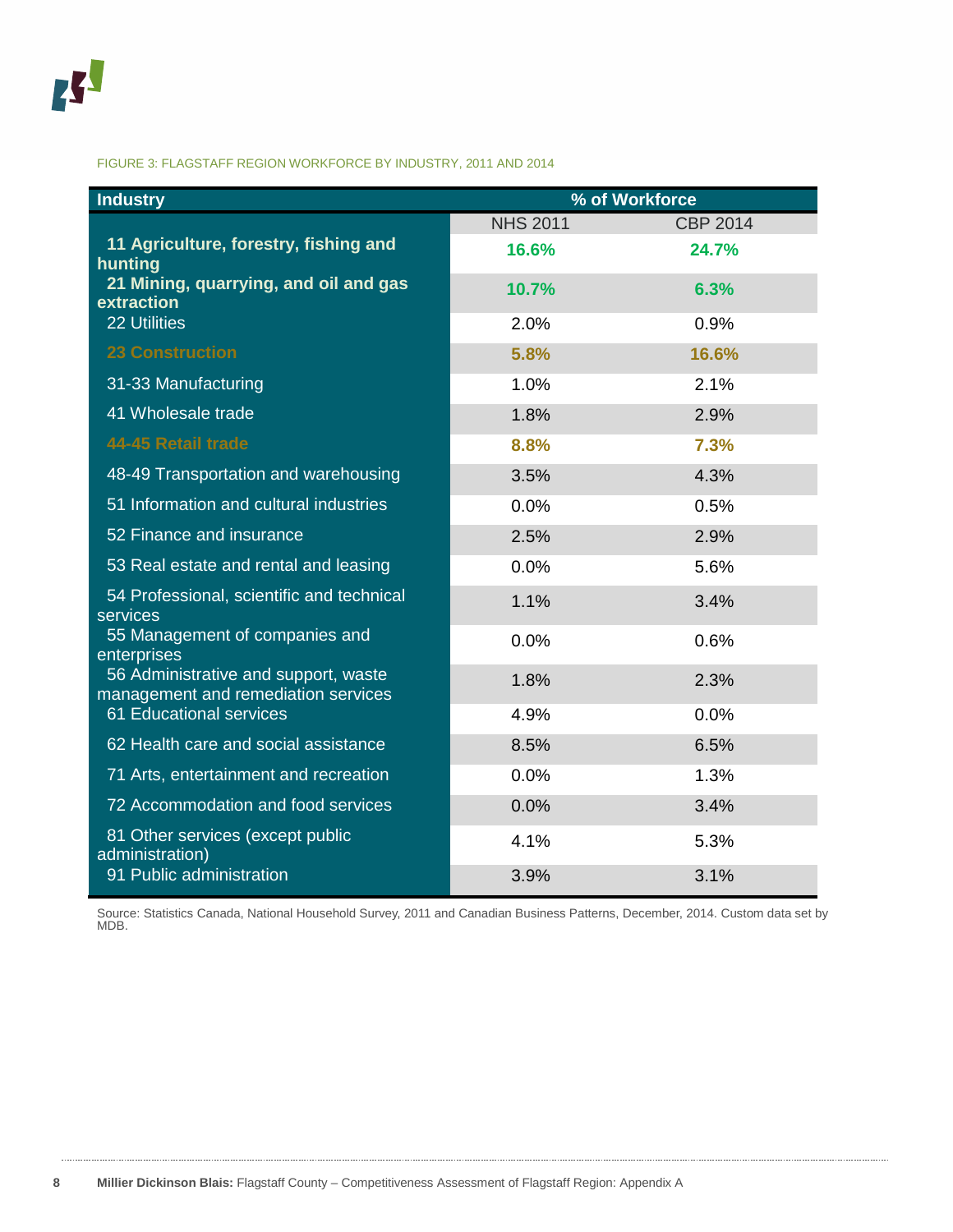In [Figure](#page-9-0) 4 (below) Flagstaff's labour force was compared to four other communities to help identify regional strengths and weaknesses. Here we see that Flagstaff's workforce concentration in agriculture is significantly higher than Camrose, Lloydminster<sup>[3](#page-8-0)</sup>, Edmonton, and Red Deer.

The Flagstaff Region also has a significant percentage of its workforce in the mining, quarrying, and oil and gas extraction sector (10.7%). Lloydminster was the only other competitor community to have a higher percentage of its workforce in that sector (17.4%).

Employment in the transportation and warehousing sector in Flagstaff Region, although lower than many competitor communities, points to the importance of the region in large trade networks such as the Eastern Alberta Trade Corridor and the potential export of goods from the area.

This is further supported by the workforce present in wholesale trade, which is closely linked to the transportation sector through supply chain logistics and services. As identified above, although moderately lower than the competitor areas, still illustrates a linkage that can be supported for growth opportunities supporting other local sectors.

j

<span id="page-8-0"></span><sup>3</sup> To provide a more accurate and regional perspective of Lloydminster's economy both census subdivisions or Lloydminster, AB and Lloydminster, SK were combined.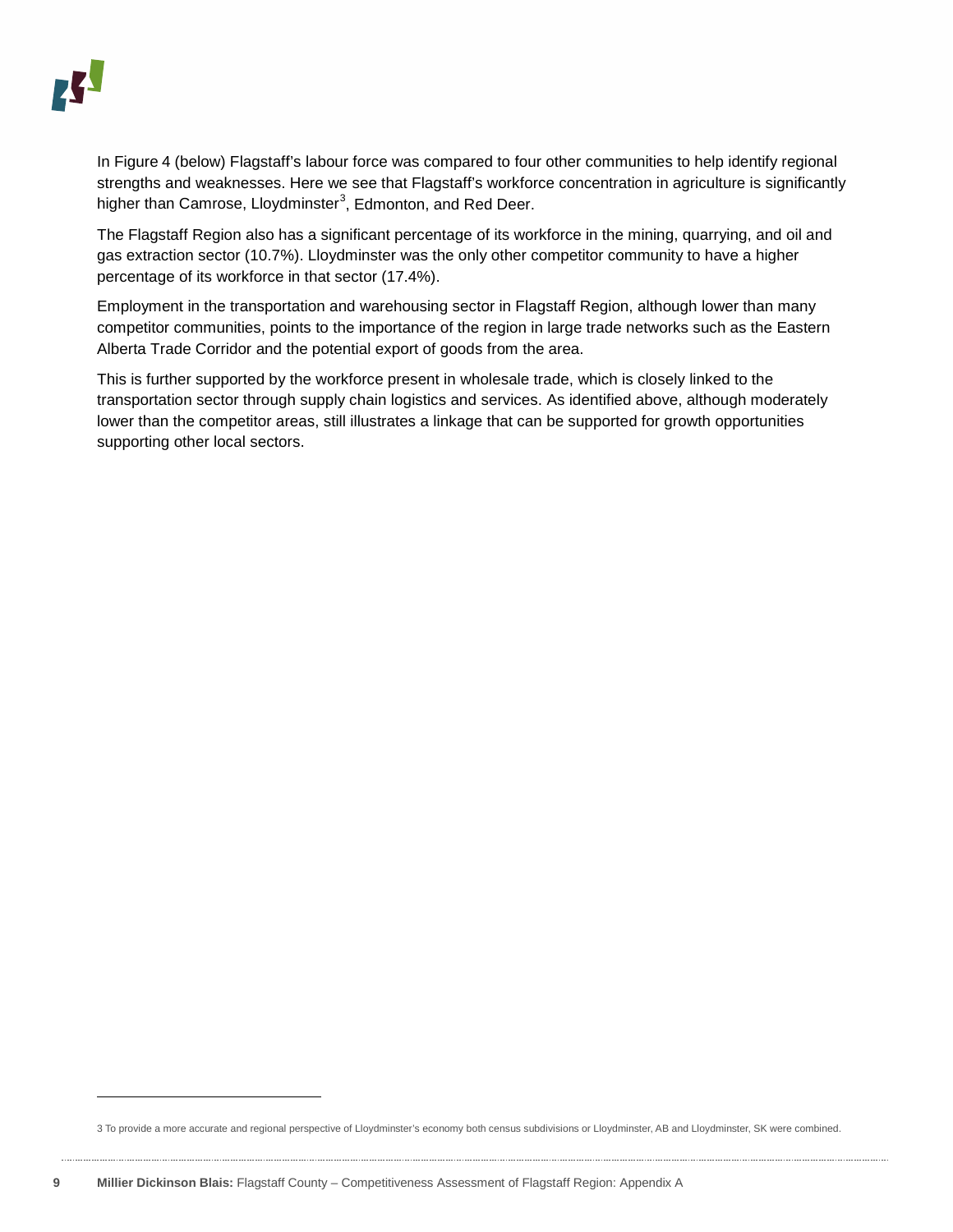<span id="page-9-0"></span>FIGURE 4: WORKFORCE FOR FLAGSTAFF REGION AND COMPETITOR COMMUNITIES, 2011

| <b>Total Industry</b>                                                          | Flagstaff <sup>4</sup> | <b>Camrose</b> | <b>Lloydminster</b> | <b>Edmonton</b> | <b>Red</b><br><b>Deer</b> |
|--------------------------------------------------------------------------------|------------------------|----------------|---------------------|-----------------|---------------------------|
| 11 Agriculture, forestry, fishing<br>and hunting                               | 16.6%                  | 29.5%          | 1.2%                | 0.2%            | 0.6%                      |
| 21 Mining, quarrying, and oil<br>and gas extraction                            | 10.7%                  | 3.0%           | 17.4%               | 2.0%            | 8.9%                      |
| <b>22 Utilities</b>                                                            | 2.0%                   | 0.9%           | 0.5%                | 1.0%            | 0.4%                      |
| <b>23 Construction</b>                                                         | 5.8%                   | 10.1%          | 8.4%                | 8.7%            | 8.8%                      |
| 31-33 Manufacturing                                                            | 1.0%                   | 3.2%           | 4.7%                | 6.6%            | 7.6%                      |
| <b>41 Wholesale trade</b>                                                      | 1.8%                   | 3.6%           | 4.3%                | 4.8%            | 4.5%                      |
| 44-45 Retail trade                                                             | 8.8%                   | 7.3%           | 14.8%               | 11.6%           | 13.5%                     |
| 48-49 Transportation and<br>warehousing                                        | 3.5%                   | 4.3%           | 4.5%                | 4.6%            | 3.1%                      |
| 51 Information and cultural<br><b>industries</b>                               | 0.0%                   | 0.6%           | 1.0%                | 2.0%            | 1.0%                      |
| <b>52 Finance and insurance</b>                                                | 2.5%                   | 2.8%           | 4.0%                | 3.8%            | 3.3%                      |
| 53 Real estate and rental and<br>leasing                                       | 0.0%                   | 1.9%           | 1.2%                | 2.0%            | 2.1%                      |
| 54 Professional, scientific and<br>technical services                          | 1.1%                   | 3.8%           | 5.8%                | 7.5%            | 5.1%                      |
| 55 Management of companies<br>and enterprises                                  | 0.0%                   | 0.0%           | 0.2%                | 0.1%            | 0.1%                      |
| 56 Administrative and support,<br>waste management and<br>remediation services | 1.8%                   | 3.0%           | 2.5%                | 3.6%            | 2.9%                      |
| <b>61 Educational services</b>                                                 | 4.9%                   | 5.7%           | 6.8%                | 8.0%            | 6.0%                      |
| 62 Health care and social<br>assistance                                        | 8.5%                   | 9.0%           | 7.9%                | 11.5%           | 12.2%                     |
| 71 Arts, entertainment and<br>recreation                                       | 0.0%                   | 1.5%           | 0.6%                | 1.8%            | 1.4%                      |
| <b>72 Accommodation and food</b><br><b>services</b>                            | 0.0%                   | 2.0%           | 5.3%                | 6.8%            | 7.5%                      |
| 81 Other services (except<br>public administration)                            | 4.1%                   | 4.1%           | 6.7%                | 5.0%            | 5.6%                      |
| 91 Public administration                                                       | 3.9%                   | 3.7%           | 2.2%                | 8.4%            | 5.3%                      |

Source: Statistics Canada, National Household Survey, 2011.

j

<span id="page-9-1"></span><sup>4</sup> Flagstaff's employment based on the 2011 National Household Survey to maintain consistency with other competitor communities.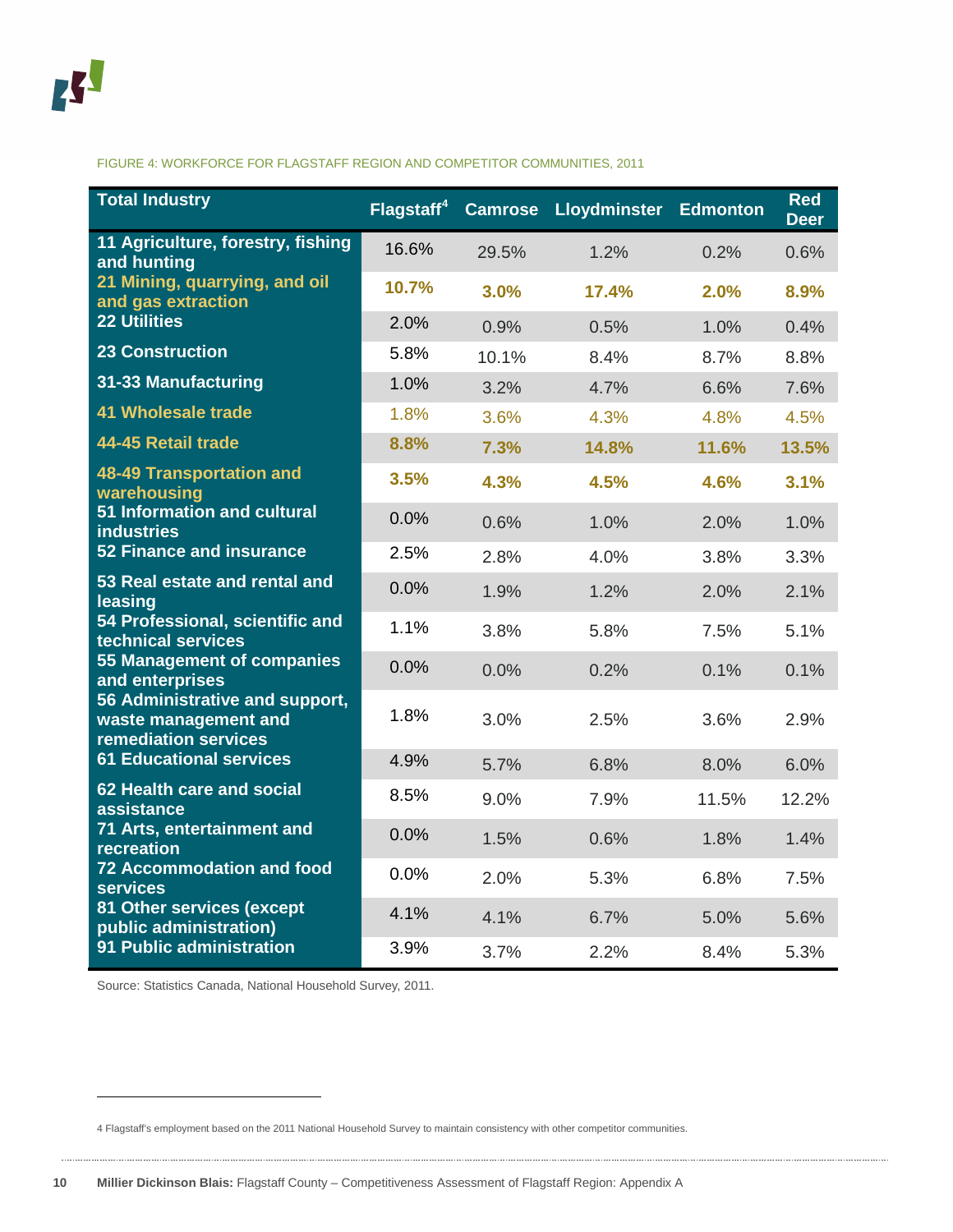## <span id="page-10-0"></span>3.2 Business Patterns Assessment

Statistics Canada's Canadian Business Patterns Data provides a record of business establishments by industry and size. This data is collected from the Canada Revenue Agency (CRA). The business data collected for Flagstaff includes all local businesses that meet at least one of the three following criteria:

- **Have an employee workforce for which they submit payroll remittances to CRA; or**
- Have a minimum of \$30,000 in annual sales revenue; or
- Are incorporated under a federal or provincial act and have filed a federal corporate income tax form within the past three years.

The Canadian Business Patterns Data records business counts by "Total", "Indeterminate" and "Subtotal" categories. The establishments in the "Indeterminate" category include the self-employed (i.e. those who do not maintain an employee payroll, but may have a workforce consisting of contracted workers, family members or business owners). It should be noted that the Canadian Business Patterns Data uses the CRA registrar as a primary resource in establishment counts; therefore, businesses without a business number or indicating annual sales less than \$30,000 are not included. The population of these small, unincorporated businesses is thought to be in the range of 600,000 in all of Canada.

#### <span id="page-10-1"></span>**3.2.1 Key Business Characteristics**

In terms of concentration, the following sectors (identified in the figure [below\)](#page-11-0) exhibit the highest proportion of business establishments in Flagstaff as of December 2014:

- Agriculture, Forestry, Fishing and Hunting (904 businesses, 41.9% of total)
- Real Estate and Rental and Leasing (218 businesses, 10.1% of total)
- Construction (122 businesses, 5.7% of total)
- **Transportation and Warehousing (113 businesses, 5.2% of total)**

Notably, when the indeterminate category (owner-operated) is removed, agriculture remains the largest business sector, and Real Estate and Rental and Leasing is replaced with Other Services:

- Agriculture, Forestry, Fishing and Hunting (121 businesses, 19.8% of subtotal)
- Other Services (except Public Administration) (68 businesses, 11.1% of subtotal)
- **Construction** (57 businesses, 9.3% of subtotal)
- Transportation and Warehousing (55 businesses, 9.0% of subtotal)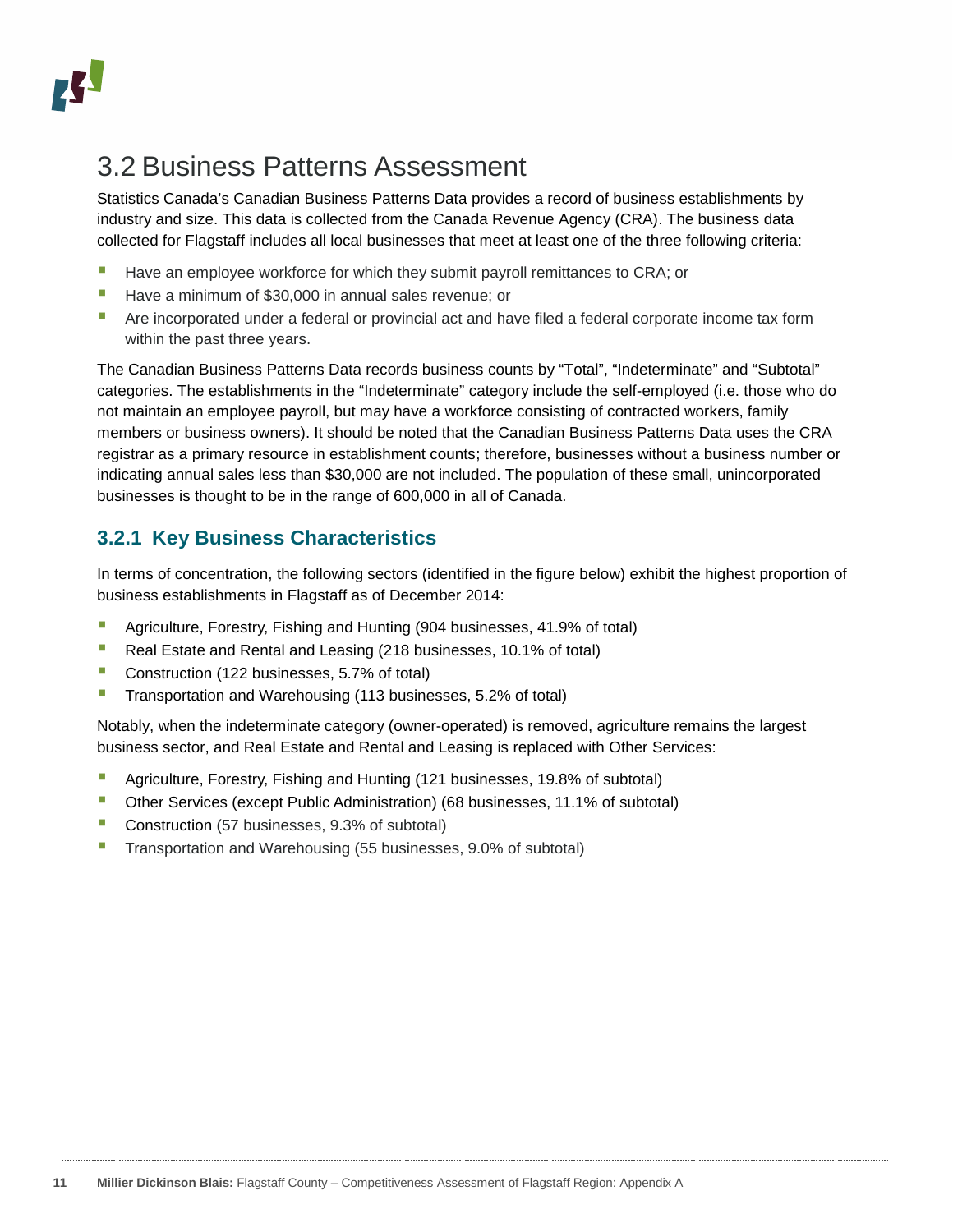#### <span id="page-11-0"></span>FIGURE 5: FLAGSTAFF REGION BUSINESSES BY LOCATION AND SIZE, DECEMBER, 2014

| <b>Industry (NAICS)</b>                                                               | December 2014  |                         |                 |                |                      |                 |                      |                |                |  |  |
|---------------------------------------------------------------------------------------|----------------|-------------------------|-----------------|----------------|----------------------|-----------------|----------------------|----------------|----------------|--|--|
|                                                                                       | <b>Total</b>   | Indeterminate           | <b>Subtotal</b> | $1 - 4$        | $5 - 9$              | $10 - 19$       | $20 - 49$            | 50-99          | $100+$         |  |  |
| <b>Total Economic Snapshot</b>                                                        | 2047           | 1462                    | 585             | 425            | 90                   | 44              | 21                   |                | 4              |  |  |
| 11 Agriculture, Forestry,<br><b>Fishing and Hunting</b>                               | 904            | 783                     | 121             | 105            | 12                   | 3               | 1                    | $\bf{0}$       | 0              |  |  |
| 21 Mining, Quarrying, and Oil<br>and Gas Extraction                                   | 90             | 47                      | 43              | 32             | $\overline{7}$       | $\overline{2}$  | $\overline{1}$       | $\overline{0}$ | 1              |  |  |
| 22 Utilities                                                                          | 8              | $\overline{4}$          | 4               | $\mathbf{1}$   | $\overline{2}$       | $\overline{0}$  | 1                    | $\mathbf 0$    | 0              |  |  |
| <b>23 Construction</b>                                                                | 122            | 65                      | 57              | 46             | 8.                   | $\mathcal{D}^-$ | $\mathbf{0}$         | $\mathbf{0}$   |                |  |  |
| 31-33 Manufacturing                                                                   | 27             | 13                      | 14              | $\overline{7}$ | 3                    | 3               | $\mathbf{1}$         | $\mathbf 0$    | 0              |  |  |
| 41 Wholesale Trade                                                                    | 35             | 20                      | 15              | 8              | $\overline{2}$       | $\overline{2}$  | 3                    | $\overline{0}$ | $\overline{0}$ |  |  |
| 44-45 Retail Trade                                                                    | 89             | 42                      | 47              | 24             | 12                   | 5               | $6\phantom{a}$       | $\mathbf{0}$   | $\bf{0}$       |  |  |
| <b>48-49 Transportation and</b><br><b>Warehousing</b>                                 | 113            | 58                      | 55              | 42             | 11                   |                 | $\bullet$            | $\bullet$      | $\mathbf{0}$   |  |  |
| <b>51 Information and Cultural</b><br><b>Industries</b>                               | 9              | $\overline{\mathbf{3}}$ | 6               | 4              | 1                    | 1               | $\bf{0}$             | $\bf{0}$       | 0              |  |  |
| 52 Finance and Insurance                                                              | 43             | 26                      | 17              | 5              | $\overline{7}$       | 5               | $\Omega$             | $\overline{0}$ | $\overline{0}$ |  |  |
| 53 Real Estate and Rental and<br><b>Leasing</b>                                       | 218            | 206                     | 12              | 11             | $\bf{0}$             | 1               | $\bf{0}$             | $\mathbf{0}$   | 0              |  |  |
| 54 Professional, Scientific and<br><b>Technical Services</b>                          | 92             | 53                      | 39              | 33             | $\overline{4}$       | $\overline{1}$  | $\blacktriangleleft$ | $\overline{0}$ | $\overline{0}$ |  |  |
| 55 Management of Companies<br>and Enterprises                                         | 20             | 14                      | 6               | 5              | $\mathbf{1}$         | $\Omega$        | $\Omega$             | $\mathbf 0$    | 0              |  |  |
| 56 Administrative and Support,<br>Waste Management and<br><b>Remediation Services</b> | 48             | 32                      | 16              | 11             | $\overline{2}$       | $\overline{2}$  | $\overline{1}$       | $\overline{0}$ | $\overline{0}$ |  |  |
| 61 Educational Services                                                               | $\overline{2}$ | $\mathbf{1}$            | $\mathbf{1}$    | $\mathbf{1}$   | $\mathbf 0$          | $\overline{0}$  | $\Omega$             | $\mathbf 0$    | 0              |  |  |
| 62 Health Care and Social<br>Assistance                                               | 36             | 14                      | 22              | 14             | $\blacktriangleleft$ | $\overline{2}$  | 3                    | $\overline{1}$ | $\mathbf{1}$   |  |  |
| 71 Arts, Entertainment and<br>Recreation                                              | 20             | 13                      | $\overline{7}$  | 3              | 1                    | 3               | $\mathbf 0$          | $\Omega$       | 0              |  |  |
| 72 Accommodation and Food<br><b>Services</b>                                          | 42             | 14                      | 28              | 15             | 8                    | 3               | $\overline{2}$       | $\overline{0}$ | $\overline{0}$ |  |  |
| <b>81 Other Services (except</b><br><b>Public Administration)</b>                     | 119            | 51                      | 68              | 55             | 6                    | 6               | 1                    | $\bf{0}$       | 0              |  |  |
| 91 Public Administration                                                              | 10             | 3                       | $\overline{7}$  | 3              | $\overline{2}$       |                 | $\overline{0}$       | $\overline{0}$ | 1              |  |  |

Source: Statistics Canada, Canadian Business Patterns December, 2014

Overall, business establishments in the Flagstaff Region are overwhelmingly characterized by small companies and enterprises that employ less than 10 people.

In 2014, excluding the businesses consisting of the self-employed – which themselves are small enterprises – there were 425 businesses, or 72.6% of the subtotal, that employ 1-4 people.

An additional 90 businesses, or 15.4% of the subtotal, employ 5-9 people. In comparison, Camrose had a similar business structure with 60.3% of the subtotal employ 1-4 people and 18.8% employ between 5-9 people. Lloydminster is comprised of businesses that employed 1-4 people accounted for 55.0% of the subtotal and 16.0% employed between 5-9 people.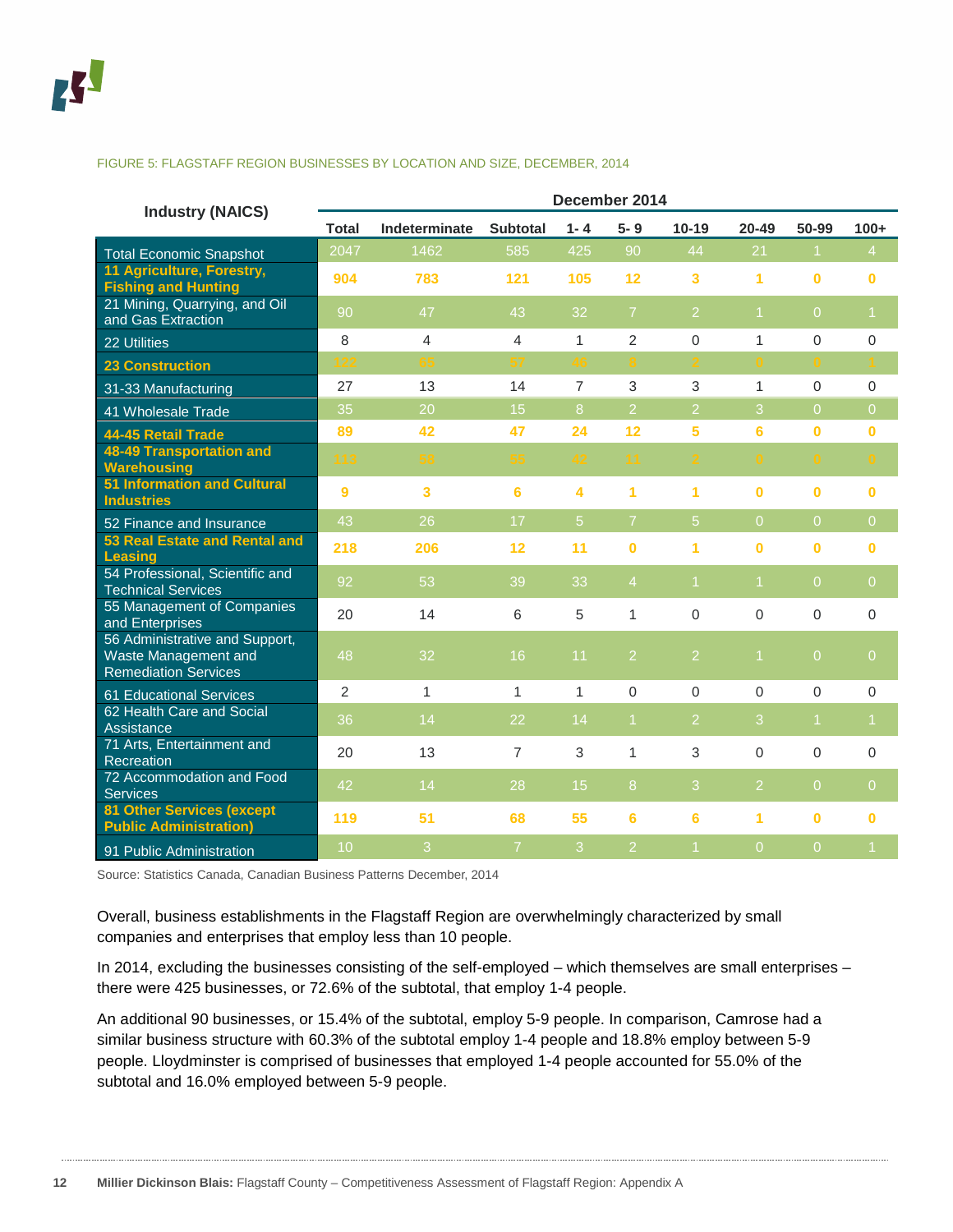Flagstaff has five businesses that employ more than 50 people and 21 employing 20-49 people. It should be noted that **Flagstaff has one utility system construction business that employs more than 500 people**. This is of interest because small, medium and large firms are generally believed to provide different economic functions within an economic region. The lack of mid-size and large businesses in Flagstaff is concerning as these firms are typically more export oriented and generate higher operating surpluses. This indicates that a large proportion of the economic activity within the region is serving the local economy rather than being exported and into larger national and international economies markets.

[FIGURE 6](#page-12-0) (below) provides a snapshot of the largest business categories at the most detailed level of analysis.

From this figure, it is evident that farming related activities, including, oilseed and grain farming, cattle ranching and farming, other animal production, and other crop farming account for a considerable number of businesses within the region.

Lessors of real estate are the third leading business category with 67 total firms and are largely engaged in the rental and leasing of real estate. It should be noted, that with the exception of two firms employing 1-4 people, the subsector is dominated by self-employment.

| <b>NAICS</b> | <b>Industry</b>                                                                                      | <b>Total</b> | <b>Owner-</b><br><b>Operated</b> | Sub-<br>total | $1 - 4$ | $5-9$          | $10 - 19$      | 20-49        |
|--------------|------------------------------------------------------------------------------------------------------|--------------|----------------------------------|---------------|---------|----------------|----------------|--------------|
| 1111         | <b>Oilseed and grain</b><br>farming                                                                  | 423          | 343                              | 80            | 70      | 9              | 1              | $\mathbf{0}$ |
| 5311         | <b>Lessors of real estate</b>                                                                        | 191          | 184                              | 7             | 6       | $\bf{0}$       | 1              | $\bf{0}$     |
| 1121         | <b>Cattle ranching and</b><br>farming                                                                | 174          | 163                              | 11            | 10      | $\overline{1}$ | $\bf{0}$       | $\bf{0}$     |
| 1119         | <b>Other crop farming</b>                                                                            | 134          | 130                              | 4             | 4       | $\mathbf 0$    | $\bf{0}$       | $\mathbf 0$  |
| 1129         | <b>Other animal production</b>                                                                       | 121          | 111                              | 10            | 8       | $\mathbf{1}$   | 1              | $\mathbf 0$  |
| 2131         | Support activities for<br>mining, and oil and gas<br>extraction                                      | 79           | 39                               | 40            | 32      | 6              | $\overline{2}$ | $\mathbf 0$  |
| 4842         | Specialized freight trucking                                                                         | 60           | 25                               | 35            | 26      | $\overline{7}$ | $\overline{2}$ | $\Omega$     |
| 8113         | Commercial and industrial<br>machinery and equipment<br>(except automotive and<br>electronic) repair | 46           | 12                               | 34            | 29      | 1              | 3              | 1            |
| 4841         | General freight trucking                                                                             | 41           | 26                               | 15            | 13      | $\overline{2}$ | $\overline{0}$ | $\Omega$     |
| 5416         | Management, scientific and<br>technical consulting<br>services                                       | 41           | 20                               | 21            | 19      | $\mathbf 0$    | 1              | $\mathbf{1}$ |
| 1151         | <b>Support activities for</b><br>crop production                                                     | 28           | 18                               | 10            | 8       | $\overline{1}$ | 1              | $\Omega$     |

#### <span id="page-12-0"></span>FIGURE 6: TOP LOCAL BUSINESSES BY TOTAL NUMBER AND EMPLOYMENT CATEGORY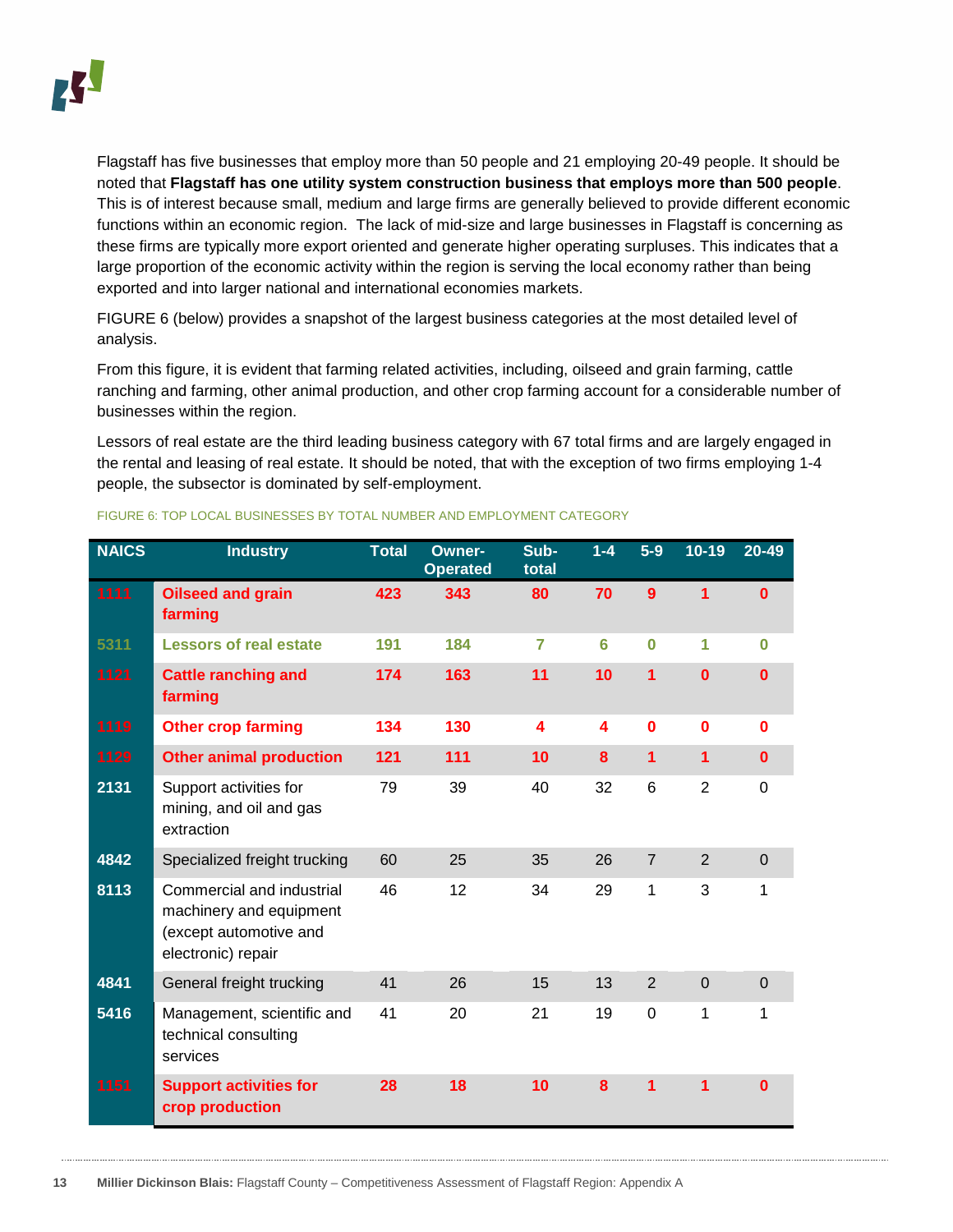| <b>NAICS</b> | <b>Industry</b>                                                  | <b>Total</b> | <b>Owner-</b><br><b>Operated</b> | Sub-<br>total  | $1 - 4$        | $5-9$          | $10 - 19$      | 20-49          |
|--------------|------------------------------------------------------------------|--------------|----------------------------------|----------------|----------------|----------------|----------------|----------------|
| 2382         | <b>Building equipment</b><br>contractors                         | 28           | 13                               | 15             | 13             | $\overline{2}$ | $\bf{0}$       | $\bf{0}$       |
| 2389         | <b>Other specialty trade</b><br>contractors                      | 28           | 20                               | 8              | 5              | $\overline{2}$ | $\overline{1}$ | $\bf{0}$       |
| 8111         | Automotive repair and<br>maintenance                             | 25           | 13                               | 12             | $\overline{7}$ | 4              | 1              | $\Omega$       |
| 2361         | <b>Residential building</b><br>construction                      | 24           | 9                                | 15             | 13             | $\overline{2}$ | $\bf{0}$       | $\overline{0}$ |
| 5239         | Other financial investment<br>activities                         | 24           | 22                               | $\overline{2}$ | 2              | 0              | $\mathbf 0$    | $\Omega$       |
| 7225         | Full-service restaurants<br>and limited-service eating<br>places | 23           | $\overline{7}$                   | 16             | 8              | 5              | $\overline{2}$ | $\mathbf{1}$   |
| 5419         | Other professional,<br>scientific and technical<br>services      | 20           | 13                               | $\overline{7}$ | 6              | 1              | $\mathbf 0$    | $\Omega$       |
| 5511         | Management of companies<br>and enterprises                       | 20           | 14                               | 6              | 5              | 1              | $\overline{0}$ | $\Omega$       |
| 5617         | Services to buildings and<br>dwellings                           | 17           | 12                               | 5              | 4              | $\mathbf 0$    | 1              | $\overline{0}$ |
| 2371         | Utility system construction*                                     | 13           | 3                                | 10             | $\overline{7}$ | $\mathbf{1}$   | $\mathbf{1}$   | $\mathbf 0$    |

Source: Statistics Canada, Canadian Business Patterns, December 2014

Outside of industries supporting the agricultural supply chain, when examining the subsectors further, the concentration of industry subsectors supporting the Oil and Gas, and Mining sector becomes more apparent. This is seen in more elevated levels of total business counts in support activities for mining, oil and gas extraction (79), specialized freight trucking (60), and management, scientific and technical consulting services (41) businesses.

As was illustrated in the previous section, there are high levels of self-employment in these categories, but, also evidence again of a very strong micro-business climate with most firms employing 1-4 employees,

<span id="page-13-0"></span>This is also evident in general freight trucking and commercial and industrial machinery and equipment (except automotive and electronic) repair, which are likely to serve the mining, oil and gas, and agricultural sectors more equally.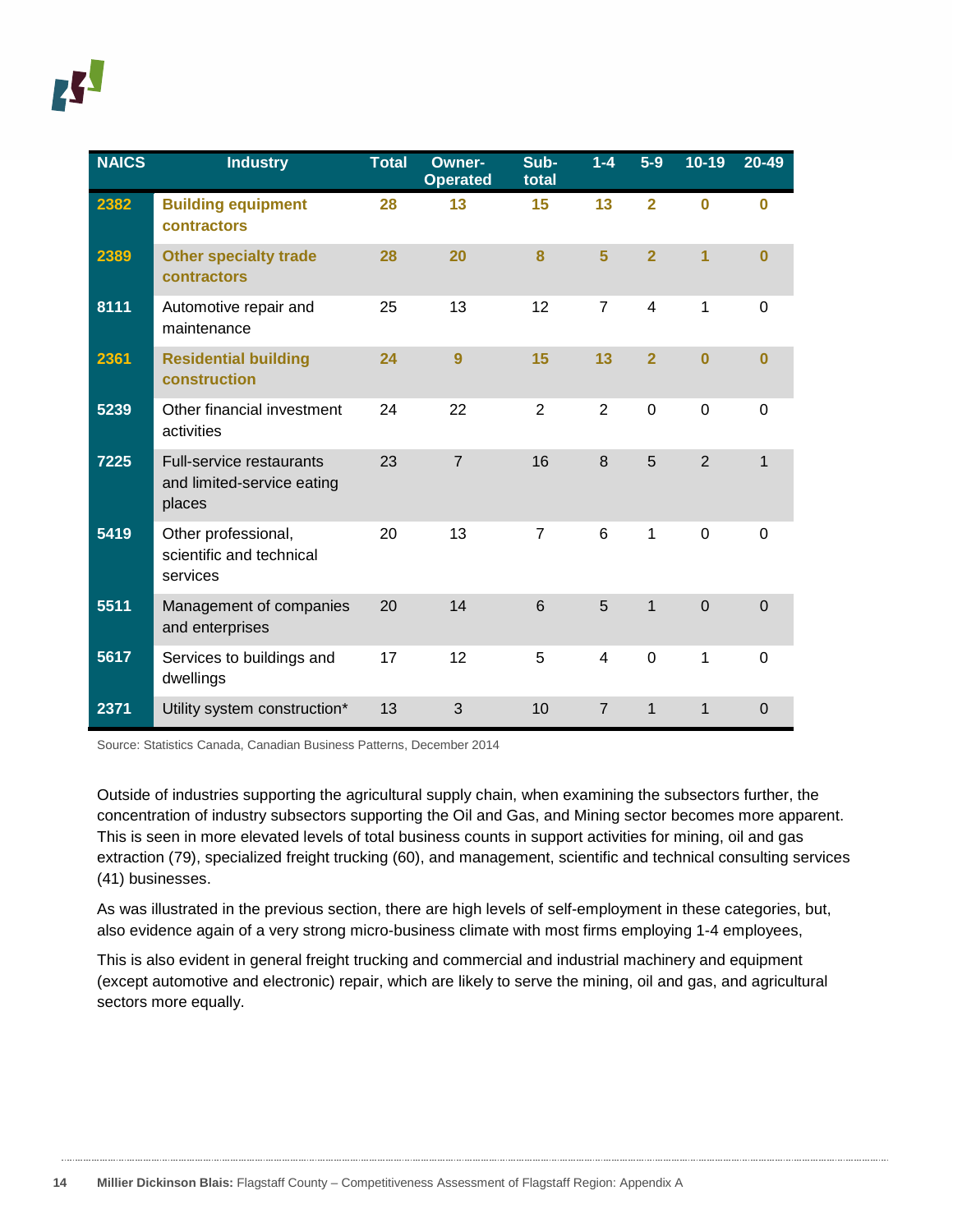

# 3.3Flagstaff and Competitor Communities

In [Figure 7,](#page-15-0) the total numbers of business by sector in the Flagstaff Region have been compared to other communities in Alberta. Despite its more moderate business count of 2,155 comparatively, Flagstaff has a significant number of businesses in agriculture, forestry, fishing, and hunting (904). This is comparable to Camrose and higher than Lloydminster; despite having double the number of businesses. This serves to reenforce the importance of agriculture to the region.

This regional strength has the opportunity to be leveraged to support the growth of other sectors of the economy such as agri-tourism and farming related commercial services.

Outside of the agriculture sector, real estate and rental and leasing also account for a significant number of businesses (218), representing for 10.1% of all businesses in the region.

As a percentage of businesses it is comparable to Red Deer and Lloydminster, where real estate and rental and leasing account for 14.9% and 11.8% of all businesses, respectively.

Flagstaff has 62 businesses in the arts, entertainment, and recreation and accommodation and food services sectors. Combined these sector represents a large proportion of the businesses engaged in the tourism sector and account for 2.9% of businesses in the region.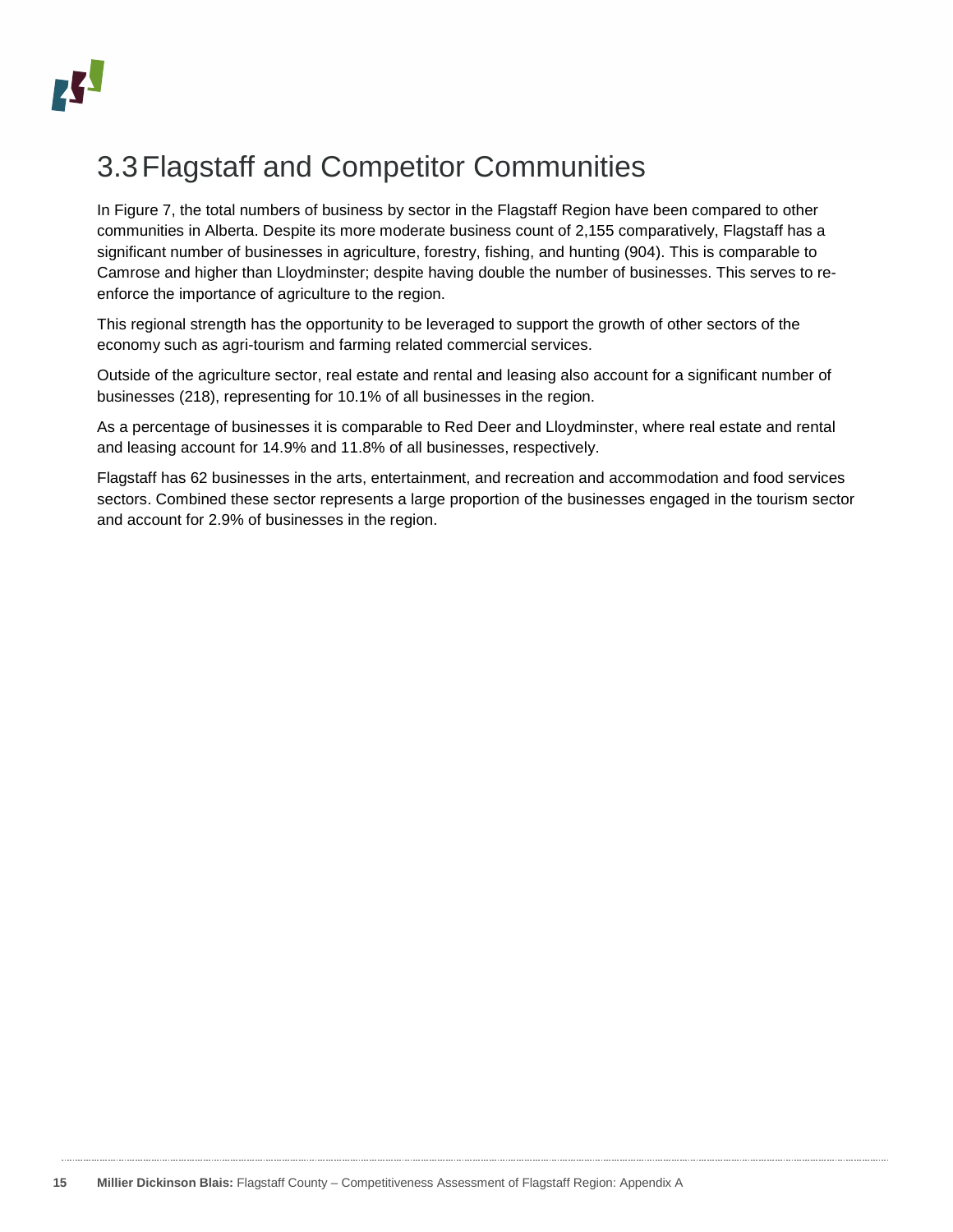#### <span id="page-15-0"></span>FIGURE 7: TOTAL NUMBER OF BUSINESSES BY SECTOR, 2014

| <b>Industry (NAICS)</b>                                                                      | <b>Total Number of Businesses</b> |                |         |          |                 |  |  |  |
|----------------------------------------------------------------------------------------------|-----------------------------------|----------------|---------|----------|-----------------|--|--|--|
|                                                                                              | Flagstaff                         | Lloydminster   | Camrose | Edmonton | Red<br>Deer     |  |  |  |
| <b>Total number of Businesses:</b>                                                           | 2.155                             | 4,821          | 4.095   | 98.257   | 19,286          |  |  |  |
| <b>Unclassified</b>                                                                          | 82                                | 504            | 276     | 9,787    | 1,605           |  |  |  |
| 11 Agriculture, Forestry, Fishing and<br><b>Hunting</b>                                      | 904                               | 321            | 974     | 675      | 1,627           |  |  |  |
| 21 Mining, Quarrying, and Oil and<br><b>Gas Extraction</b>                                   | 90                                | 362            | 106     | 618      | 768             |  |  |  |
| <b>22 Utilities</b>                                                                          | 8                                 | 6              | 6       | 50       | 12 <sup>2</sup> |  |  |  |
| <b>23 Construction</b>                                                                       | 122                               | 554            | 446     | 11,225   | 2,457           |  |  |  |
| 31-33 Manufacturing                                                                          | 27                                | 83             | 69      | 2,196    | 356             |  |  |  |
| <b>41 Wholesale Trade</b>                                                                    | 35                                | 120            | 102     | 2,894    | 470             |  |  |  |
| 44-45 Retail Trade                                                                           | 89                                | 305            | 265     | 6,192    | 1,199           |  |  |  |
| <b>48-49 Transportation and</b><br><b>Warehousing</b>                                        | 113                               | 383            | 150     | 5,996    | 769             |  |  |  |
| <b>51 Information and Cultural</b><br><b>Industries</b>                                      | 9                                 | 17             | 17      | 833      | 74              |  |  |  |
| 52 Finance and Insurance                                                                     | 43                                | 164            | 133     | 4,932    | 810             |  |  |  |
| 53 Real Estate and Rental and<br><b>Leasing</b>                                              | 218                               | 569            | 525     | 14,132   | 2,873           |  |  |  |
| 54 Professional, Scientific and<br><b>Technical Services</b>                                 | 92                                | 393            | 282     | 12,678   | 2,022           |  |  |  |
| 55 Management of Companies and<br><b>Enterprises</b>                                         | 20                                | 136            | 58      | 2,718    | 379             |  |  |  |
| 56 Administrative and Support,<br><b>Waste Management and</b><br><b>Remediation Services</b> | 48                                | 172            | 118     | 4,061    | 682             |  |  |  |
| <b>61 Educational Services</b>                                                               | $\overline{2}$                    | 26             | 21      | 970      | 156             |  |  |  |
| 62 Health Care and Social<br><b>Assistance</b>                                               | 36                                | 214            | 144     | 7,138    | 919             |  |  |  |
| 71 Arts, Entertainment and<br><b>Recreation</b>                                              | 20                                | 31             | 38      | 1,015    | 196             |  |  |  |
| <b>72 Accommodation and Food</b><br><b>Services</b>                                          | 42                                | 98             | 85      | 3,008    | 462             |  |  |  |
| 81 Other Services (except Public<br><b>Administration)</b>                                   | 119                               | 357            | 274     | 6,838    | 1,435           |  |  |  |
| <b>91 Public Administration</b>                                                              | 10                                | $6\phantom{1}$ | 6       | 301      | 15              |  |  |  |

Source: Statistics Canada, Canadian Business Patterns, December 2014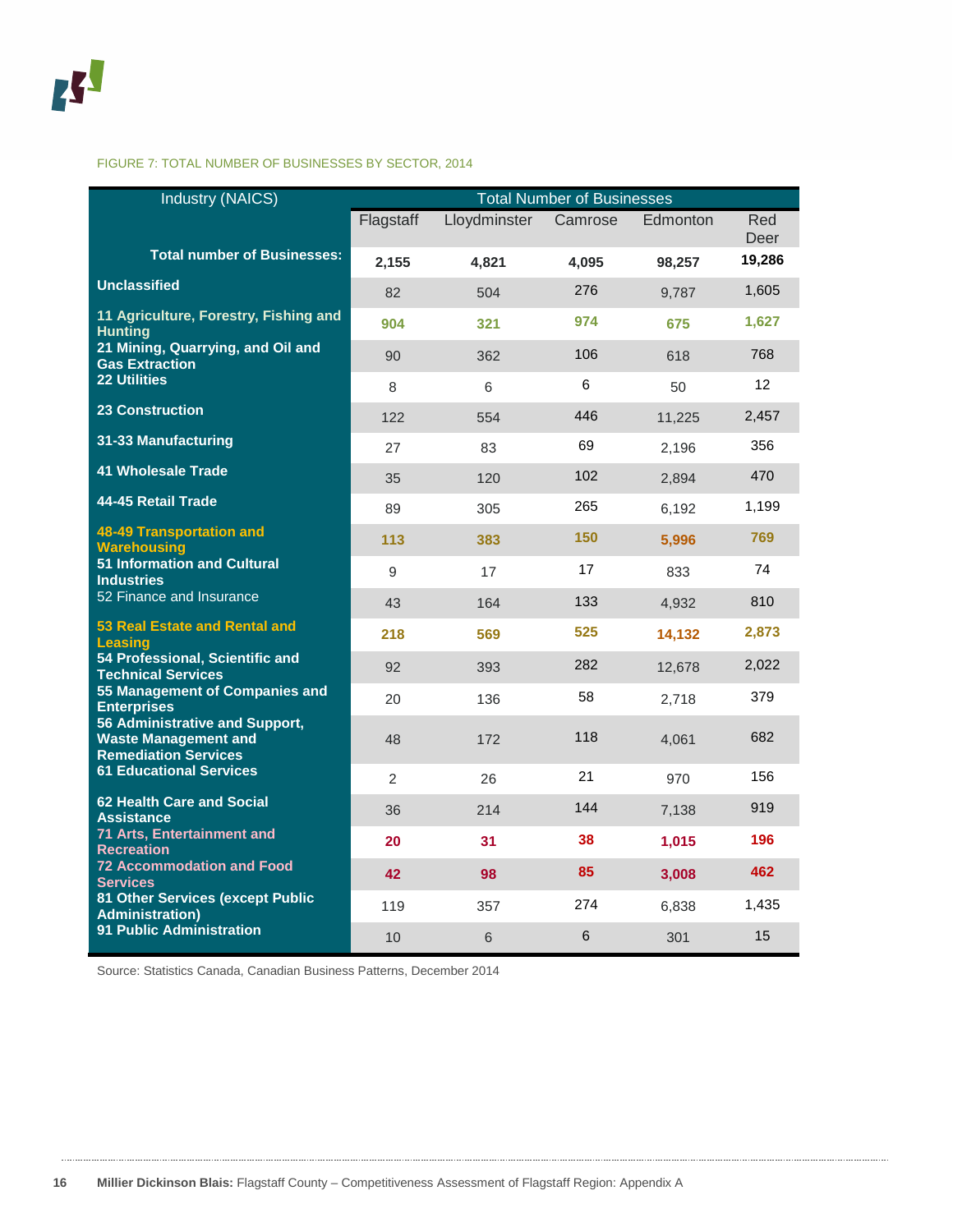#### <span id="page-16-0"></span>**3.3.1 Location Quotient Assessment**

In order to determine the level and degree of industrial specialization that has developed in the Flagstaff Region, and thus the diversity of the regional economy, location quotients (LQs) have been calculated to measure the relative concentration of industry/business activity by major industry sector.

Location Quotients are a commonly used tool in local/regional economic analysis. They assess the concentration of economic activities within a smaller area relative to the overarching region in which it resides.

Understanding that the Flagstaff Region has experienced significant population decline of 5.7% from 8,803 in 2006 to 8,304<sup>[5](#page-16-1)</sup> in 2013 it is important to understand Flagstaff's regional economic strengths. This allows better identification of target employment areas (by industry) that can be pursued to assist in overcoming additional population decline. By playing to the economic strengths, and the occupations associated with the industry demand, you can more easily attract the necessary skilled talent to an area and further facilitate expansion in growth industries.

LQs have been calculated to compare the Flagstaff's business concentrations relative to the Province of Alberta, to provide an understanding of the areas in which the region possesses a competitive advantage over the rest of the province.

A location quotient greater than 1.25 for a given sector indicates a local concentration of economic activity as compared to the overarching region (either Alberta or any other region) and may be an indication of competitive advantage with respect to the attraction of that industry sector.

Location Quotients between to 0.75 to 1.25 for a given sector suggest that the study area has the same concentration of economic activity as the overarching region.

Finally, a location quotient of less than 0.75 suggests that the community does not have a strong competitive advantage in that sector.

In theory, an industrial or business concentration that is greater than the overarching regional average may also represent the export base of the participating municipality (both in terms of products or services).

Businesses that make up this export base may have chosen to locate in the community due to certain local or regional competitive advantages. These competitive advantages can be used to attract additional investment, in the same or complimentary industries.

Flagstaff had high concentrations of businesses in a wide range of industries in 2014.

In total Flagstaff had 53 industries that had LQs higher than 1.60.

10 industries within the agriculture sector had LQs above 2.0 indicating a strong regional sector, which is supported by large percentage of the workforce as noted above.

j

<span id="page-16-1"></span><sup>5</sup> Government of Alberta, 2013 Municipal Affairs Population List, 2013.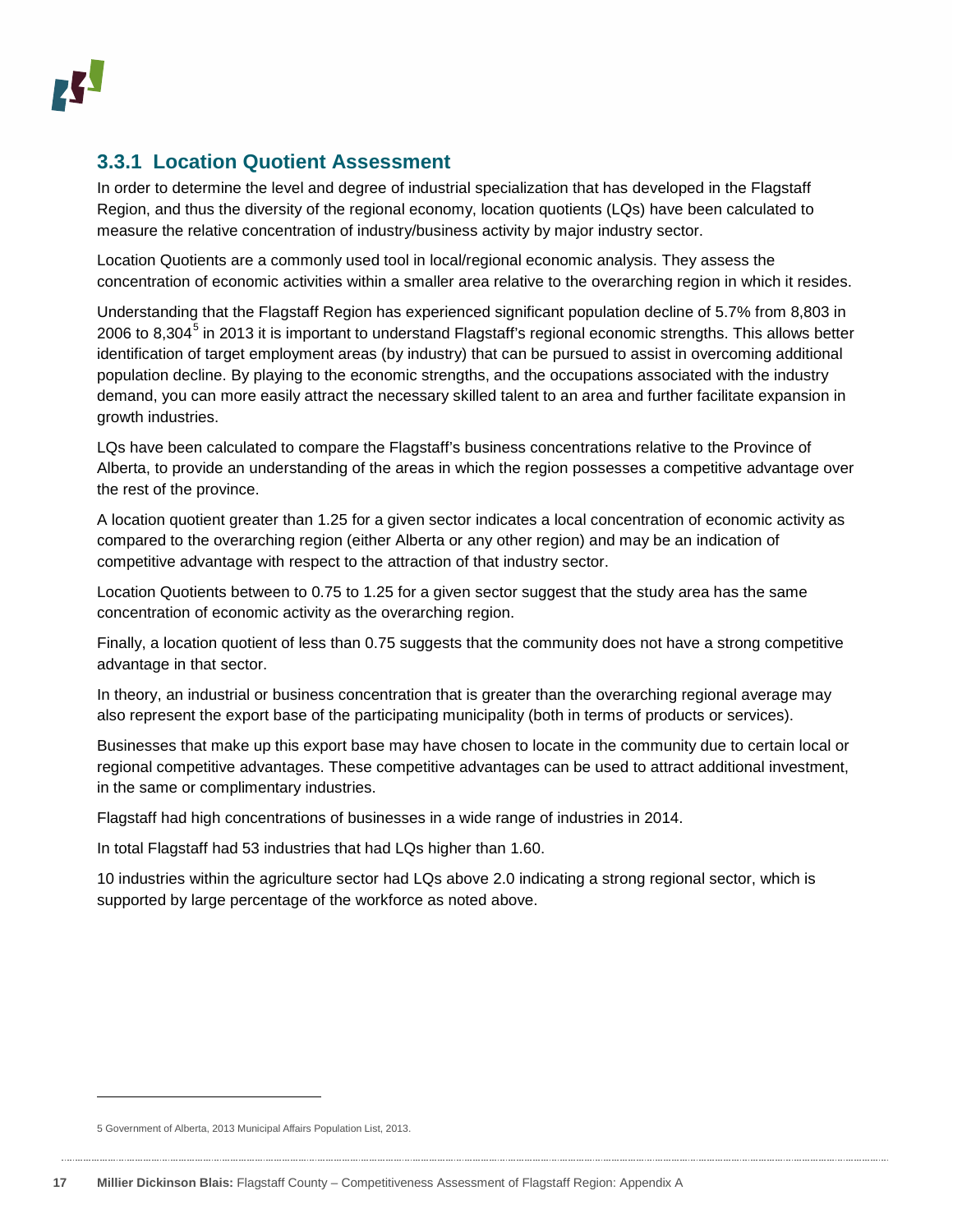The agriculture sectors with the highest LQs were:

- 1111 Oilseed and grain farming (7.865)
- 1151 Support activities for crop production (5.47)
- $\blacksquare$  1122 Hog and pig farming (3.66)
- 1124 Sheep and goat farming (3.71)
- 1129 Other animal production (4.29)
- 1119 Other crop farming (4.59)
- 1142 Hunting and trapping (3.56)
- 1121 Cattle ranching and farming (3.39)
- 1152 Support activities for animal production (2.65)
- <sup>1</sup> 1114 Greenhouse, nursery and floriculture production (2.03)

In addition to agriculture Flagstaff has 10 manufacturing industries that have high LQs:

- 3369 Other transportation equipment manufacturing (7.16)
- 3321 Forging and stamping (6.96)
- 3262 Rubber product manufacturing (6.58)
- 3312 Steel product manufacturing from purchased steel (3.93)
- 3111 Animal food manufacturing (5.18)
- 3333 Commercial and service industry machinery manufacturing (2.87)
- 3152 Cut and sew clothing manufacturing (2.36)
- <sup>3</sup> 3331 Agricultural, construction and mining machinery manufacturing (2.34)
- 3118 Bakeries and tortilla manufacturing (2.32)
- 3273 Cement and concrete product manufacturing (2.19)

According to Statistics Canada Business Patterns data the Flagstaff Region had a total of 27 manufacturing businesses in 2014 and six identified business had zero employees.

Although this sector does not employ a significant portion of the labour force the significantly high location quotients in forging and stamping, rubber product manufacturing, and steel product manufacturing from purchased steel indicate that it may play an important role in the larger, export-orientated, regional economy.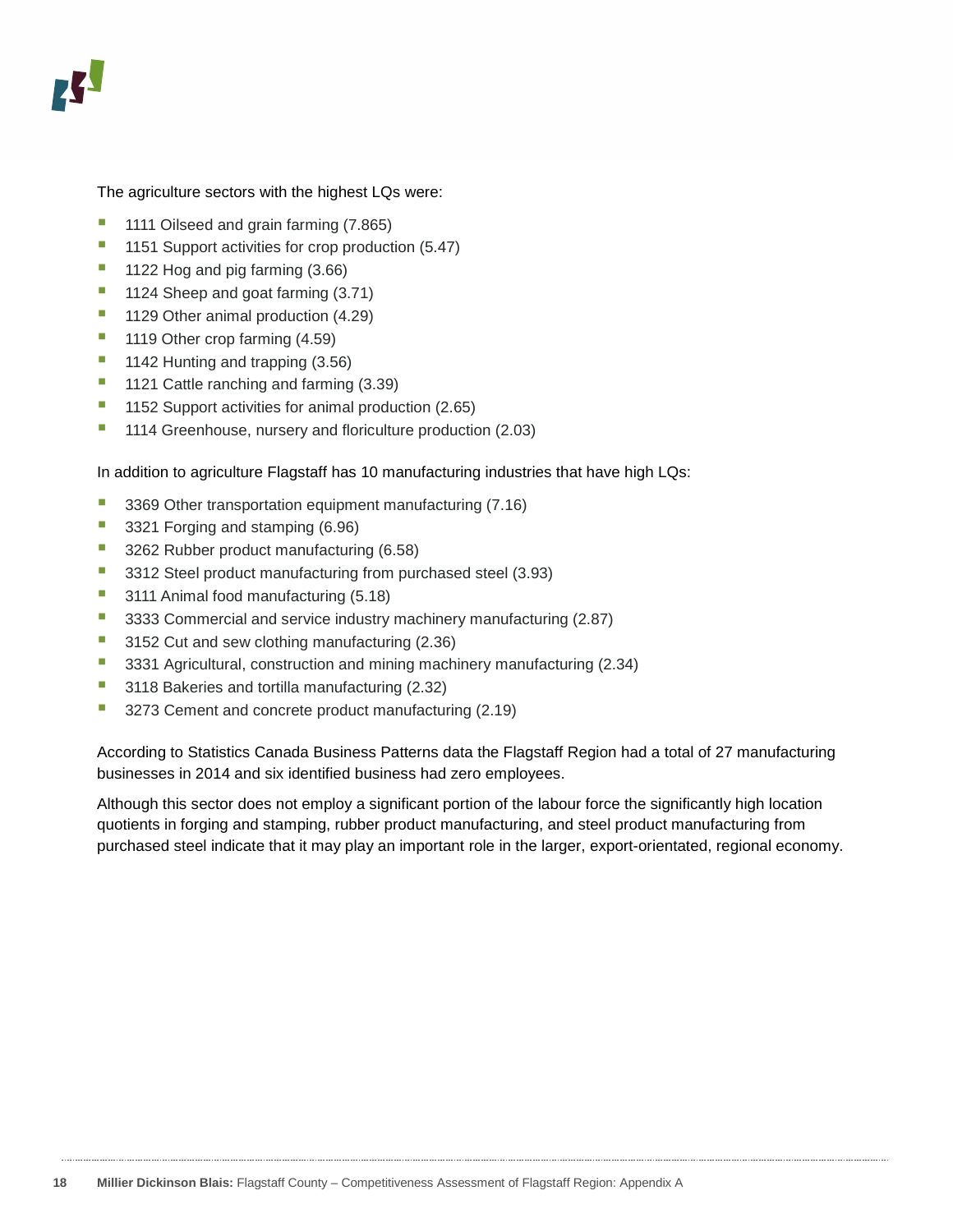#### FIGURE 8: TOTAL BUSINESS LQ FOR FLAGSTAFF AND COMPETITOR COMMUNITIES, 2014

| <b>Industry</b>                                                            | <b>Flagstaff</b> | <b>Lloydminster</b> | <b>Camrose</b> | <b>Edmonton</b> | <b>Red Deer</b> |
|----------------------------------------------------------------------------|------------------|---------------------|----------------|-----------------|-----------------|
| 2122 Metal ore mining                                                      | 15.22            | 0.00                | 0.00           | 0.67            | 3.40            |
| 4852 Interurban and rural bus transportation                               | 8.40             | 0.00                | 0.00           | 1.29            | 1.30            |
| <b>4821 Rail transportation</b>                                            | 8.12             | 0.00                | 1.06           | 1.42            | 1.05            |
| 2121 Coal mining                                                           | 7.86             | 0.00                | 0.00           | 1.38            | 0.00            |
| 4872 Scenic and sightseeing transportation,<br>water                       | 7.86             | 0.00                | 0.00           | 0.69            | 1.70            |
| 1111 Oilseed and grain farming                                             | 7.63             | 0.95                | 3.77           | 0.09            | 0.81            |
| 6223 Specialty (except psychiatric and<br>substance abuse) hospitals       | 7.61             | 0.00                | 0.00           | 1.17            | 0.00            |
| 2212 Natural gas distribution                                              | 7.16             | 0.00                | 2.26           | 0.25            | 0.32            |
| 3369 Other transportation equipment<br>manufacturing                       | 7.16             | 0.00                | 0.00           | 0.79            | 4.95            |
| 3321 Forging and stamping                                                  | 6.96             | 0.00                | 0.00           | 0.61            | 0.00            |
| 9139 Other local, municipal and regional<br>public administration          | 6.60             | 1.77                | 0.00           | 0.20            | 0.00            |
| 3262 Rubber product manufacturing                                          | 6.58             | 5.88                | 1.10           | 0.58            | 0.47            |
| 5174 Satellite telecommunications                                          | 5.94             | 0.00                | 0.00           | 1.17            | 1.01            |
| 4442 Lawn and garden equipment and<br>supplies stores                      | 5.73             | 1.28                | 1.52           | 0.94            | 1.55            |
| 1151 Support activities for crop production                                | 5.47             | 0.96                | 2.47           | 0.12            | 1.03            |
| 4171 Farm, lawn and garden machinery and<br>equipment merchant wholesalers | 5.32             | 1.59                | 0.53           | 0.35            | 1.21            |
| 3111 Animal food manufacturing                                             | 5.18             | 1.16                | 4.09           | 0.68            | 1.45            |
| 4111 Farm product merchant wholesalers                                     | 4.75             | 0.91                | 1.65           | 0.36            | 1.11            |
| 1119 Other crop farming                                                    | 4.59             | 0.72                | 2.92           | 0.08            | 1.04            |
| 4183 Agricultural supplies merchant<br>wholesalers                         | 4.34             | 0.97                | 0.00           | 0.27            | 1.08            |
| 1129 Other animal production                                               | 4.29             | 0.67                | 2.65           | 0.07            | 1.04            |
| 6233 Community care facilities for the elderly                             | 4.25             | 1.43                | 1.50           | 1.42            | 0.64            |
| 8122 Funeral services                                                      | 3.95             | 0.59                | 0.87           | 0.95            | 1.12            |
| 3312 Steel product manufacturing from<br>purchased steel                   | 3.93             | 0.00                | 0.00           | 1.29            | 0.00            |
|                                                                            |                  |                     |                |                 |                 |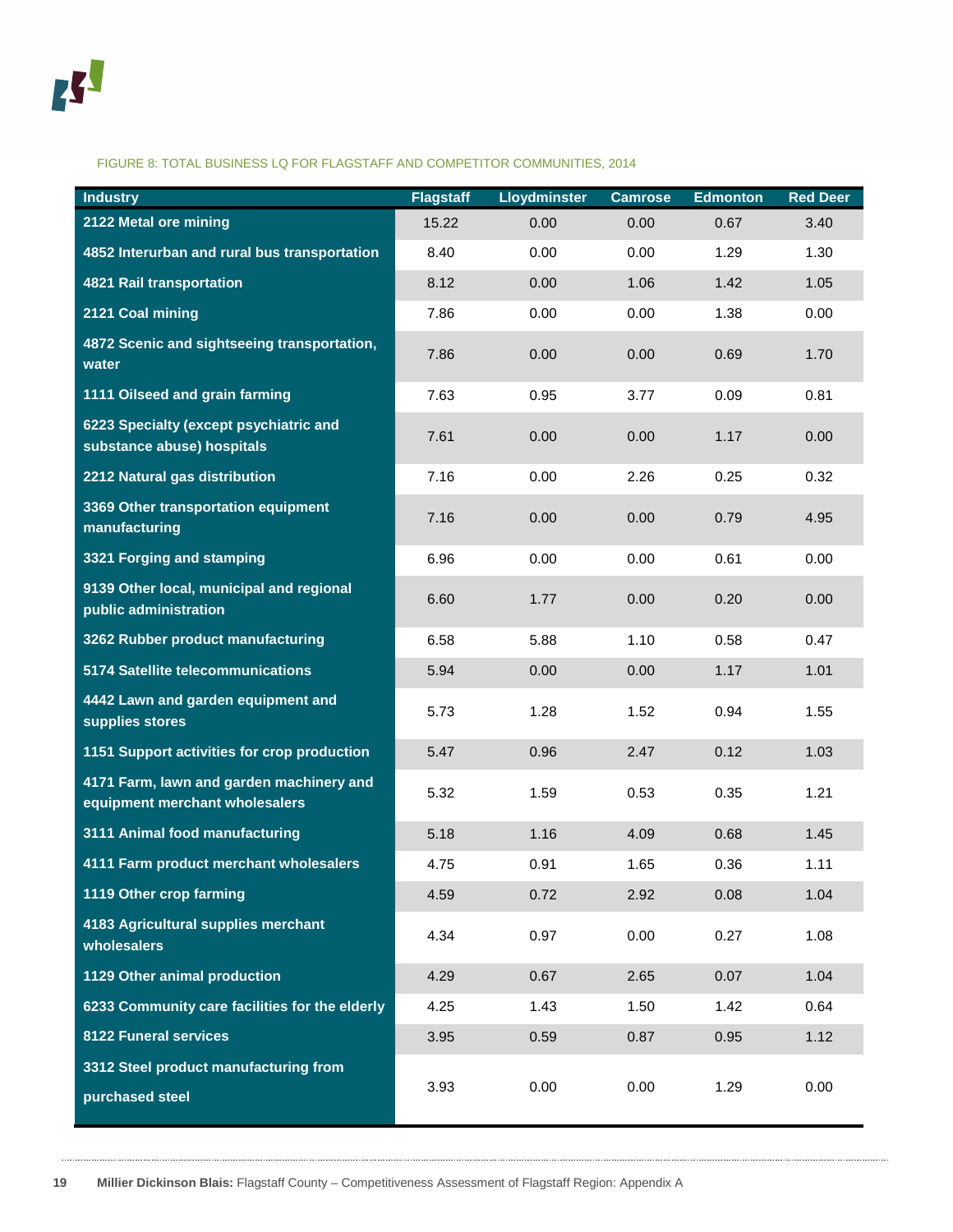

| <b>Industry</b>                                                               | <b>Flagstaff</b> | <b>Lloydminster</b> | <b>Camrose</b> | <b>Edmonton</b> | <b>Red Deer</b> |
|-------------------------------------------------------------------------------|------------------|---------------------|----------------|-----------------|-----------------|
| 1124 Sheep and goat farming                                                   | 3.71             | 0.00                | 7.81           | 0.03            | 0.83            |
| 1122 Hog and pig farming                                                      | 3.66             | 0.00                | 2.41           | 0.04            | 2.15            |
| 2123 Non-metallic mineral mining and<br>quarrying                             | 3.56             | 0.00                | 2.50           | 0.60            | 0.53            |
| 1142 Hunting and trapping                                                     | 3.56             | 0.79                | 0.00           | 0.39            | 1.39            |
| <b>7121 Heritage institutions</b>                                             | 3.55             | 0.00                | 0.74           | 0.54            | 0.47            |
| 1121 Cattle ranching and farming                                              | 3.39             | 0.80                | 1.88           | 0.03            | 1.10            |
| 5331 Lessors of non-financial intangible<br>assets (except copyrighted works) | 2.91             | 0.87                | 1.01           | 0.87            | 1.87            |
| 3333 Commercial and service industry<br>machinery manufacturing               | 2.87             | 0.00                | 2.03           | 1.13            | 1.30            |
| 1152 Support activities for animal production                                 | 2.65             | 0.79                | 1.86           | 0.27            | 1.15            |
| 6243 Vocational rehabilitation services                                       | 2.65             | 0.59                | 0.00           | 1.34            | 1.18            |
| 3152 Cut and sew clothing manufacturing                                       | 2.36             | 0.00                | 0.00           | 1.66            | 0.00            |
| 3331 Agricultural, construction and mining<br>machinery manufacturing         | 2.34             | 2.30                | 1.12           | 1.09            | 1.19            |
| 3118 Bakeries and tortilla manufacturing                                      | 2.32             | 0.00                | 0.61           | 1.50            | 0.39            |
| 5323 General rental centres                                                   | 2.30             | 1.03                | 0.35           | 0.71            | 0.75            |
| 2211 Electric power generation, transmission<br>and distribution              | 2.22             | 0.66                | 1.17           | 0.44            | 0.50            |
| 3273 Cement and concrete product<br>manufacturing                             | 2.19             | 0.49                | 0.00           | 0.91            | 0.00            |
| 6221 General medical and surgical hospitals                                   | 2.16             | 0.96                | 0.00           | 0.80            | 1.23            |
| <b>4531 Florists</b>                                                          | 2.07             | 1.23                | 1.07           | 0.92            | 1.13            |
| 1114 Greenhouse, nursery and floriculture<br>production                       | 2.03             | 0.00                | 3.47           | 0.20            | 1.36            |
| 5221 Depository credit intermediation                                         | 2.03             | 1.01                | 0.00           | 1.06            | 0.00            |
| 7224 Drinking places (alcoholic beverages)                                    | 1.98             | 1.11                | 1.38           | 1.28            | 1.08            |
| 2131 Support activities for mining, and oil<br>and gas extraction             | 1.98             | 3.29                | 1.13           | 0.26            | 1.75            |
| <b>4842 Specialized freight trucking</b>                                      | 1.91             | 2.73                | 0.83           | 0.81            | 0.66            |
| 5191 Other information services                                               | 1.88             | 0.84                | 0.63           | 0.96            | 0.73            |
| 5629 Remediation and other waste<br>management services                       | 1.83             | 2.87                | 0.00           | 0.64            | 1.39            |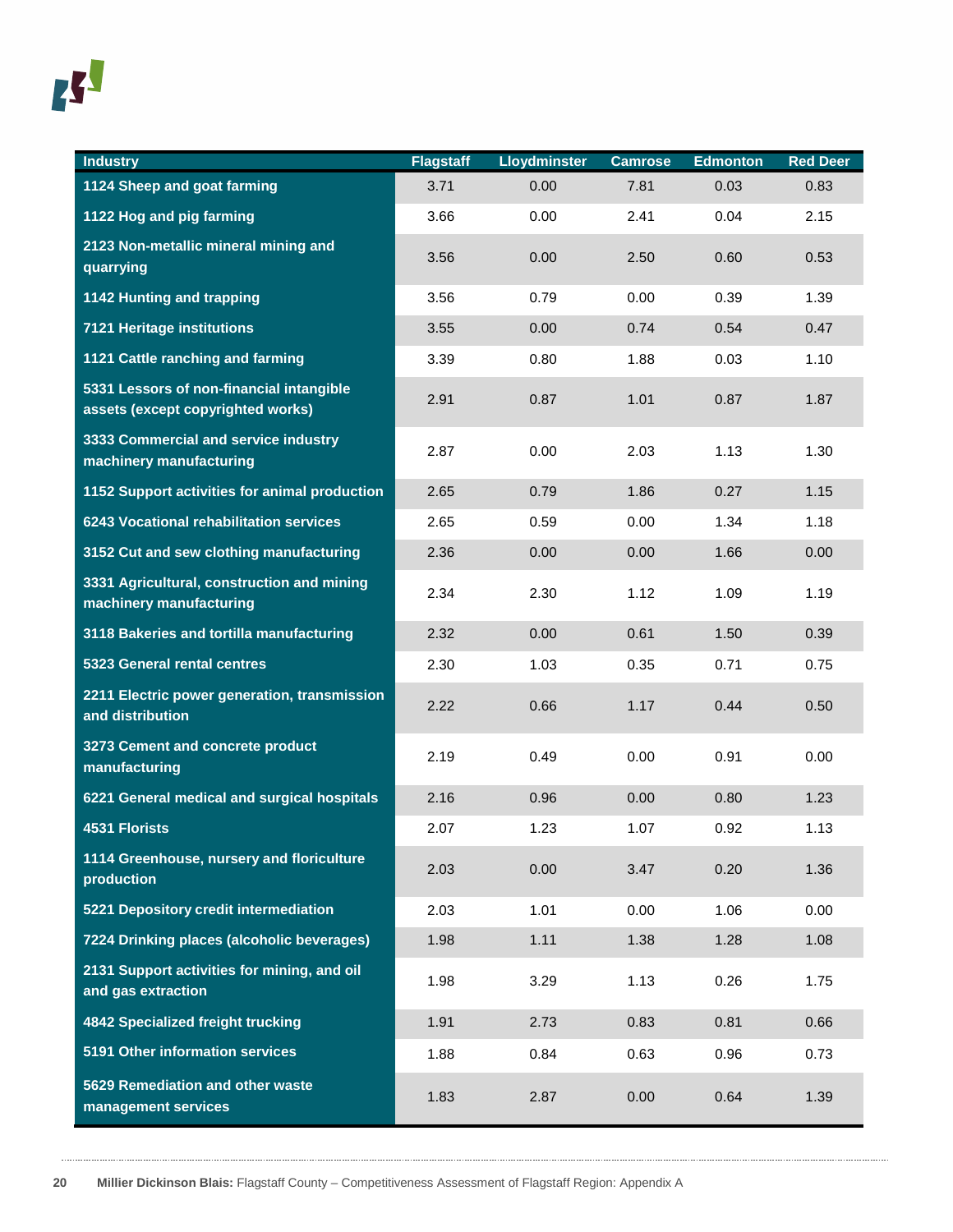

| <b>Industry</b>                                                                                        | <b>Flagstaff</b> | <b>Lloydminster</b> | <b>Camrose</b> | <b>Edmonton</b> | <b>Red Deer</b> |
|--------------------------------------------------------------------------------------------------------|------------------|---------------------|----------------|-----------------|-----------------|
| 7112 Spectator sports                                                                                  | 1.80             | 0.80                | 0.32           | 0.92            | 0.97            |
| 7211 Traveller accommodation                                                                           | 1.75             | 1.17                | 1.41           | 0.70            | 1.27            |
| 8113 Commercial and industrial machinery<br>and equipment (except automotive and<br>electronic) repair | 1.63             | 2.01                | 0.61           | 0.64            | 1.24            |
| 3116 Meat product manufacturing                                                                        | 1.60             | 0.00                | 1.69           | 0.60            | 1.25            |

Source: Statistics Canada, Canadian Business Patterns, 2014. Custom data set by Millier Dickinson Blais.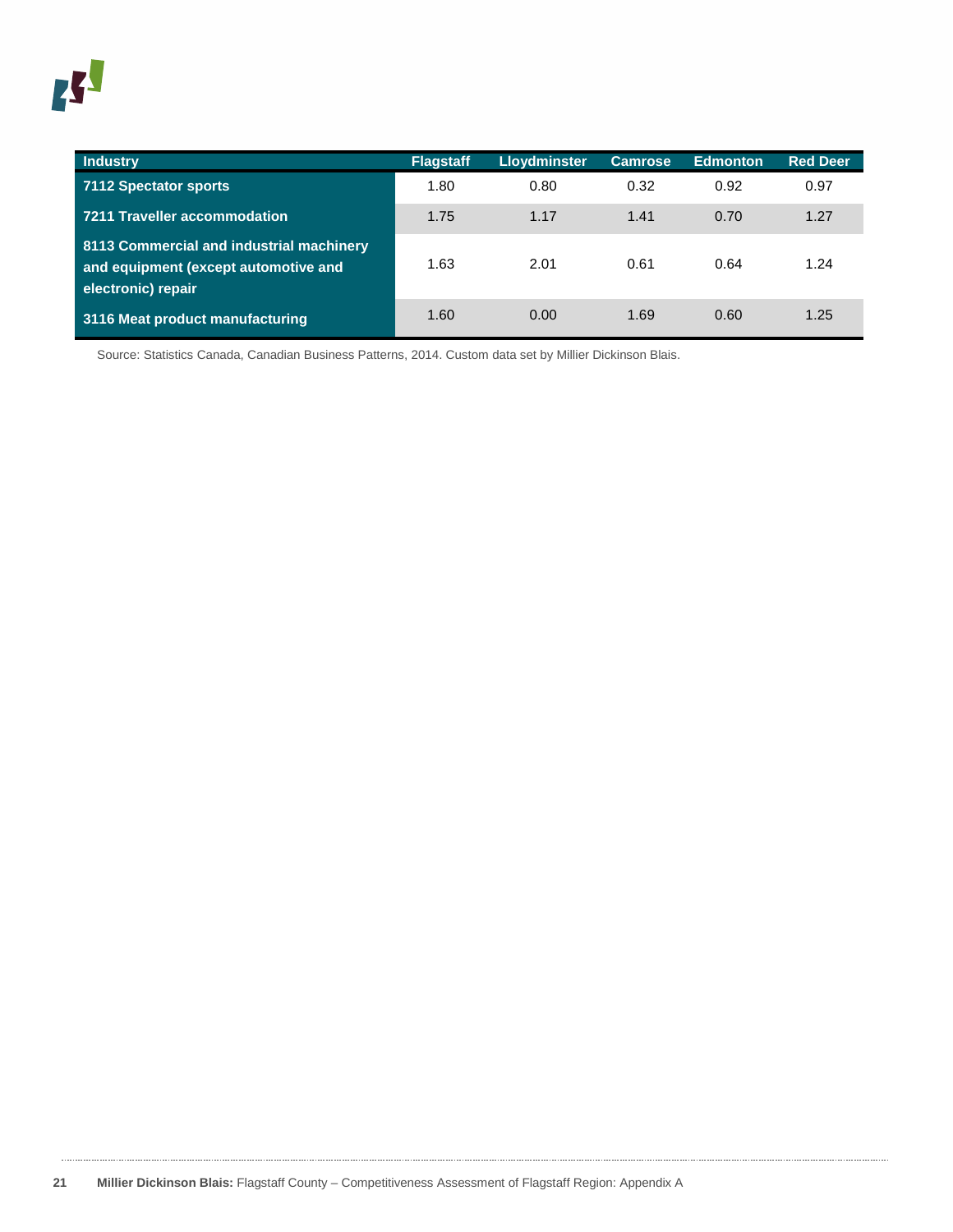# <span id="page-21-0"></span>**4 Site Selection Considerations**

The following section assesses the various key location factors that influence company investment decisions. A site location matrix adopted from Austin Consulting (a leading American firm that provides site selection services for expanding businesses) provides weighting for investment factors and differentiates these factors as high, medium or low levels of importance.

This matrix was used to guide the discussion for industry-specific site selection considerations for the target sectors in the Flagstaff Region:

- **Agriculture (particularly Value Added Agricultural Processing)**
- Oil and Gas (particularly Supporting Industries and Related Sectors)
- Metal Fabrication (supporting both the Oil and Gas and Agricultural sectors)
- **T** Tourism and Hospitality (including eco/agri-tourism and sector accommodation)

The full matrix is provided in the appendix for further consideration and use by Flagstaff County staff.

The tables below provide the top location factors that had the highest Category Weight assigned to them, and reflected the highest level of factor importance in decision making.

#### <span id="page-21-1"></span>**4.1.1 Oil and Gas Production, Support, and Related Industries**

It is no surprise the importance of the Alberta Oil Sands and the Oil and Gas sector is to the national, provincial, and local economies. According to the Canadian Energy Research Institute (CERI), in 2013 56% (or 1.98 million barrels a day) of the Canadian oil and oil equivalent production (3.5 million barrels per day) was generated by oil sands. Further, that production is forecast to increase up to 3.7 million barrels a day by 2020.<sup>[6](#page-21-2)</sup> When looking out to 2038, this translates into an estimated \$3.865 billion in total GDP impacts from oil sands, and represents significant employment opportunities – roughly 121,500 Alberta workers are directly employed in the oil and gas sectors and approximately 1 in 16 jobs is related to the energy sector.<sup>[7](#page-21-3)</sup>

More recently, due to plummeting oil prices in the second half of 2014, the Conference Board of Canada estimates that roughly [8](#page-21-4),000 jobs will be shed in 2015 as oil revenues are expected to drop by \$43 billion.<sup>8</sup> Additionally, low oil price projections of roughly US\$55/barrel are expected to have a significant impact on oil sands investments. Regardless, it is anticipated that oil production will continue to rise in 2015 due to pre-existing investments in capacity.<sup>[9](#page-21-5)</sup>

Despite the turbulent environment described above, at a local level, the Flagstaff Region is still well positioned to benefit. This is particularly the case when considering the Hardisty Energy Hub. Demand for oil storage (a

<span id="page-21-5"></span>9 Ibid.

j

<span id="page-21-2"></span><sup>6</sup> Canadian Energy Research Institute, "Canadian Economic Impacts of New and Existing Oil Sands Development in Alberta (2014-2038)" (Calgary, AB: CERI, 2014).

<span id="page-21-3"></span><sup>7</sup> Government of Alberta, "About Oil Sands – Facts and Statistics" Alberta: Official Website [<http://www.energy.alberta.ca/oilsands/791.asp>](http://www.energy.alberta.ca/oilsands/791.asp) accessed on 2015-05-19.

<span id="page-21-4"></span><sup>8</sup> The Conference Board of Canada, "Canada's Oil Industry to Lose Money and Jobs in 2015", Conference Board of Canada News Release (Ottawa, ON: Official Website [<http://www.conferenceboard.ca/press/newsrelease/15-03-25/canada\\_s\\_oil\\_industry\\_to\\_lose\\_money\\_and\\_jobs\\_in\\_2015.aspx>](http://www.conferenceboard.ca/press/newsrelease/15-03-25/canada_s_oil_industry_to_lose_money_and_jobs_in_2015.aspx) accessed on 2015-05-19.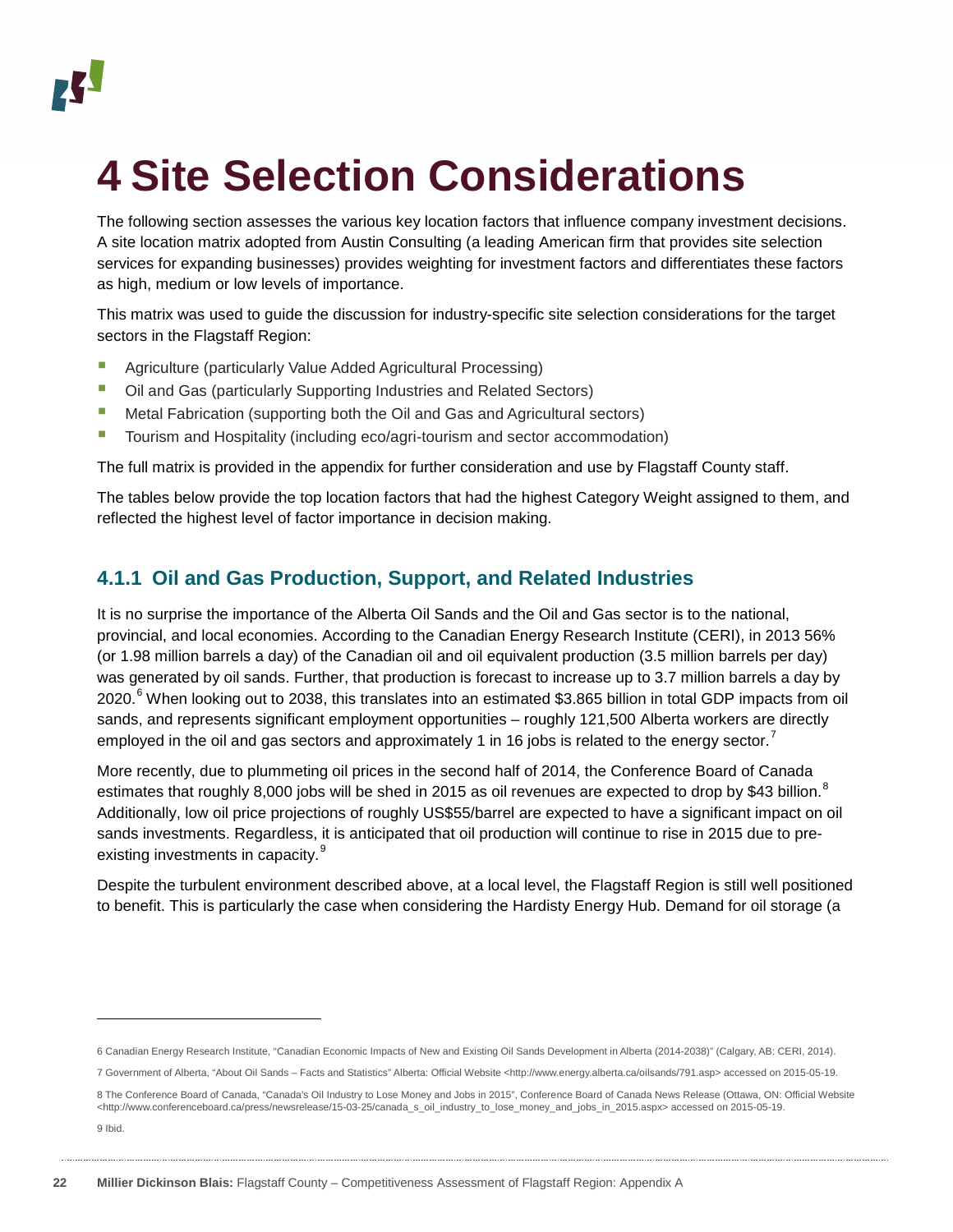-

boon for the tank farm), has spurred on capacity expansion by Gibson Energy, where the firm has announced in April that it will add 900,000 barrels of storage to existing operations.<sup>[10](#page-22-0)</sup>

As such, the grouping of site selection factors below are representative of the production side, but also of the support and related industries side of the oil and gas sector. These factors represent areas of high levels of importance in the site location matrix contained in the appendix [\(below\)](#page-59-0).

#### FIGURE 9: SITE LOCATION MATRIX SUMMARY

| <b>Labour Force</b><br><b>Characteristics</b>   | П<br>Population (current and projected)<br>ш<br>Age profile<br>T.<br>Commuting patterns<br>П<br>Income (average income, household income)<br>T.<br>Size of total labour force / participation rate<br>П<br>Unemployment rate/ employment rate<br>П<br>Availability of skilled workers<br>П<br>Cost of skilled workers<br>П<br>Competition for required skill sets<br>T.<br>Level of education<br>П<br>Language skills<br>T.<br>Presence of Union (labour management relations)<br>T.<br>Workers compensation and employment insurance |
|-------------------------------------------------|---------------------------------------------------------------------------------------------------------------------------------------------------------------------------------------------------------------------------------------------------------------------------------------------------------------------------------------------------------------------------------------------------------------------------------------------------------------------------------------------------------------------------------------|
| <b>Education &amp; Training</b>                 | □<br>Elementary school performance rankings<br>□<br>Secondary school performance rankings<br>□<br>Community colleges – availability and quality of programs<br>■<br>Universities - availability and applicable programs<br>■<br>Local employment and training services                                                                                                                                                                                                                                                                |
| <b>Quality of Life</b>                          | ш<br>Health care facilities<br>T.<br><b>Emergency services</b><br>Crime rate<br>П<br>T.<br>Recreation and cultural facilities<br>T.<br>Housing availability and cost                                                                                                                                                                                                                                                                                                                                                                  |
| <b>Property Availability and</b><br><b>Cost</b> | □<br>Commercial (office) building availability<br>■<br>Commercial (office) land availability<br>□<br>Cost of land/ lease rates<br>□<br><b>Industrial Building Availability</b><br>□<br>Serviced Industrial Land Availability (shovel ready sites)                                                                                                                                                                                                                                                                                     |

<span id="page-22-0"></span><sup>10</sup> Geoffrey Morgan, "Gibson Energy Inc plans to expand oil storage capacity as demand in Alberta soars," Financial Post, April 14, 2015 8:47 AM ET [<http://business.financialpost.com/news/energy/gibson-energy-plans-to-expand-oil-storage-capacity-as-demand-in-alberta-soars?\\_\\_lsa=a63c-e662>](http://business.financialpost.com/news/energy/gibson-energy-plans-to-expand-oil-storage-capacity-as-demand-in-alberta-soars?__lsa=a63c-e662) accessed on 2015- 05-19.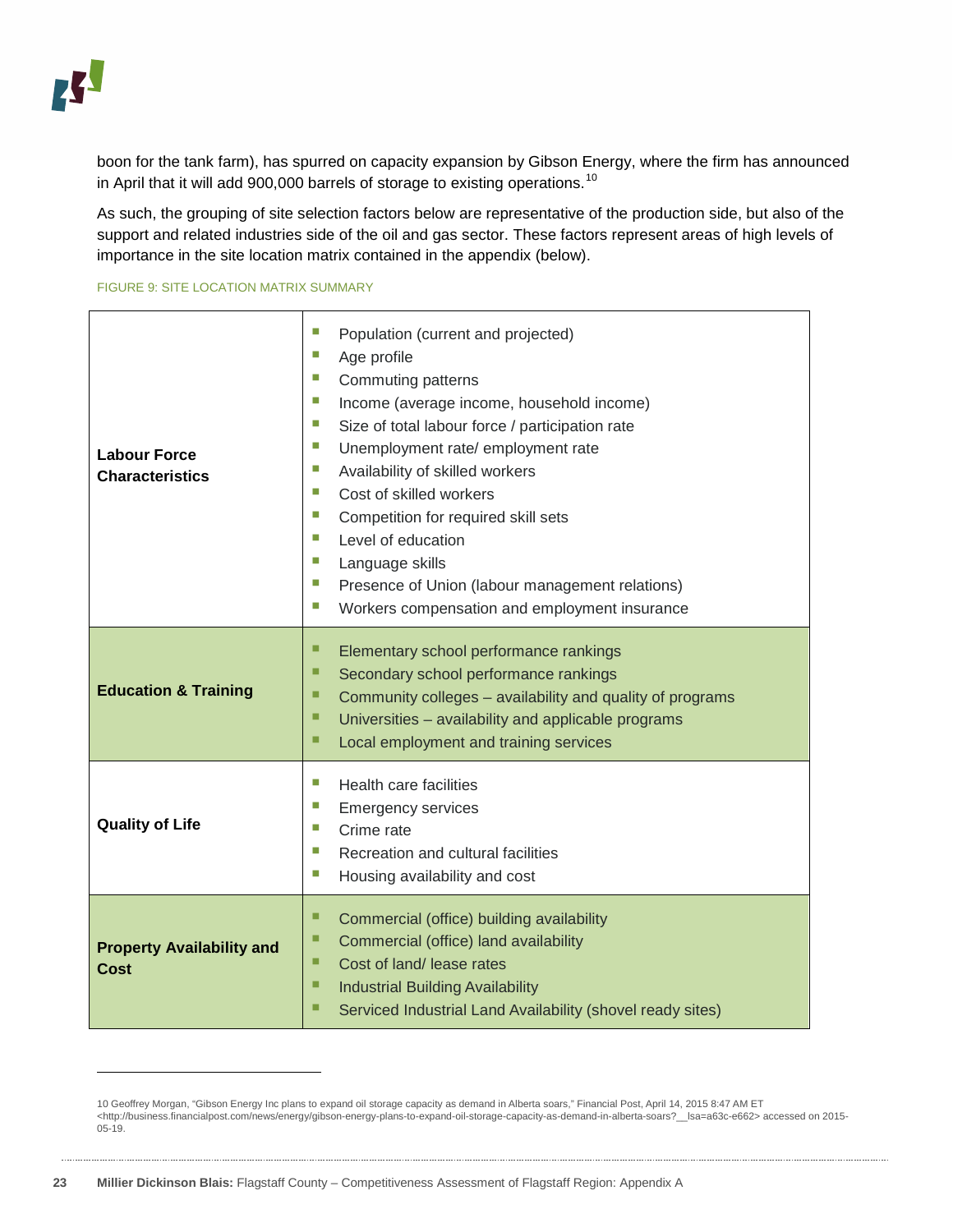<span id="page-23-0"></span>

| <b>Local Industry</b>                            | Presence of Supplier/Support Businesses<br><b>Existing Research Base</b>                                                                                                                                                              |  |  |  |  |
|--------------------------------------------------|---------------------------------------------------------------------------------------------------------------------------------------------------------------------------------------------------------------------------------------|--|--|--|--|
| <b>Utilities</b>                                 | ⊔<br>Electricity (Capacity, Availability, Rate, Reliability)<br>□<br>Waste Management / Hazardous Waste Carriers & Facilities<br>□<br>Telecommunications (High Speed Internet, Cell Phone carriers)*                                  |  |  |  |  |
| <b>Transportation and</b><br><b>Distribution</b> | ш<br><b>Proximity to Current and Future Customer Markets</b><br>П<br>Proximity to Suppliers/Raw Materials<br>П<br>Proximity to Highways<br>П<br>Proximity to Railways / Intermodal Facilities<br>П<br>3rd Party Trucking Availability |  |  |  |  |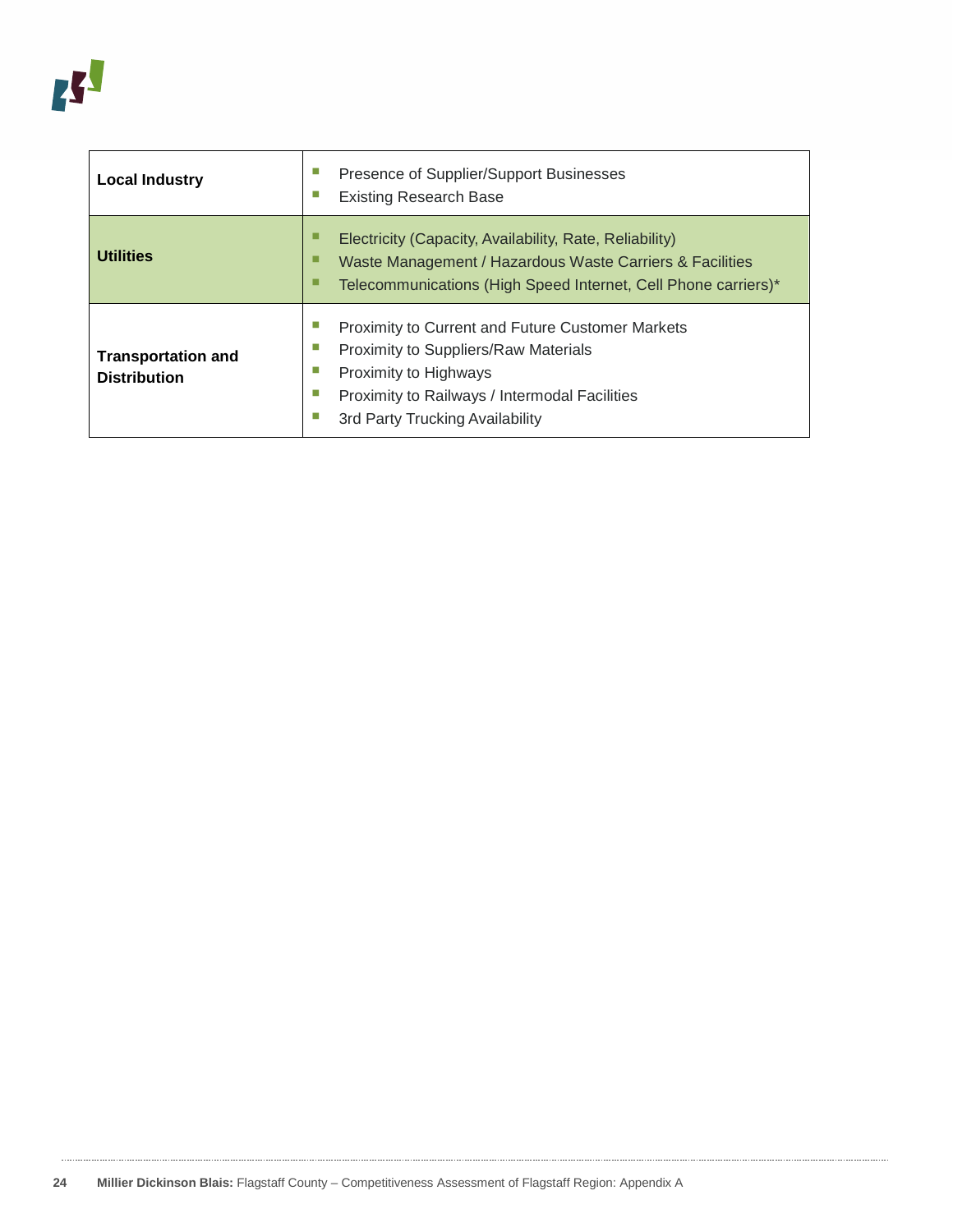### **4.1.2 Value Added Agricultural Processing**

Agriculture is the largest and most robust sector in the Flagstaff Region. *Strategic Pathways* identifies the pursuit of Region-based Value Added Agricultural opportunities as a key initiative under the "Prosperity Horizons" pillar for investment attraction.<sup>[11](#page-24-1)</sup>

Approximately1 million acres of high quality farmland (75% cultivated) produces many commercial crops including wheat, canola, barley, peas, flax, and oats.<sup>[12](#page-24-2)</sup> Furthermore, the area is home to major companies such as Viterra and Great Northern Grain, with excellent rail infrastructure and access. The area around Killam rests on a vast groundwater aquifer with multiple bulk water stations throughout the region.<sup>13</sup> This is great for value added processing operations whose needs include availability and price of feedstock, access to commodity markets, inputs, transportation, and labour.<sup>[14](#page-24-4)</sup>

The table below highlights that important location factors for agri-processing are related to water, sewer and electricity servicing capacity and availability, cost of industrial land and transportation networks and trucking availability.

| <b>Labour Force Characteristics</b>   | Income<br>ш<br>Ethnicity profile<br>ш<br>Size of the total labour force/ participation rate<br>ш<br>Unemployment rate/employment rate<br>ш<br>Availability of unskilled workers<br>Cost of unskilled workers<br>ш<br>Presence of union (labour management relations)<br>ш |
|---------------------------------------|---------------------------------------------------------------------------------------------------------------------------------------------------------------------------------------------------------------------------------------------------------------------------|
| <b>Transportation / Distribution</b>  | Proximity to current and future customer markets<br>ш<br>Proximity to highways<br>ш<br>Third party trucking availability                                                                                                                                                  |
| <b>Utilities</b>                      | Electricity (capacity, availability, rate, reliability)<br>Water (capacity, availability, rate, reliability)<br>ш<br>Sewer (capacity, availability, rate, reliability)                                                                                                    |
| <b>Property Availability and Cost</b> | Serviced industrial land availability (shovel ready sites)<br>Cost of Land / Lease Rates                                                                                                                                                                                  |

#### FIGURE 10: SITE LOCATION MATRIX SUMMARY FOR VALUE ADD AGRICULTURAL PROCESSING

<span id="page-24-0"></span>-

<span id="page-24-1"></span><sup>11</sup> Flagstaff County, "Flagstaff County Our Common Wealth: Economic Development Strategic Pathways (2015-2018)," January 2015, p. 10

<span id="page-24-2"></span><sup>12</sup> Battle River Alliance for Economic Development, "Invest in Flagstaff County," p.2

<span id="page-24-3"></span><sup>13</sup> Town of Killam, " Welcome to Killam", Official Website[: http://www.town.killam.ab.ca/](http://www.town.killam.ab.ca/) accessed on 2015-05-20.

<span id="page-24-4"></span><sup>14</sup> Don Hofstrand, "location, location, location: value-added processing / manufacturing," Agricultural Marketing Resource Centre, Official Website (revised July 2008) accessed on 2015-05-19 [<http://www.agmrc.org/business\\_development/starting\\_a\\_business/creating\\_a\\_business/articles/location-location-location-value-added](http://www.agmrc.org/business_development/starting_a_business/creating_a_business/articles/location-location-location-value-added-processing-manufacturing/)[processing-manufacturing/#>](http://www.agmrc.org/business_development/starting_a_business/creating_a_business/articles/location-location-location-value-added-processing-manufacturing/).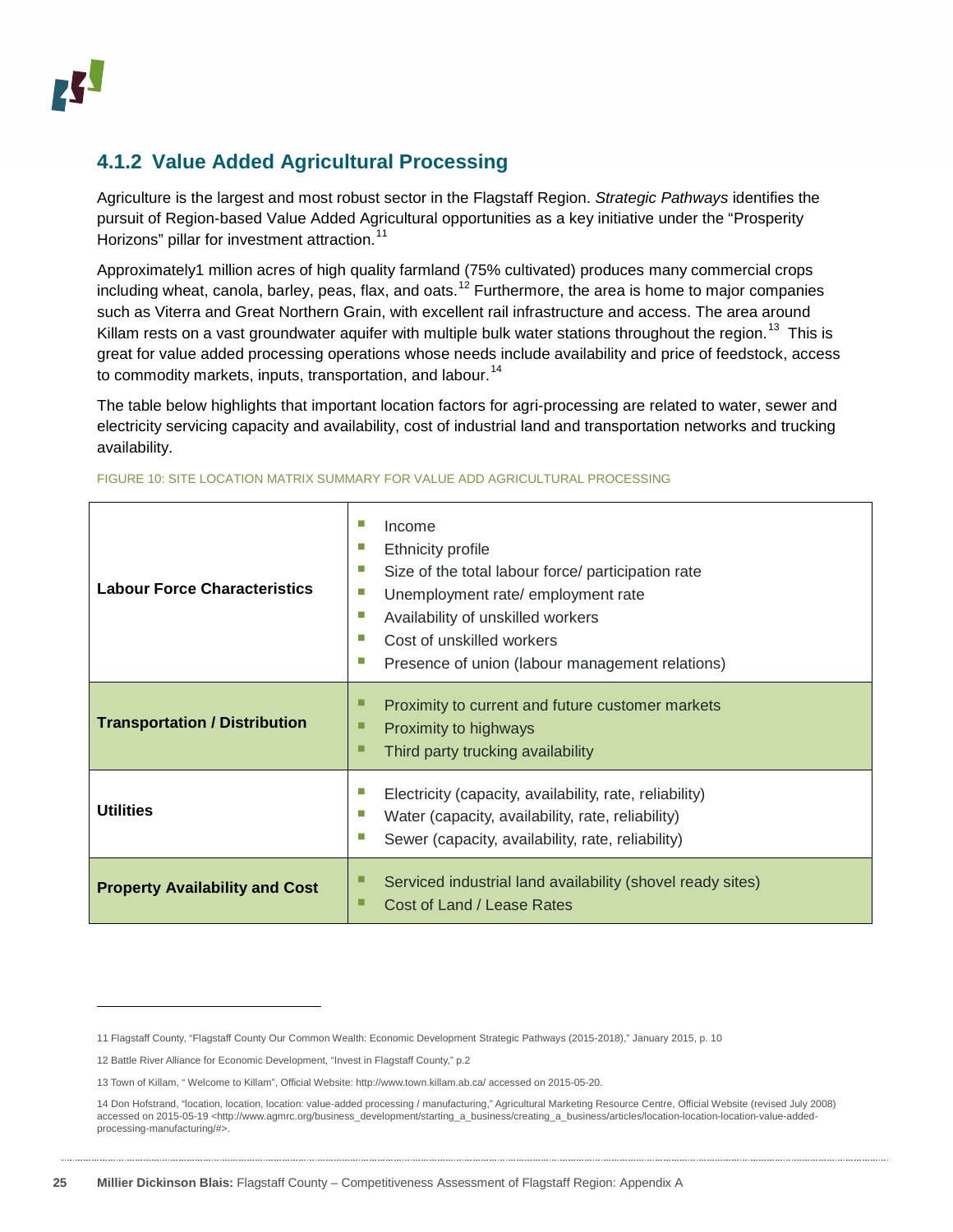## **4.1.3 Fabricated Metal Products Manufacturing**

FIGURE 11: SITE LOCATION MATRIX SUMMARY FOR FABRICATED METAL PRODUCTS MANUFACTURING

<span id="page-25-0"></span>

| <b>Labour Force Characteristics</b>                     | T.<br>Size of total labour force / Participation rate<br>Unemployment Rate / Employment Rate<br>T.<br>T.<br>Availability of Skilled Workers<br>T.<br><b>Cost of Skilled Workers</b><br>T.<br><b>Competition for Required Skill Sets</b><br>Level of Education<br>ш<br>T.<br>Turnover / Absenteeism<br>T.<br>Presence of Union (labour management relations)<br>T.<br>Workers compensation and employment insurance |
|---------------------------------------------------------|--------------------------------------------------------------------------------------------------------------------------------------------------------------------------------------------------------------------------------------------------------------------------------------------------------------------------------------------------------------------------------------------------------------------|
| <b>Transportation / Distribution</b>                    | ■<br>Proximity to current and future customer markets<br>□<br>Proximity to highways<br>■<br>Third party trucking availability<br>■<br>3rd Party Warehousing Availability<br>■<br>Proximity to Railways / Intermodal Facilities                                                                                                                                                                                     |
| <b>Utilities</b>                                        | T.<br>Electricity (capacity, availability, rate, reliability)<br>T.<br>Water (capacity, availability, rate, reliability)<br>T.<br>Sewer (capacity, availability, rate, reliability)                                                                                                                                                                                                                                |
| <b>Property Availability and Cost</b>                   | ■<br>Serviced industrial land availability (shovel ready sites)<br>■<br>Cost of Land / Lease Rates                                                                                                                                                                                                                                                                                                                 |
| <b>Education and Training</b>                           | T.<br>Community Colleges - Availability and Quality of Programs<br>T.<br>Technical/Vocational Colleges - Availability and Quality of Programs<br>×.<br><b>Local Employment and Training Services</b>                                                                                                                                                                                                               |
| <b>Incentives / Business Support</b><br><b>Programs</b> | ■<br>Business Financing (Long term financing, etc.)<br>□<br>Provincial and Local Incentive Programs (tax exemptions, grants,<br>$etc.$ )<br>□<br>Provincial and Local Business Development Programs<br>□<br><b>International Resources / Government Services</b>                                                                                                                                                   |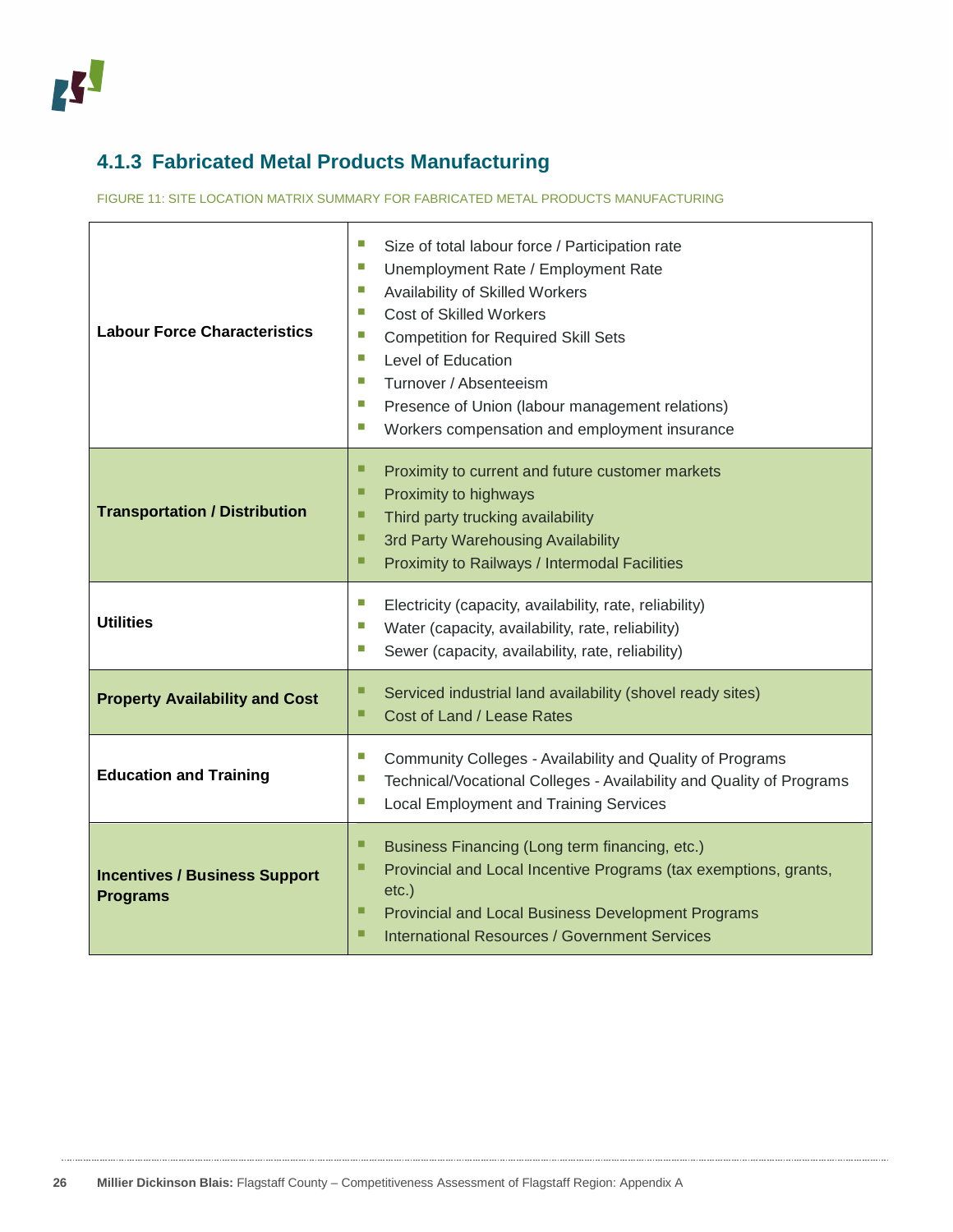#### **4.1.4 Tourism and Hospitality Services**

Branded as the "Community of communities" the Flagstaff Region offers ten villages and small towns that are located within the County itself. From an attraction perspective, the area offers six heritage-based museums rooted in the agricultural and mining sector, four golf courses, campgrounds and RV parks, including Fish Lake and the Diplomat Trout Pond for family fishing, and other outdoor recreation amenities.<sup>[15](#page-26-0)</sup>

Increased investment and ongoing growth associated with the oil and gas industry, especially in the Hardisty Energy Hub, has been a driver for hospitality and accommodation services. The area boasts roughly 14 hotels and motels of sizes ranging from 8 to 40 plus rooms<sup>[16](#page-26-1)</sup>, with new hotels recently developed to support growth associated with the energy sector.

The table below includes important locations factors for the hospitality and tourism sector. These are related to available commercial properties, transportation connections, and quality of life features.

| <b>Labour Force Characteristics</b>   | ш<br>Population (Current Counts, Future Projections)<br>ш<br>Age Profile<br>П<br>Income (Average Income, Household Income)<br>ш<br><b>Ethnicity Profile</b><br>ш<br>Availability of Unskilled Workers<br>ш<br><b>Cost of Unskilled Workers</b> |
|---------------------------------------|------------------------------------------------------------------------------------------------------------------------------------------------------------------------------------------------------------------------------------------------|
| <b>Property Availability and Cost</b> | ш<br>Commercial building availability<br>ш<br>Commercial land availability<br>Cost of land and lease rates<br>П                                                                                                                                |
| <b>Transportation / Distribution</b>  | П<br><b>Proximity to Current/Future Customers</b><br>ш<br>Proximity to Highways<br>ш<br>Proximity to Airports                                                                                                                                  |
| <b>Quality of Life</b>                | □<br><b>Health care facilities</b><br>ш<br><b>Emergency services</b><br>П<br>Crime rate<br>Recreational and cultural facilities                                                                                                                |

#### FIGURE 12: SITE LOCATION MATRIX FOR TOURISM AND HOSPITALITY SERVICES

<span id="page-26-0"></span><sup>15</sup> Go East of Edmonton Regional Tourism Organization, Official Website, "Flagstaff County" [<http://www.townlife.com/38/businesses/10160/340/Flagstaff-County>](http://www.townlife.com/38/businesses/10160/340/Flagstaff-County) accessed on 2015-05-18.

<span id="page-26-1"></span><sup>16</sup> Flagstaff County, "Business Directory – Accommodations" Official Website: [<http://www.flagstaff.ab.ca/businesses/business-directory/accomodations>](http://www.flagstaff.ab.ca/businesses/business-directory/accomodations) accessed on 2015-05-18.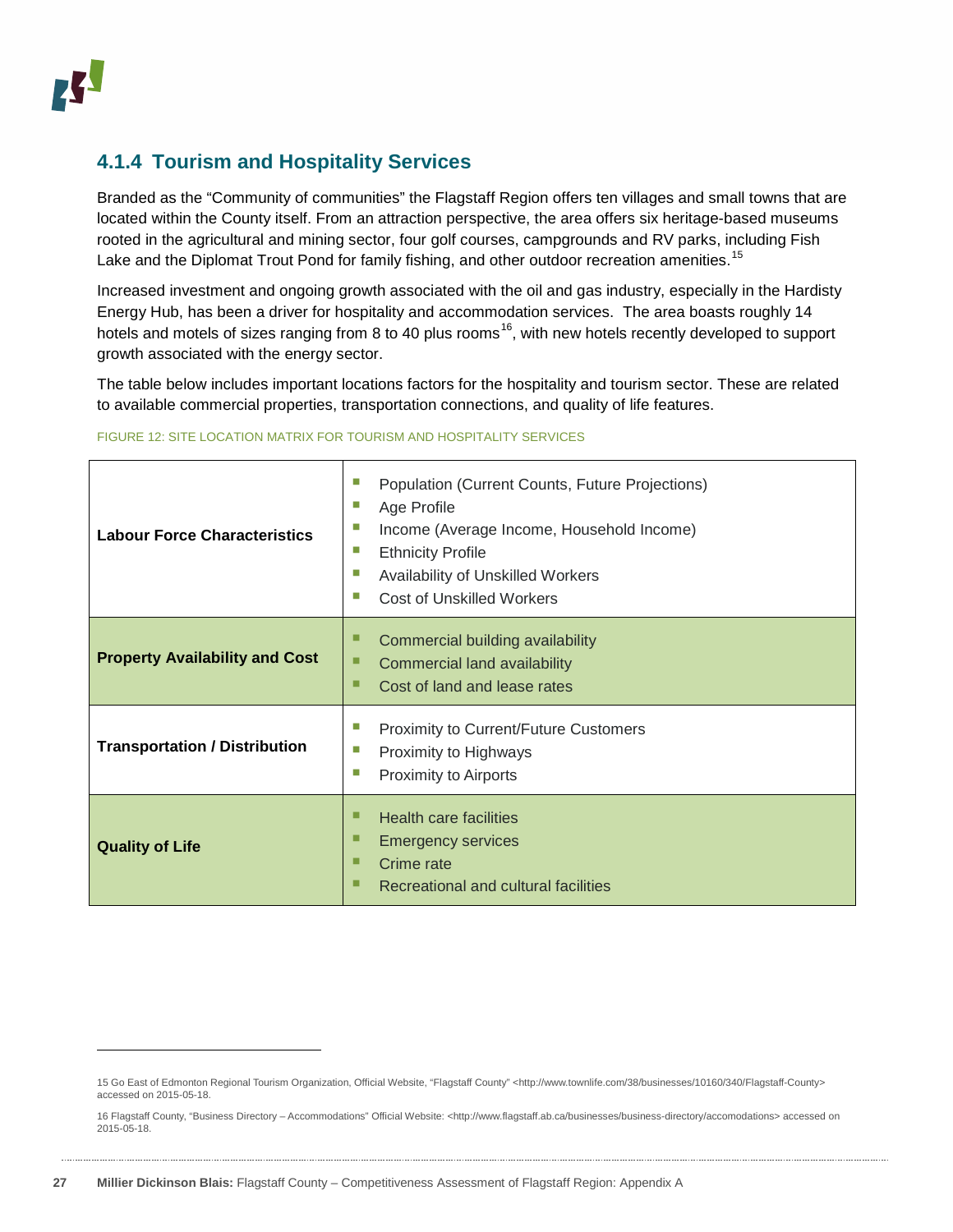These industry-specific site selection considerations provide the framework to benchmark the Flagstaff Region against the following competing communities for new business investment:

- **Beaver County**
- MD of Provost
- **MD** of Wainwright
- Camrose County
- **City of Lloydminster**
- Red Deer County
- $\blacksquare$  City of Edmonton<sup>[17](#page-27-0)</sup>

<span id="page-27-0"></span><sup>17</sup> These competitor communities were identified through the background research by Millier Dickinson Blais and in consultation with Flagstaff County economic development staff.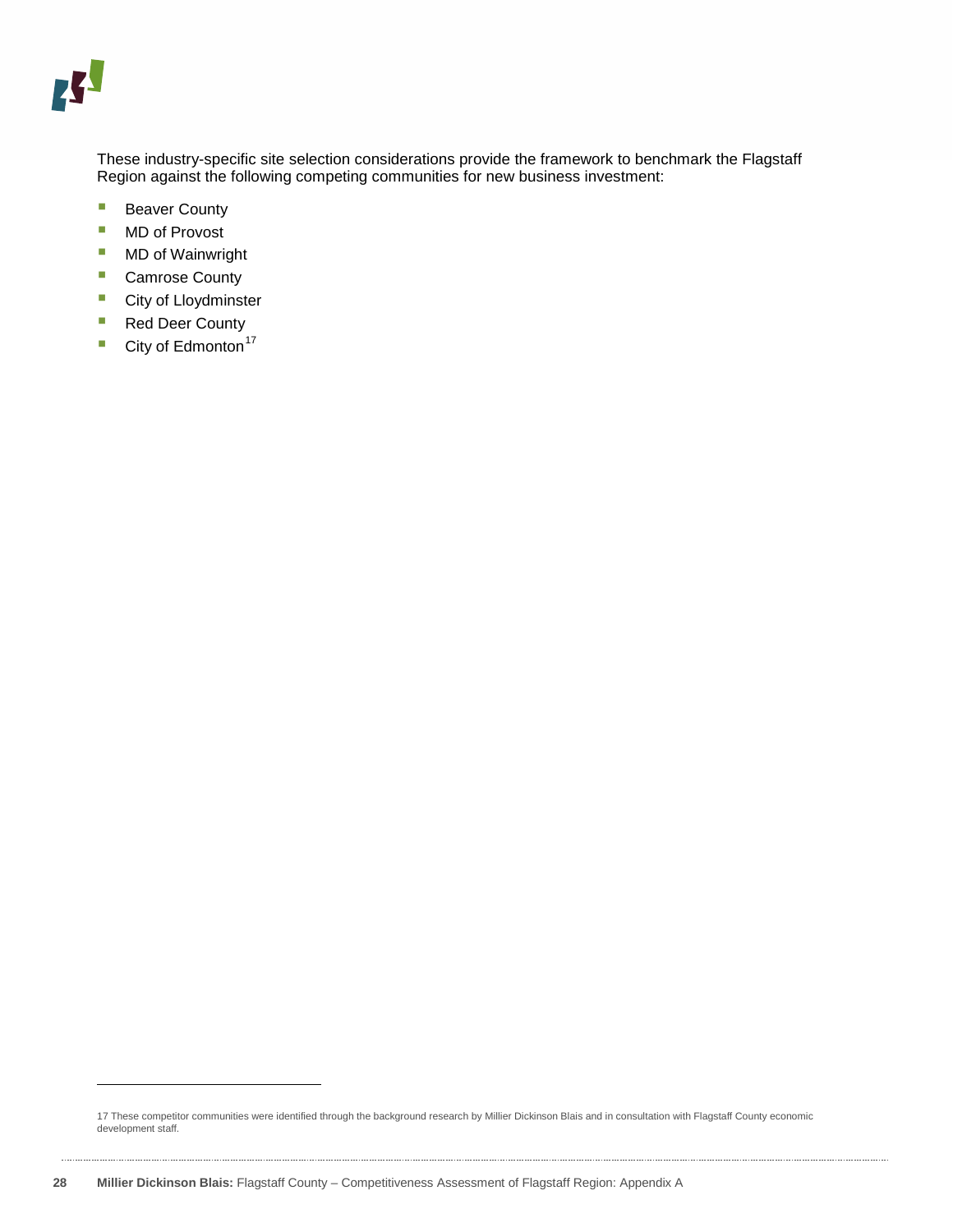# <span id="page-28-0"></span>**5 Competitive Benchmarking**

Millier Dickinson Blais performed a comparative analysis of the various investment and location factors for each target industry against the competitor communities identified above.

The sources of data are as follows:

- **Labour force characteristics were sourced from Statistics Canada's Census Profiles and most recent** labour force information, and Service Canada
- **Quality of life characteristics were sourced from Statistics Canada's Census profiles for average dwelling** and household income values and municipal websites
- **Utilities characteristics were sourced from the Alberta Utilities Commission**
- **Property availability and cost characteristics were sourced from municipal websites, ICX, and various local** real estate sources
- Education and training facilities were sourced from institutional websites<sup>[18](#page-28-2)</sup>

The following sections contain tables highlighting the key benchmark indicators for the Flagstaff Region by target industry.

#### <span id="page-28-1"></span>**5.1.1 Oil and Gas Production, Support, and Related Industries**

#### **Labour Force Characteristics**

j

The median age in the Flagstaff Region is 47.5 years of age, relatively higher than the surrounding comparator areas, with MD of Provost being as low as 39.6 years of age. Further, Flagstaff is facing a population decline of key younger demographics in the working age cohorts of 20 to 44 years of age. Coupled with an aging population, this stands as a significant competitive disadvantage that County staff are aware of, and is captured in the Economic Development Strategic Pathways report as a key strategic objective to correct.

That said, average wages are relatively in line with the neighbouring competitor areas, with the exception of the MD of Wainwright posting almost \$2,000 higher in annual wages. This does not represent a significant advantage, or disadvantage. Further, when considering the labour catchment area could extend as broad as the economic region of Camrose – Drumheller, wage ranges are slightly more competitive than Edmonton, Red Deer, and Calgary economic areas. However, some cost advantage can be seen in skilled wages that are comparatively lower by \$1,000 to \$7,000 depending on comparator areas.

When considering employment concentrations, Flagstaff ranks higher at 10.7% total employment in Mining, quarrying, and oil and gas extraction; rivaled only by Lloydminster at 17.4% indicated a competitive advantage as far as labour pool is concerned. Although median wages for the economic region are in line with other neighbouring regions at roughly \$36/hour for oil and gas well drillers, servicers, testers and related workers.<sup>[19](#page-28-3)</sup>

<span id="page-28-2"></span><sup>18</sup> Location of education and training facilities were sourced from: < http://humanservices.alberta.ca/services-near-you/2929.html>; < https://www.augustana.ualberta.ca/>; < https://www.norquest.ca/home.aspx>; < https://concordia.ab.ca/>; < http://www.kingsu.ca/>; < http://www.macewan.ca/wcm/index.htm>; < http://rdc.ab.ca/>; < http://www.lakelandcollege.ca/>

<span id="page-28-3"></span><sup>19</sup> Government of Canada, "Job Bank – Explore Careers: Wage Report" Official Website: [<http://www.jobbank.gc.ca/LMI\\_report\\_bynoc.do?&noc=8232&reportOption=wage>](http://www.jobbank.gc.ca/LMI_report_bynoc.do?&noc=8232&reportOption=wage) Accessed on 2015-05-21.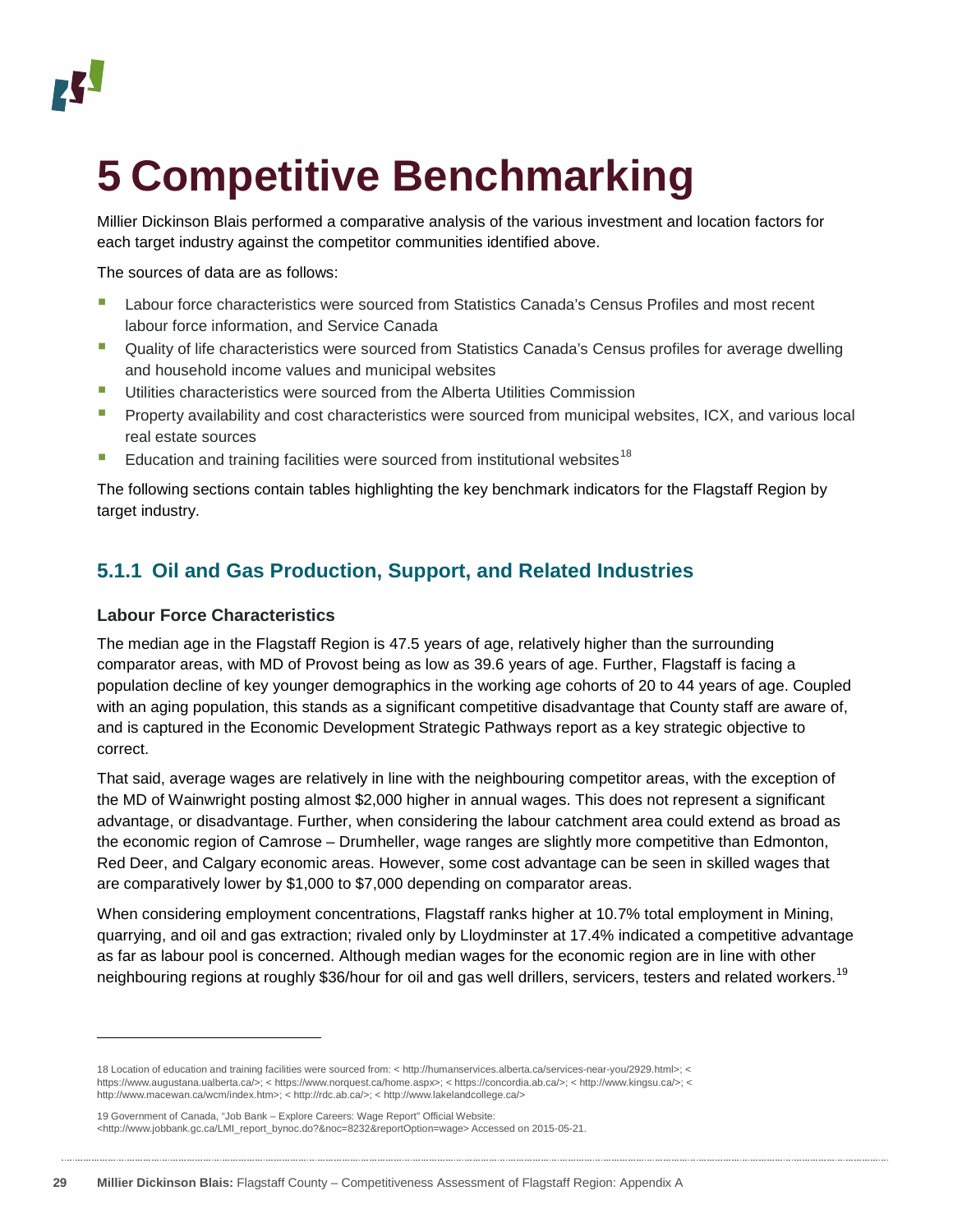#### **Education and Training**

There are no post-secondary institutions in the Flagstaff Region, Beaver County, or the MD of Provost indicating the offering is neutral from a competitive advantage perspective. The Flagstaff Community Adult Learning Centre does provide over 75 courses, some of which can provide employable skills. Further, the MD of Wainwright no longer has a Portage College campus. There is, however, access to post-secondary education through the Augustana Campus in Camrose, and from a further distance through Red Deer and Lloydminster. In addition, the City of Edmonton is the centre for post-secondary education in the Edmonton Region. All of which are within a 2 hour commute time. Overall, this does not place Flagstaff at any relative disadvantage over adjacent competitor areas, with the exception of Camrose being only 1 hour away and positioned closer to Edmonton.

#### **Quality of Life**

Although quality of life is subjective in nature, for the purpose of this analysis Flagstaff's quality of life is measured by the high number of health care centres relative to the comparator jurisdictions.

As highlighted in the previous section, it is also provided through the ample availability of campgrounds, open space, RV parks, and numerous heritage museums that celebrate its agricultural, mining, and oil industry history. This is also reflected in the Friends of the Battle River Railway offering theme-based passenger rides along the historic railway, and the Battle River Crossing Resort.

There are also four golf courses and additional recreational facilities in a number of the larger towns. Housing costs vary between \$165,000 and \$325,000; which are relatively in line with the adjacent comparator areas providing no heightened advantage. However, compared to larger urban centres there is a distinct cost advantage.

#### **Property Availability and Cost**

According to available sources, research, and communications with local real estate professionals, the Flagstaff Region has roughly 34 acres of mixed use commercial and industrial lands available in 18 lots that are planned for servicing in 2015. The average cost of these lands ranges from \$140,000 to \$190,000 (according to direct interview communications with the development firm/land owner).

Although the availability of (potentially serviced) land is of relative advantage, Beaver County, and the MD of Provost have large tracts of available unserviced industrial lands. These are 373 acres and 672 acres respectively, and have significantly more competitive land prices (even considering a lack of servicing) ranging from \$50,000 - \$58,805 in Beaver County and as low as \$6,188 / acre in Provost. In particular, the lands available in the MD of Provost represent a competitive disadvantage to Flagstaff given that they are relatively adjacent to Hardisty and actively marketed as Energy Hub expansion lands. With a significant price differential.

Flagstaff is competitively positioned with MD of Wainwright, with serviced lands listing slightly higher at \$186,000 to \$205,000, although this is limited to 6 acres compared to 34 in Flagstaff – representing a competitive advantage.

Additionally, there are 15.7 acres of a mixture of public and privately owned industrial lots available in Forestburg that are very competitively priced at \$25,000 an acre. However, the current level of servicing is undisclosed. Further, the Town of Killam also has a privately owned 21.78 acres of industrial lands with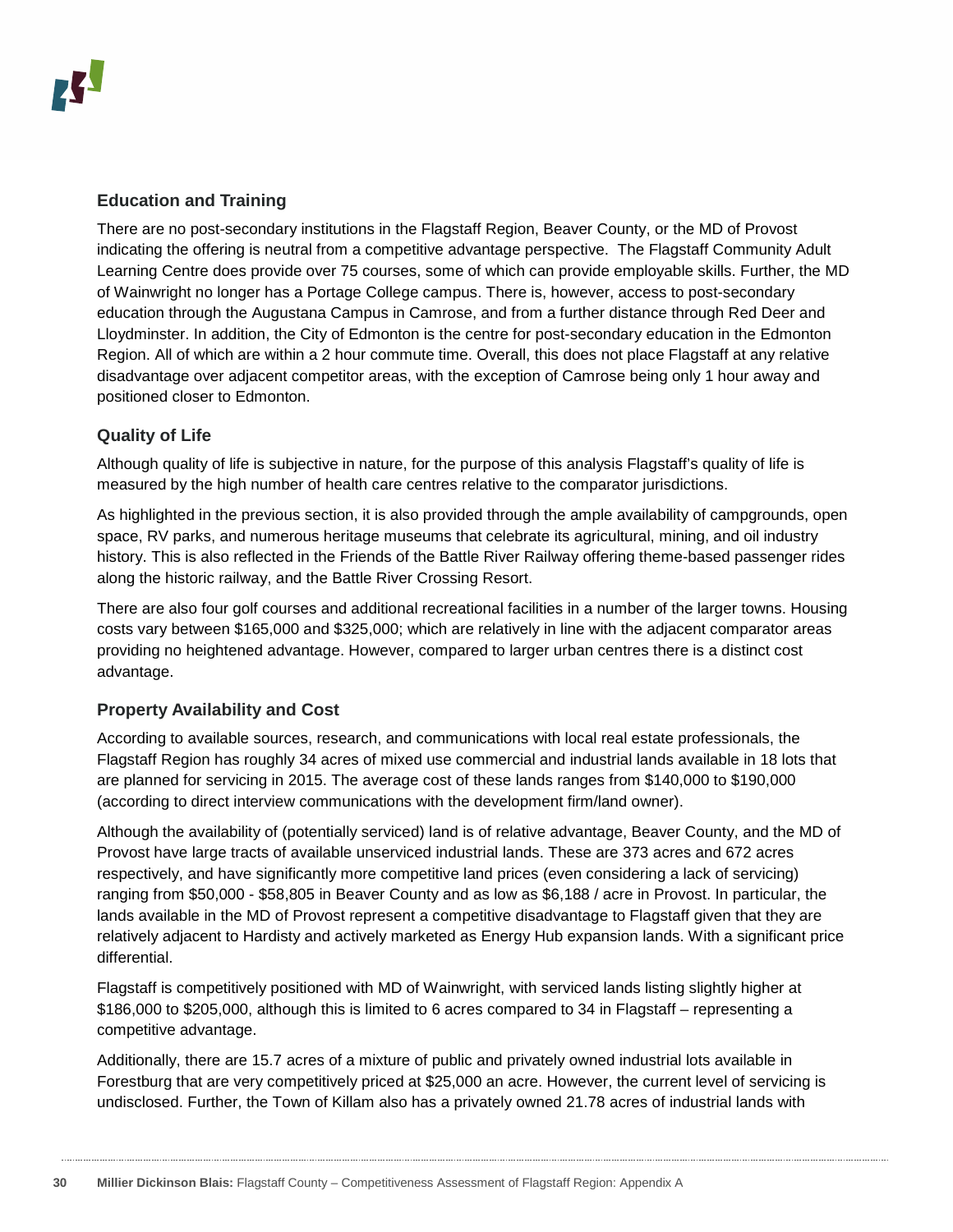buildings (previous Killam Livestock Inc.) priced at \$10,055 an acre. This represents a competitive advantage for the Flagstaff Region.

Overall, when compared to Camrose, Flagstaff is at a price disadvantage in general for serviced industrial land. Further, there is 149 acres of serviced industrial development land available for \$46,644 / acre (that is identified for commercial and mixed use, and general urban zoning. This is a competitive disadvantage for the Flagstaff Region.

#### **Local Industry**

The presence of suppliers and a business support base is an important consideration for site location. Flagstaff has over 100 general and specialized freight trucking businesses (41 and 60 respectively) and relatively high levels of Management, Scientific, and Consulting Services (41 firms) and Commercial and Industrial Machinery and Equipment Repair companies (46). Along with 79 companies in Support Activities for Mining, and Oil and Gas Extraction, this illustrates that Flagstaff has a local industry support network for new companies considering location, or existing expansion. [20](#page-30-0) 

When comparing Flagstaff to its neighbouring competitor areas, such as MD Provost and MD of Wainwright, there are relative disadvantages given the higher levels of supporting industries in the communities – with the exception of actual Support Activities for Mining, and Oil and Gas Extraction. What this does indicate is a closely interconnected supply chain around the Flagstaff Region, which can be leveraged. Although, consideration should be given to how Flagstaff can differentiate itself and make it more attractive to firms looking to locate in the general area, where municipal and county boundaries are not a general consideration.

#### **Utilities**

j

In general, there is no competitive advantage, or disadvantage for electricity rates as they are provincially regulated and the same across adjacent and near comparator areas that are serviced by the same distribution carrier (EPCOR). The rates are also in-line with rates provide by other local distribution carriers in the large urban centres of Edmonton, Red Deer, and Lloydminster, with minimal variations. The Towns of Killam and Sedgewick together operate a natural gas service, the Sedgewick Killam Natural Gas System; thereby providing residents and businesses in the community with competitive natural gas rates. Natural gas is also provided by Direct Energy across all jurisdictions and also presents no advantage.

However, where Flagstaff does hold significant potential opportunity is in the cost and availability of water. Although rates vary across providers, the Flagstaff Region is geographically positioned on a vast groundwater aquifer (as mentioned above) with opportunities for large water users to draw direct from ground sources. This represents a significant competitive advantage over competitor areas.

#### **Transportation and Distribution**

From a road transportation perspective, the Flagstaff Region and its immediate competitor communities (those adjacent to it) are all relatively disadvantaged by their distance from provincial Highway 2 (Queen Elizabeth II Highway) that intersects with Red Deer, and Edmonton. Flagstaff is advantaged in that the majority of urban towns, including Hardisty are located along Highway 13, which travels into Camrose and connects to Edmonton through Highway 2. Flagstaff is also intersected by Highway 36, a hi-load corridor that is part of the Eastern Alberta Trade Corridor, through Killam, that connects Fort McMurray to the US border

<span id="page-30-0"></span><sup>20</sup> Statistics Canada, Canadian Business Patterns December 2014 (note, Flagstaff County figures include County and the 10 municipalities within the County geography).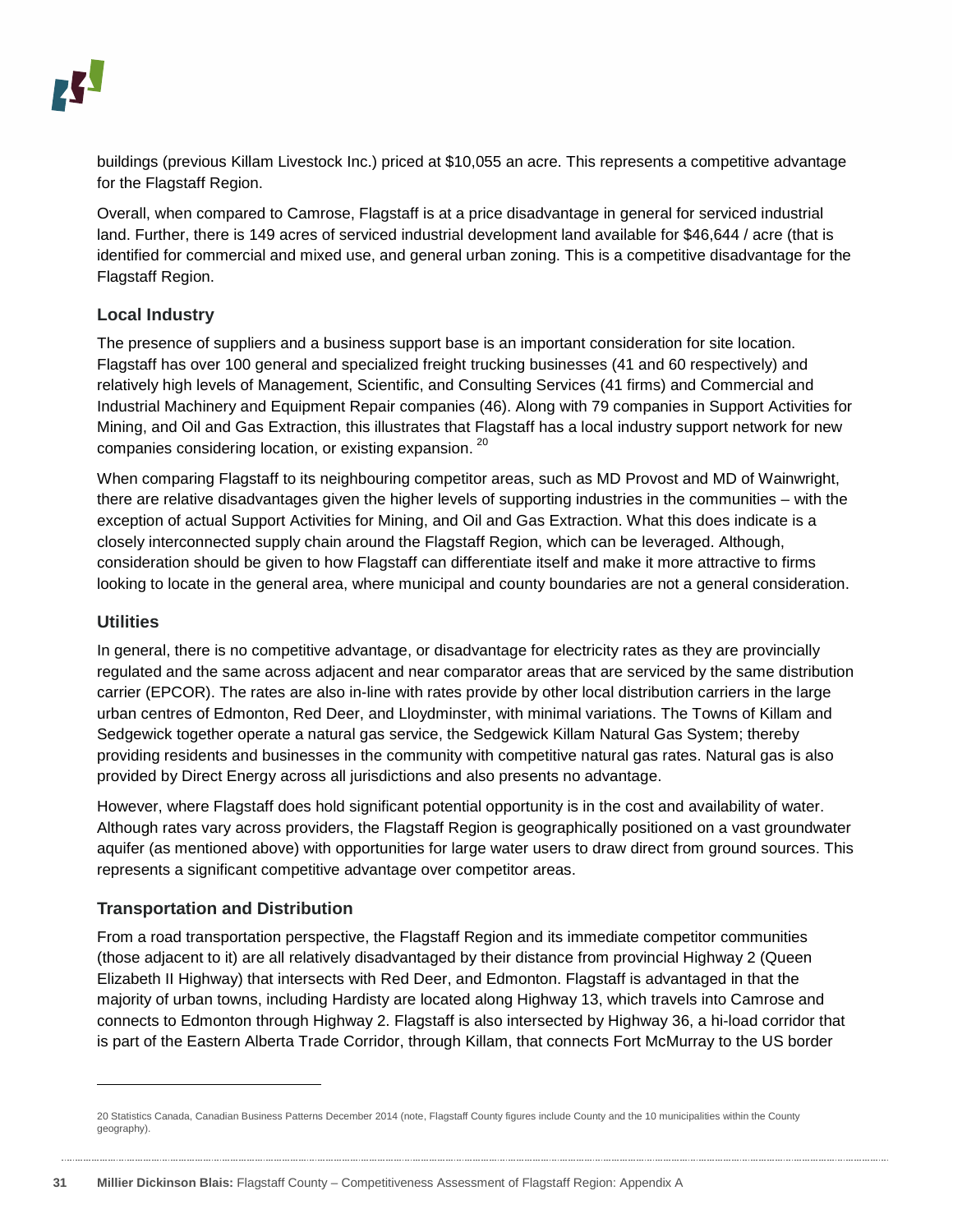-

and a large corridor that extends to Mexico. Any competitive advantage that may exist is in the relative, closer proximity to Edmonton from Flagstaff compared to the MD of Wainwright and MD of Provost, although Provost is also located along Highway 13, and abuts the Hardisty Energy Hub.

|                                        | <b>Flagstaff</b><br><b>Region</b> | <b>Beaver</b><br><b>County</b> | <b>MD</b> of<br><b>Provost</b> | <b>MD</b> of<br>Wainwright | <b>Camrose County</b> |  |
|----------------------------------------|-----------------------------------|--------------------------------|--------------------------------|----------------------------|-----------------------|--|
| <b>Median Age</b>                      | 47.5                              | 45.8                           | 39.6                           | 40.0                       | 42.5                  |  |
| <b>Average Wages</b>                   | \$48,822                          | \$47,036                       | \$46,003                       | \$50,964                   | \$43,225              |  |
| <b>Total Labour Force</b>              | 4,950                             | 7,600                          | 3.590                          | 8,110                      | 29,345                |  |
| <b>Unskilled Labour &amp;</b><br>Wages | $1,430 -$<br>\$36,284             | $1.955 -$<br>\$30,526          | $960 -$<br>\$46,003            | 1,800 - \$26,779           | 7,485 - \$25,843      |  |
| <b>Skilled Labour &amp;</b><br>Wages   | $2,655 -$<br>\$50,002             | $3.480 -$<br>\$50,848          | $1,545 -$<br>\$56,225          | 3,855 - \$58,927           | 13,520 - \$51,278     |  |

#### *Labour Force Characteristics[21](#page-31-0)*

#### *Labour Force Characteristics[22](#page-31-1)*

|                                     | <b>Red Deer</b>   | Lloydminster      | <b>Edmonton</b>    |
|-------------------------------------|-------------------|-------------------|--------------------|
| <b>Median Age</b>                   | 40.5              | 31.2              | 36.0               |
| <b>Average Wages</b>                | \$44,462          | \$53,470          | \$48,753           |
| <b>Total Labour Force</b>           | 105,785           | 21,215            | 660,815            |
| <b>Unskilled Labour &amp; Wages</b> | 23,305 - \$32,626 | 4,800 - \$52,823  | 115,630 - \$30,822 |
| <b>Skilled Labour &amp; Wages</b>   | 53,045 - \$51,313 | 10,565 - \$56,898 | 372,220 - \$57,247 |

#### *Education & Training*

|                                           | <b>Flagstaff</b><br><b>Region</b>                                                                                                                   | <b>Beaver</b><br><b>County</b>  | <b>MD</b> of<br><b>Provost</b> | <b>MD</b> of<br>Wainwright                                            | <b>Camrose County</b>                                   |
|-------------------------------------------|-----------------------------------------------------------------------------------------------------------------------------------------------------|---------------------------------|--------------------------------|-----------------------------------------------------------------------|---------------------------------------------------------|
| <b>Primary &amp; Secondary</b><br>Schools |                                                                                                                                                     | secondary education facilities. |                                | All counties and the town of Provost have access to local primary and |                                                         |
| <b>Post-Secondary</b><br>Schools          | Although there are no post-secondary institutions<br>located in the immediate vicinity there are college and<br>university campuses located nearby. |                                 |                                |                                                                       | The Augustana<br><b>Campus University</b><br>of Alberta |

<span id="page-31-0"></span><sup>21</sup> Labour Force Characteristics are based on the following customized data sources provided by Millier Dickinson Blais: Statistics Canada 99-014-X2011044, 99-014- X2011042, and Census Profile, 2011. Unskilled labour is defined by the workforce with no certificate, diploma or degree and skilled labour has been defined by the workforce with a postsecondary certificate, diploma or degree.

<span id="page-31-1"></span><sup>22</sup> Labour Force Characteristics are based on the following customized data sources provided by Millier Dickinson Blais: Statistics Canada 99-014-X2011044, 99-014- X2011042, and Census Profile, 2011. Unskilled labour is defined by the workforce with no certificate, diploma or degree and skilled labour has been defined by the workforce with a postsecondary certificate, diploma or degree.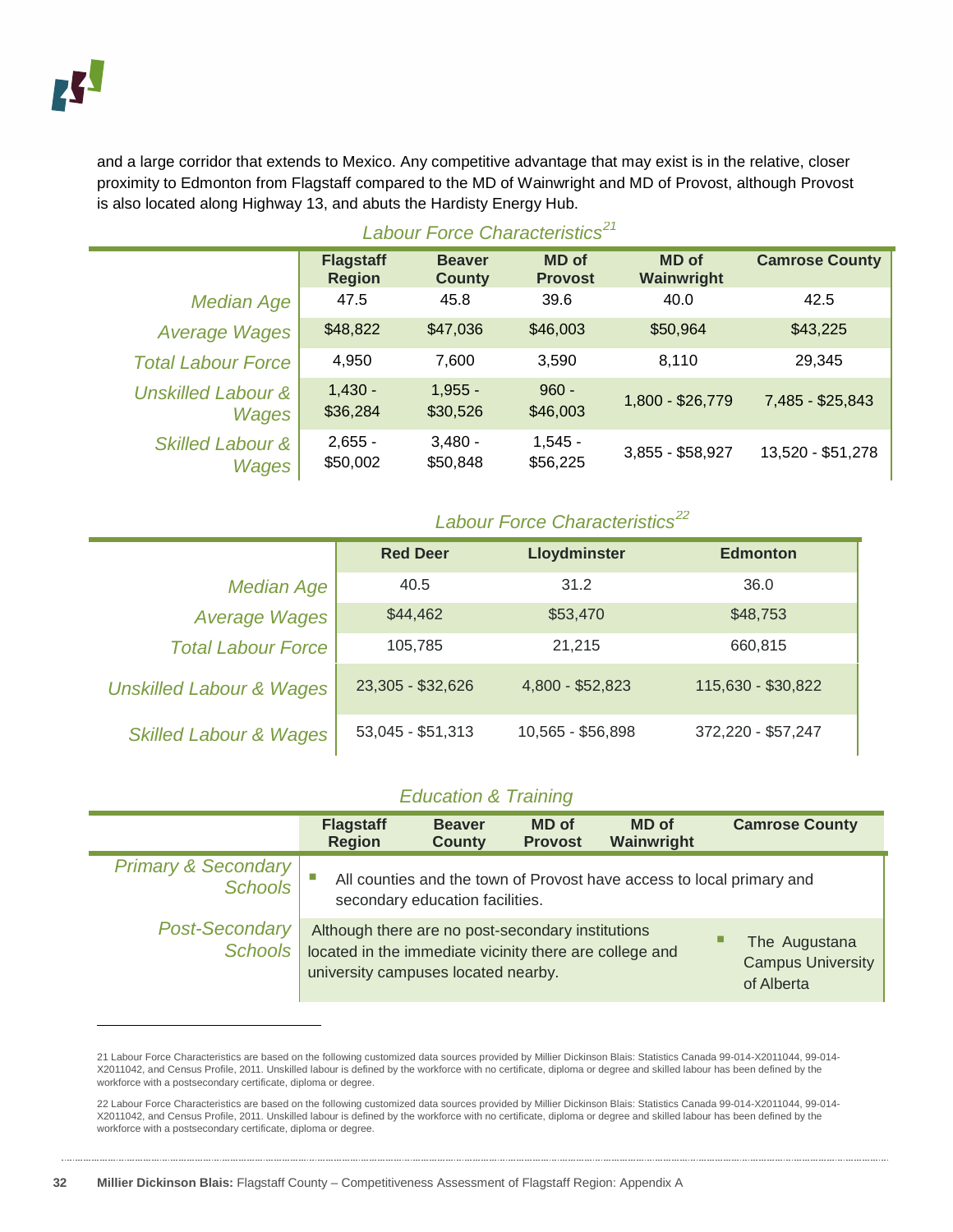### *Education & Training*

|                            | <b>Flagstaff</b><br><b>Region</b> | <b>Beaver</b><br><b>County</b>                                                                                                                                         | <b>MD</b> of<br><b>Provost</b> | <b>MD</b> of<br>Wainwright | <b>Camrose County</b>                                                                                                                   |
|----------------------------|-----------------------------------|------------------------------------------------------------------------------------------------------------------------------------------------------------------------|--------------------------------|----------------------------|-----------------------------------------------------------------------------------------------------------------------------------------|
| <b>Additional Training</b> |                                   | Adult education services are<br>provided in each county with<br>additional training supports provided<br>in the neighbouring communities of<br>Wainwright and Camrose. |                                | apprenticeship.            | Alberta Works centres are located<br>in both Wainwright and Camrose<br>providing career consulting,<br>training services for adults and |

### *Education & Training*

|                                                  | <b>Red Deer</b>                 | Lloydminster            | <b>Edmonton</b>                                                               |
|--------------------------------------------------|---------------------------------|-------------------------|-------------------------------------------------------------------------------|
| <b>Primary &amp; Secondary</b><br><b>Schools</b> | facilities.                     |                         | All cities have adequate access to local primary and secondary education      |
| <b>Post-Secondary</b><br><b>Schools</b>          | <b>Red Deer</b><br>ш<br>College | <b>Lakeland College</b> | University of Alberta                                                         |
|                                                  |                                 |                         | The Northern Alberta<br>Institute of Technology                               |
|                                                  |                                 |                         | <b>NorQuest College</b>                                                       |
|                                                  |                                 |                         | <b>Concordia University</b><br>College of Alberta                             |
|                                                  |                                 |                         | The King's University                                                         |
|                                                  |                                 |                         | <b>MacEwan University</b>                                                     |
| <b>Additional Training</b>                       | ш<br>and apprenticeship.        |                         | Alberta Works centres provide career consulting, training services for adults |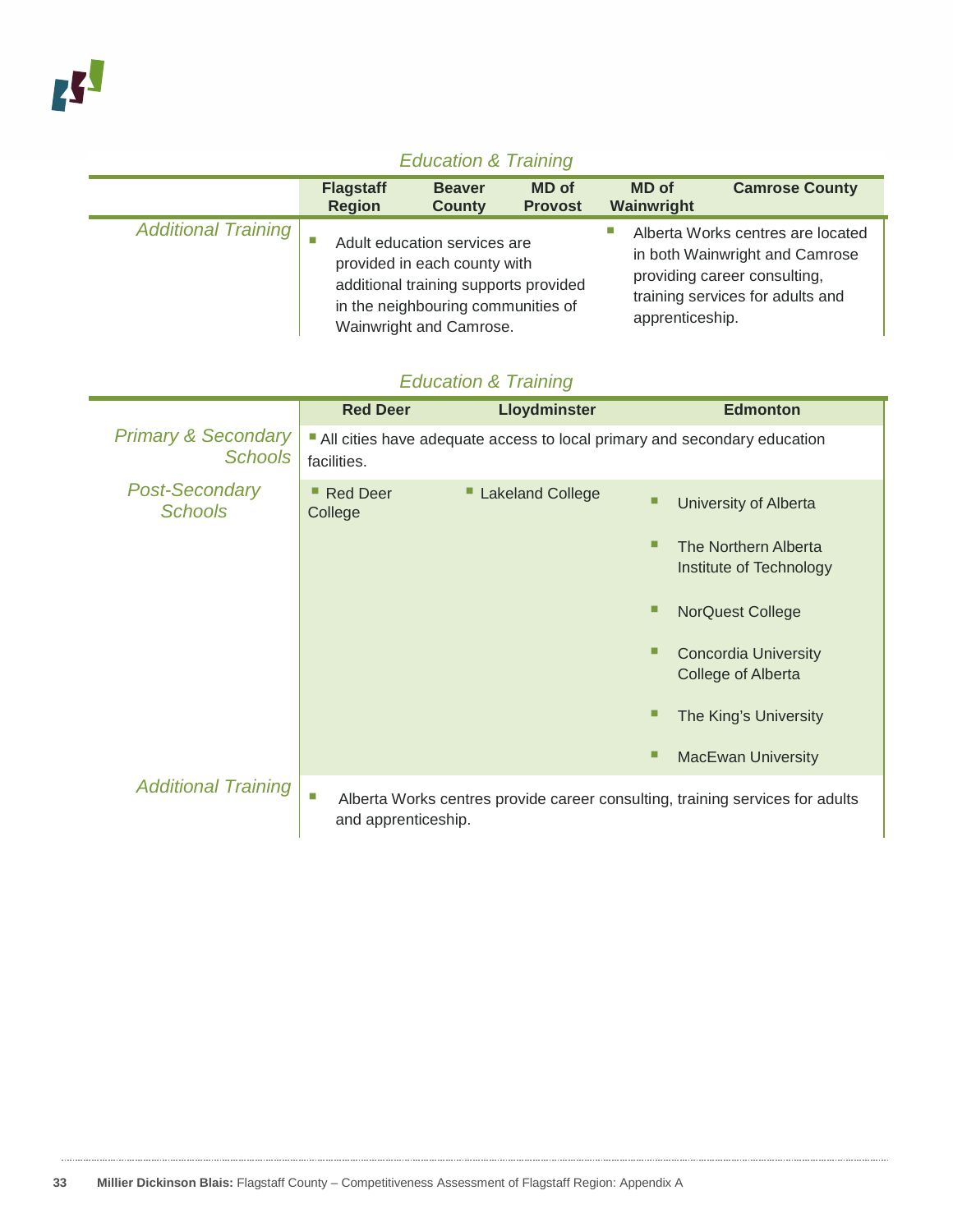|                                                 |                                                                                                                                               | Quality of Life                                                                             |                                                          |                                                          |                                                                                                                                                                                               |
|-------------------------------------------------|-----------------------------------------------------------------------------------------------------------------------------------------------|---------------------------------------------------------------------------------------------|----------------------------------------------------------|----------------------------------------------------------|-----------------------------------------------------------------------------------------------------------------------------------------------------------------------------------------------|
|                                                 | <b>Flagstaff Region</b>                                                                                                                       | <b>Beaver County</b>                                                                        | <b>MD</b> of<br><b>Provost</b>                           | <b>MD</b> of<br>Wainwright                               | <b>Camrose County</b>                                                                                                                                                                         |
| <b>Health Care</b><br>Facilities <sup>23</sup>  | П<br>Killam Health<br><b>Care Centre</b>                                                                                                      | <b>Viking Health</b><br>Centre                                                              | П<br>Provost<br>Health<br>Centre                         | Wainwright<br>Health<br>Centre                           | П<br>St. Mary's<br>Hospital                                                                                                                                                                   |
|                                                 | □<br><b>Daysland</b><br><b>Health Centre</b>                                                                                                  | П<br><b>Tofield Health</b><br>Centre                                                        | ■<br>Provost<br>Provincial<br><b>Building</b>            |                                                          |                                                                                                                                                                                               |
|                                                 | o.<br><b>Hardisty Health</b><br>Centre                                                                                                        |                                                                                             |                                                          |                                                          |                                                                                                                                                                                               |
| Recreational<br>& Cultural<br><b>Facilities</b> | Access to<br>recreational<br>facilities in<br>Sedgewick and<br>Killam including<br>four golf courses<br>and six museums<br>across the region. | Recreational<br>facilities include<br>the Viking Carena<br><b>Ryley Community</b><br>Centre | Recreational<br>and culture<br>centre located<br>in town | Peace<br><b>Memorial</b><br>Multiplex and<br>Communiplex | <b>Miquelon Lake</b><br><b>Provincial Park</b><br>and Camrose<br><b>County Nature</b><br>Conservation<br>Centre as well as<br>a recreational<br>centre with<br>regulation size ice<br>surface |
| <b>Housing</b><br>Cost<br>$(2011)^{24}$         | \$165,133-\$324,461                                                                                                                           | \$121,938-<br>\$333,059                                                                     | \$137,278-<br>287,996                                    | \$168,022-<br>\$321,954                                  | \$204,082-<br>\$360,344                                                                                                                                                                       |

#### *Quality of Life*

<span id="page-33-0"></span><sup>23</sup> Alberta Health Services, Data, Statistics, and Reporting, http://www.albertahealthservices.ca/211.asp

<span id="page-33-1"></span><sup>24</sup> Statistics Canada, National Household Survey, 2011. Customized data provided by Millier Dickinson Blais.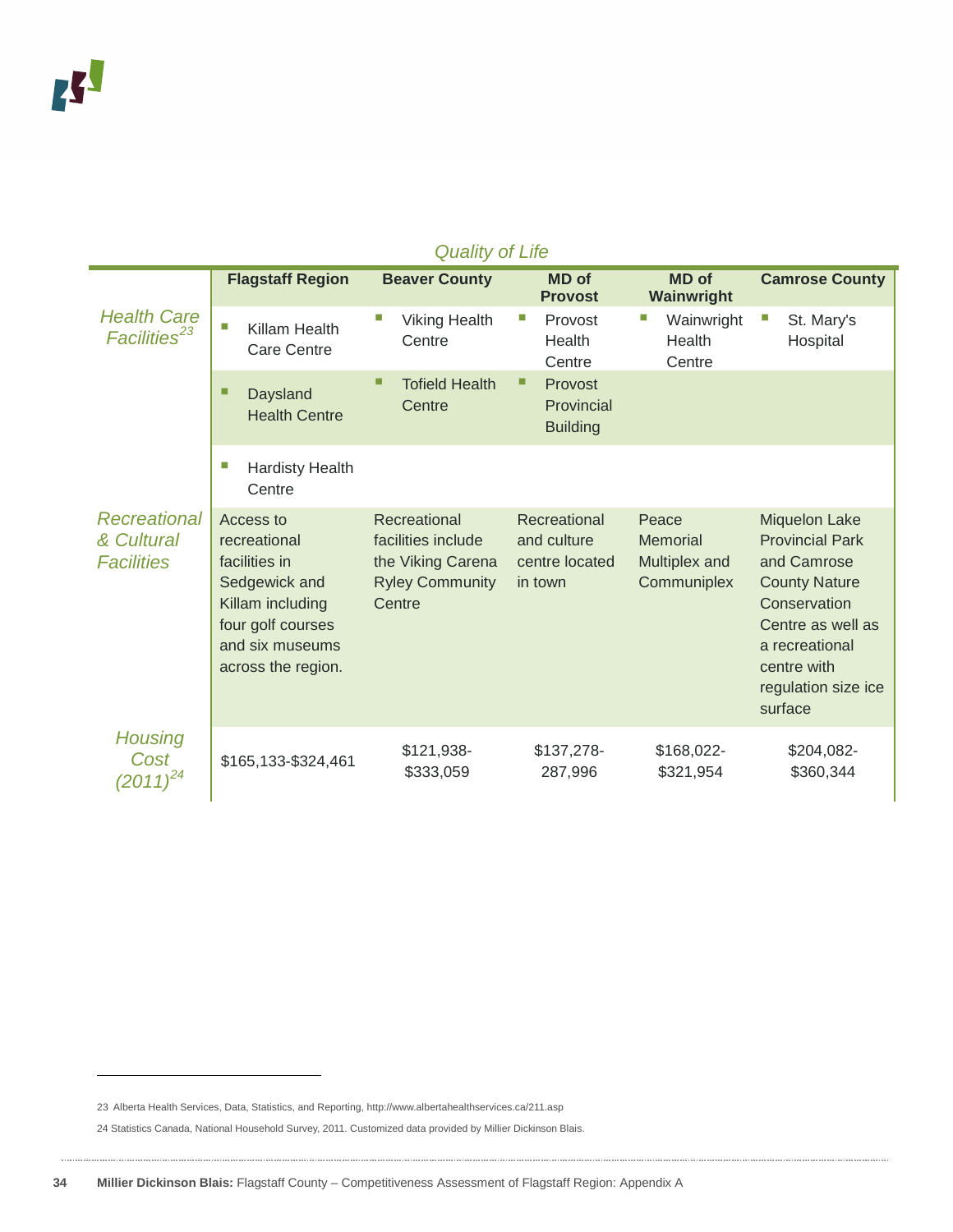| Quality Of Life                                         |                                                                                                 |                                                                                                                   |                                                                                                                                                    |  |  |  |
|---------------------------------------------------------|-------------------------------------------------------------------------------------------------|-------------------------------------------------------------------------------------------------------------------|----------------------------------------------------------------------------------------------------------------------------------------------------|--|--|--|
|                                                         | <b>Red Deer</b>                                                                                 | Lloydminster                                                                                                      | <b>Edmonton</b>                                                                                                                                    |  |  |  |
| <b>Health Care Facilities<sup>25</sup></b>              | □<br><b>Red Deer</b><br>Regional<br><b>Hospital Centre</b>                                      | <b>Lloydminster Hospital</b>                                                                                      | Royal Alexandria<br>■<br>Hospital                                                                                                                  |  |  |  |
|                                                         |                                                                                                 |                                                                                                                   | T.<br>Glenrose Hospital                                                                                                                            |  |  |  |
|                                                         |                                                                                                 |                                                                                                                   | □<br>University of Alberta<br>Hospital                                                                                                             |  |  |  |
|                                                         |                                                                                                 |                                                                                                                   | Stollery Children's<br>Hospital                                                                                                                    |  |  |  |
|                                                         |                                                                                                 |                                                                                                                   | <b>Cross Cancer Institute</b><br>П                                                                                                                 |  |  |  |
|                                                         |                                                                                                 |                                                                                                                   | T.<br>Misericordia Community<br>Hospital                                                                                                           |  |  |  |
|                                                         |                                                                                                 |                                                                                                                   | <b>Grey Nuns Community</b><br>Hospital                                                                                                             |  |  |  |
| <b>Recreational &amp; Cultural</b><br><b>Facilities</b> | Access to a network<br>of recreational and<br>aquatic centres, art<br>galleries, and<br>museums | <b>Access to Servus Sports</b><br>Centre, an all seasons park,<br>recreational centre, golf and<br>curling centre | Recreation and cultural<br>attractions that can draw<br>people to the region<br>including golf courses, skate<br>parks, playgrounds, and<br>parks. |  |  |  |
| Average Housing Cost<br>(2011) <sup>26</sup>            | \$198,410-\$431,344                                                                             | \$327,608                                                                                                         | \$379,968                                                                                                                                          |  |  |  |

*Quality of Life*

<span id="page-34-0"></span><sup>25</sup> Alberta Health Services, Data, Statistics, and Reporting, http://www.albertahealthservices.ca/211.asp.

<span id="page-34-1"></span><sup>26</sup> Statistics Canada, National Household Survey, 2011. Customized data provided by Millier Dickinson Blais.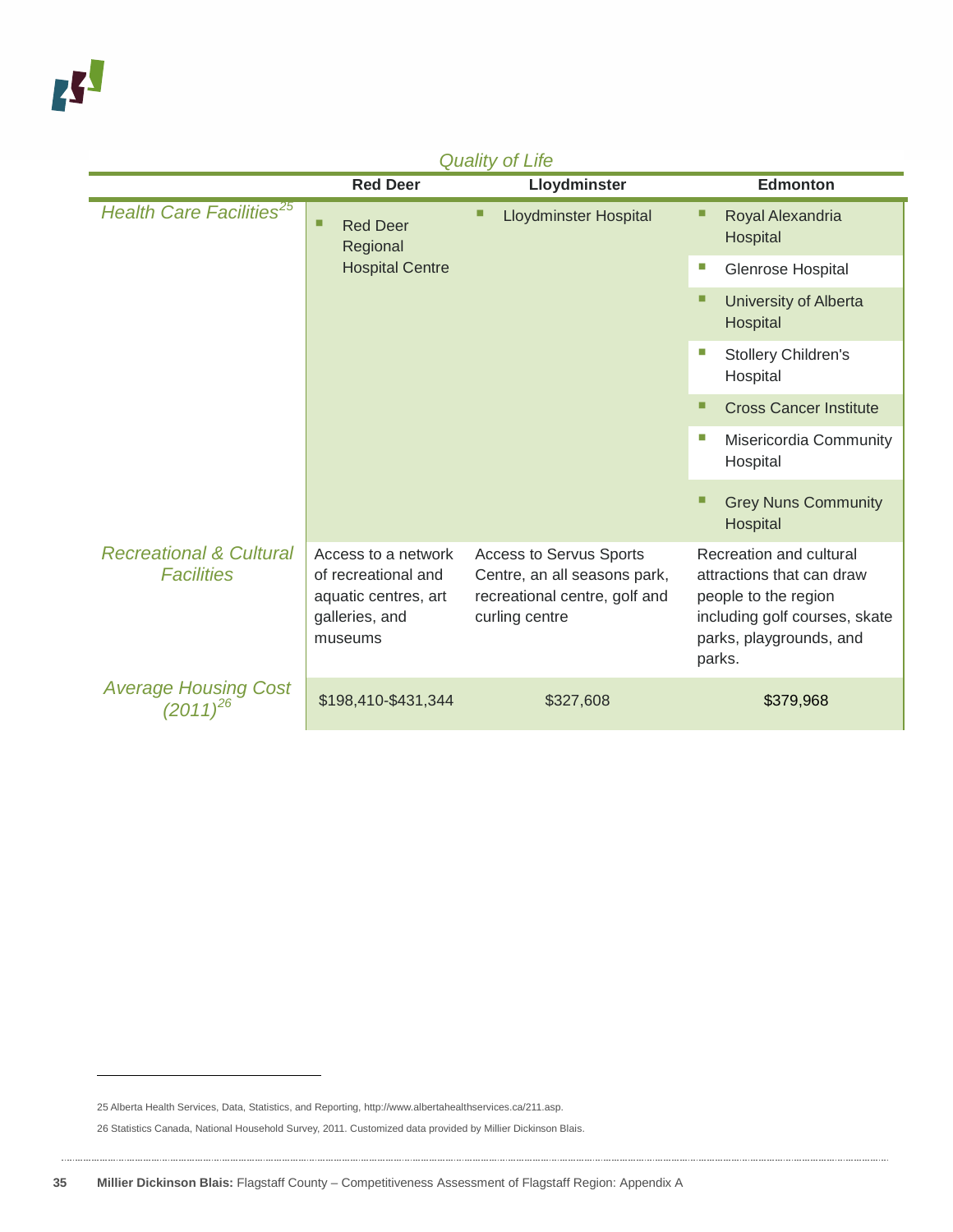|                                                                       | <b>Flagstaff Region</b>                                                                                                                                                                                                                                                                                                                                          | <b>Beaver</b><br><b>County</b>                                                                                                                                         | <b>MD of Provost</b>                                                                | <b>MD</b> of<br>Wainwright                                                 | <b>Camrose</b><br>County                                                                                                                                                                                                                                                                         |
|-----------------------------------------------------------------------|------------------------------------------------------------------------------------------------------------------------------------------------------------------------------------------------------------------------------------------------------------------------------------------------------------------------------------------------------------------|------------------------------------------------------------------------------------------------------------------------------------------------------------------------|-------------------------------------------------------------------------------------|----------------------------------------------------------------------------|--------------------------------------------------------------------------------------------------------------------------------------------------------------------------------------------------------------------------------------------------------------------------------------------------|
| Commercial<br>Lands/<br><b>Businesses -</b><br>Acreage/Ave.<br>$(\$)$ | A number of<br>commercial properties<br>and businesses for<br>sale ranging from<br>\$180,000 for a bottle<br>depot to \$1.79 million<br>for a truck and car<br>wash business.<br>14.5 acres of a variety<br>of sized parcels and<br>serviced commercial<br>lots available<br>throughout the region<br>starting at \$13,041<br>and costing up to<br>\$78,171/acre | <b>Existing</b><br>commercial<br>lots and<br>businesses for<br>sale ranging<br>from \$20,000<br>for unserviced<br>lots to<br>\$179,000 for<br>an existing<br>business. | 640 acres of<br>Mixed grain farm<br>lands<br>(agricultural) at<br>\$3,828 per acre. | Vacant<br>commercial<br>space<br>(buildings)<br>for purchase<br>and lease. | A number of<br>commercial<br>properties<br>available ranging<br>from \$55,000 to<br>\$1.2 million<br>Approximately<br>46.21 acres of<br>commercial lots<br>available ranging<br>from \$25,404 to<br>\$385,444 per<br>acre.<br>116 acres of<br>farmland<br>(agricultural) at<br>\$3,405 per acre. |

<span id="page-35-0"></span><sup>27</sup> Property availability and cost were determined through an assessment of identified properties currently on the market through a number of different realtors.<br>Additional information was sourced from: <http://www.braedal municipal governments; and The City of Edmonton's Industrial Land Capacity Profile < http://www.edmonton.ca/business\_economy/industrial\_development/industrialland-capacity.aspx>.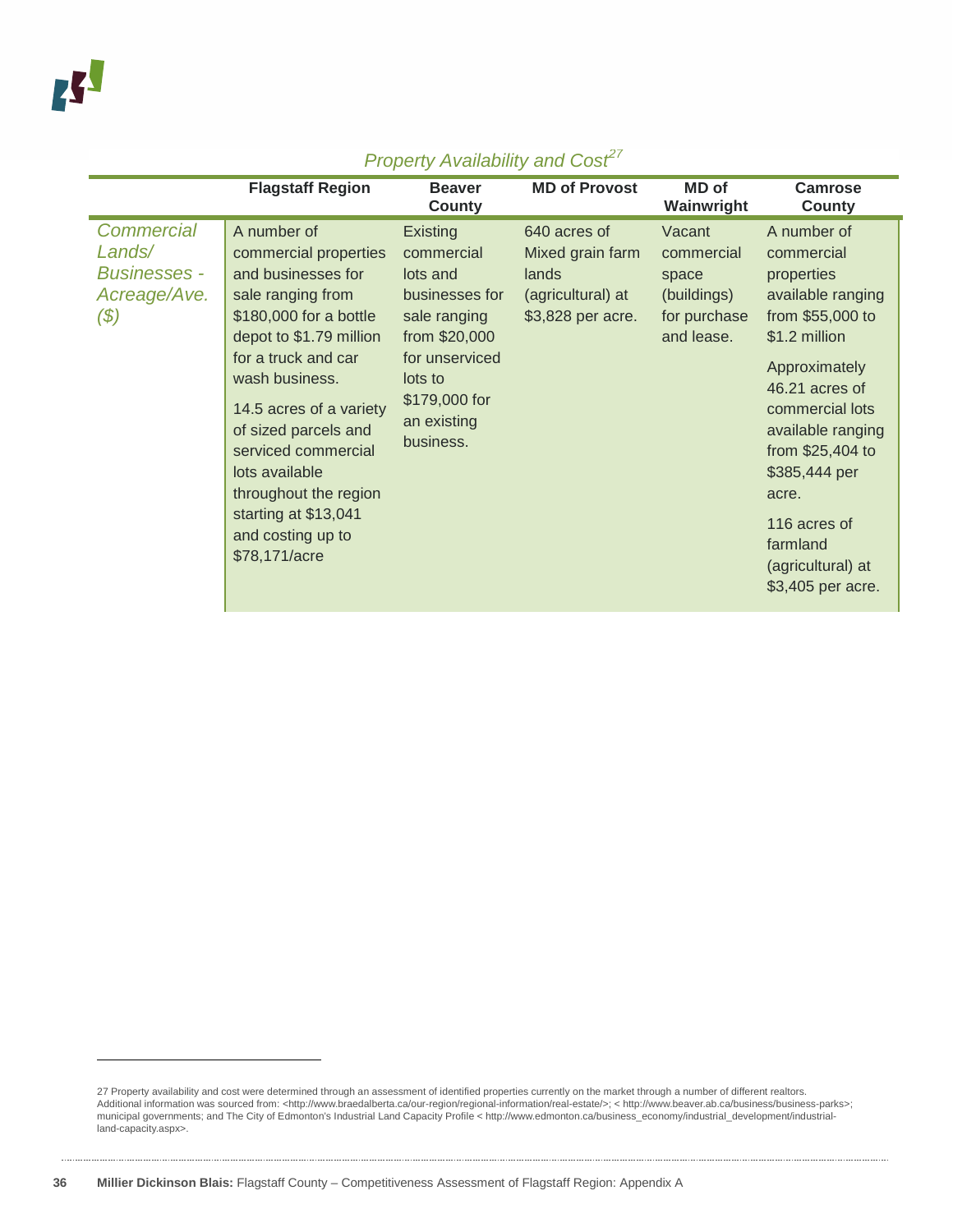|                                                                  | <b>Flagstaff Region</b>                                                                                                                                                                                                                                              | <b>Beaver</b><br><b>County</b>                                                        | <b>MD of Provost</b>                                                                                 | <b>MD</b> of<br>Wainwright                                                                                                                                          | <b>Camrose</b><br><b>County</b>                                                                                                                                                                                               |
|------------------------------------------------------------------|----------------------------------------------------------------------------------------------------------------------------------------------------------------------------------------------------------------------------------------------------------------------|---------------------------------------------------------------------------------------|------------------------------------------------------------------------------------------------------|---------------------------------------------------------------------------------------------------------------------------------------------------------------------|-------------------------------------------------------------------------------------------------------------------------------------------------------------------------------------------------------------------------------|
| <b>Industrial</b><br>Lands -<br>Acreage/Ave.<br>$(\$)$           | 34.2 acres of mixed<br>use commercial and<br>industrial lands slated<br>to be serviced in<br>2015.<br>Approximately 18<br>privately owned lots in<br>Hardisty ranging from<br>\$140,000-\$190,000 /<br>$\arccos 28$<br>15.7 acres public<br>industrial lots (4 lots) | 373 acres of<br>unserviced<br>lands ranging<br>from \$50,000-<br>\$58,805 per<br>acre | 672.2 acres of<br>unserviced<br>industrial lands<br>at \$6,188 per<br>acre located near<br>Hardisty. | 6.36 acres<br>of serviced<br>industrial<br>lands<br>ranging<br>\$186,000 to<br>\$205,000<br>per acre. 32<br>acres of<br>vacant<br>industrial<br>lands<br>ranging in | Approximately<br>15.8 acres of<br>serviced<br>industrial<br>available at<br>\$95,000-99,000<br>per acre<br>148 acres of<br>prime, serviced<br>industrial/commer<br>cial development<br>lands available at<br>\$46,664 / acre. |
|                                                                  | available in<br>Forestburg<br>approximately<br>\$25,000 / acre<br>(servicing unknown)                                                                                                                                                                                |                                                                                       |                                                                                                      | price from<br>\$6,813 to<br>\$15,688 per<br>acre.                                                                                                                   |                                                                                                                                                                                                                               |
|                                                                  | 21.78 acres of<br>industrial land with<br>buildings available in<br>Killam at \$10,055 per<br>acre.                                                                                                                                                                  |                                                                                       |                                                                                                      |                                                                                                                                                                     |                                                                                                                                                                                                                               |
| Availability of<br><b>Existing</b><br><b>Industrial</b><br>Space | <b>Existing industrial</b><br>space available<br>starting at \$16.00<br>sq./ft./ (see car truck<br>wash above)                                                                                                                                                       | N/A                                                                                   | N/A                                                                                                  | N/A                                                                                                                                                                 | N/A                                                                                                                                                                                                                           |

<span id="page-36-0"></span><sup>28</sup> Value range based on MDB phone interview with Battleview Development Ltd. regarding local land values.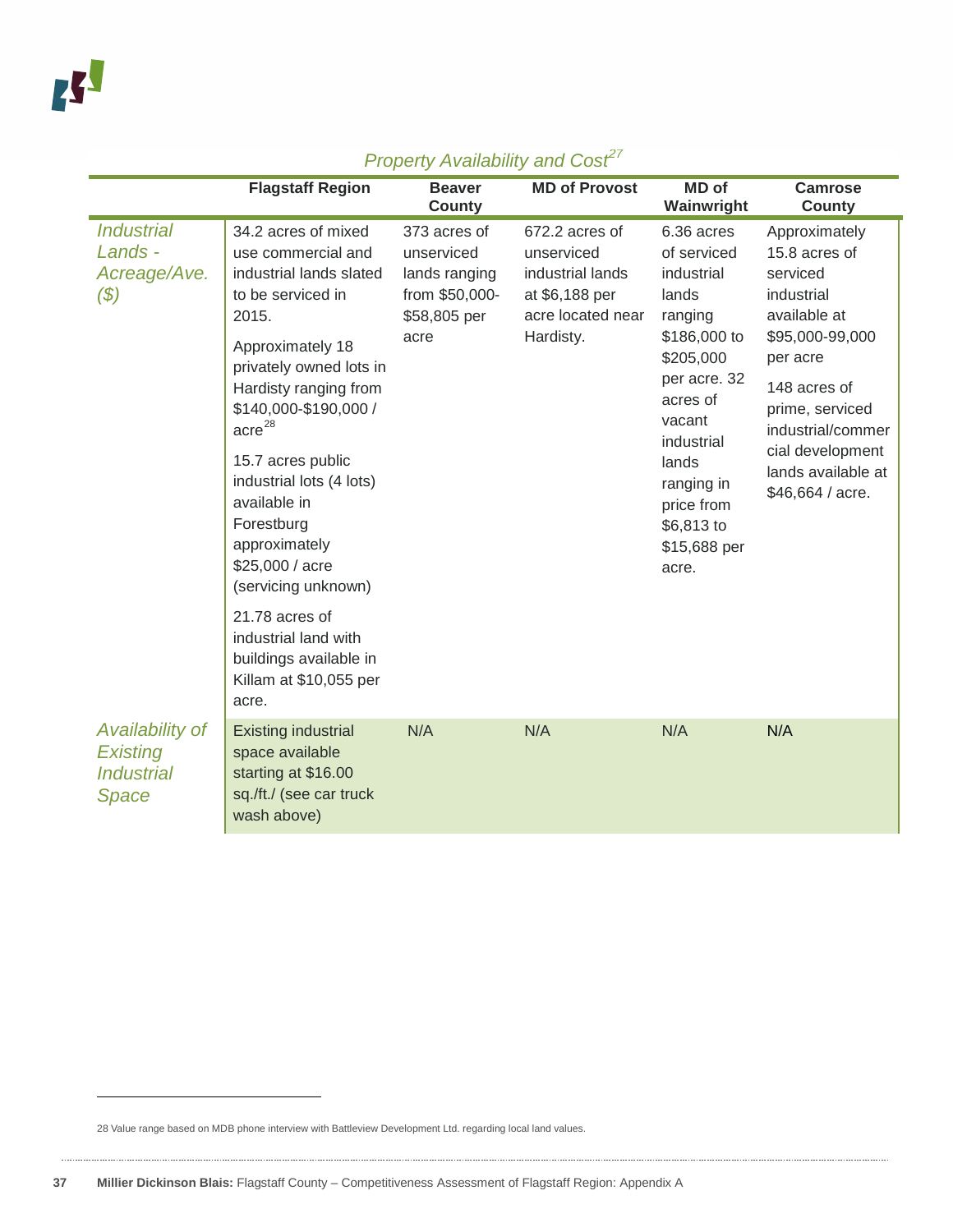|                                                        | <b>Red Deer</b>                                                                                                                                                                                                                | Lloydminster                                                                                                                                                                                                         | <b>Edmonton</b>                                                                                                                                                                                               |
|--------------------------------------------------------|--------------------------------------------------------------------------------------------------------------------------------------------------------------------------------------------------------------------------------|----------------------------------------------------------------------------------------------------------------------------------------------------------------------------------------------------------------------|---------------------------------------------------------------------------------------------------------------------------------------------------------------------------------------------------------------|
| Commercial<br>Lands/Businesses -<br>Acreage/Ave. (\$)  | Queens Park development 4.8<br>acres at \$450,000 and 23 acres<br>of commercial at \$75,000.<br>Existing businesses available for<br>sale starting at \$49,900.<br>108 acres of farmland<br>(agriculture) at \$3,643 per acre. | <b>Existing commercial</b><br>space available<br>starting at \$9.50 sq./ft.<br>A number of<br>businesses available<br>for sale ranging from<br>\$69,900 to \$688,000<br>for an established dry<br>cleaning business. | A number of<br>commercial<br>properties and<br>business are for sale<br>starting at \$26,900<br>for a hair salon,<br>\$500,000 for<br>established<br>restaurants, to \$4<br>million for hotels and<br>resorts |
| <b>Industrial Lands -</b><br>Acreage/Ave. (\$)         | 226 acres of unserviced lands<br>ranging from \$17,450-\$44,000<br>per acre.                                                                                                                                                   | City of Lloydminster -<br>All lots are currently<br>sold out.                                                                                                                                                        | 4,235 acres of<br>vacant industrial<br>lands available for<br>development                                                                                                                                     |
| Availability of<br><b>Existing Industrial</b><br>Space | 149 acres of serviced industrial<br>lands ranging from \$261,000 to<br>\$450,000 per acre. Existing<br>industrial space starting at \$14.00<br>sq./ft.                                                                         | N/A                                                                                                                                                                                                                  | 3.98 acres of<br>serviced industrial<br>lands available at<br>\$761,809 per acre.                                                                                                                             |

<span id="page-37-0"></span><sup>29</sup> Property availability and cost were determined through an assessment of identified properties currently on the market through a number of different realtors.<br>Additional information was sourced from: <http://www.braedal municipal governments; and The City of Edmonton's Industrial Land Capacity Profile < http://www.edmonton.ca/business\_economy/industrial\_development/industrialland-capacity.aspx>.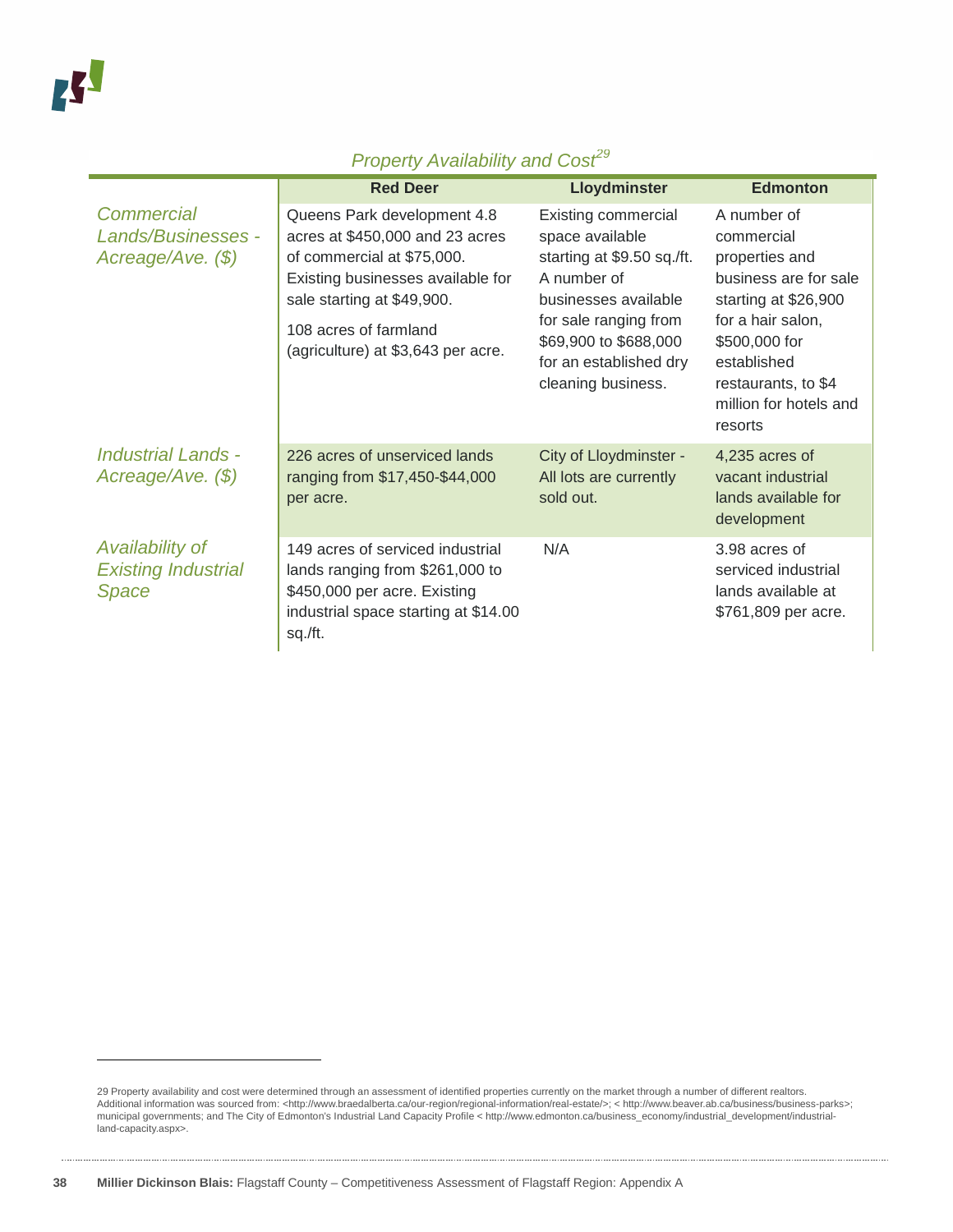-

| Utilities $^{30}$  |                                                            |                                |                                |                                                                                                                                                     |                                                                                                                                                                    |
|--------------------|------------------------------------------------------------|--------------------------------|--------------------------------|-----------------------------------------------------------------------------------------------------------------------------------------------------|--------------------------------------------------------------------------------------------------------------------------------------------------------------------|
|                    | <b>Flagstaff Region</b>                                    | <b>Beaver</b><br><b>County</b> | <b>MD</b> of<br><b>Provost</b> | <b>MD</b> of<br>Wainwright                                                                                                                          | <b>Camrose County</b>                                                                                                                                              |
| <b>Electricity</b> |                                                            |                                |                                | rates for small commercial businesses were 4.287¢ KwH.                                                                                              | Electricity for the area is provided by EPCOR. As of May 2015, current electricity                                                                                 |
| <b>Water</b>       | municipalities may or may not provider water as a utility. |                                |                                | Water rates are dependent on location of businesses. Rural areas of the<br>municipal districts are largely dependent on well water, whereas smaller |                                                                                                                                                                    |
| Natural Gas        | by Direct Energy is currently 2.186 \$/GJ.                 |                                |                                |                                                                                                                                                     | For commercial gas pricing companies are encouraged to contact their local<br>service providers directly due to the variability in rates. General service provided |

|                    | <b>Red Deer</b>                                                                                                                                                                                             | Lloydminster                                                                                                                                                       | <b>Edmonton</b>                                                                                                                                                           |  |
|--------------------|-------------------------------------------------------------------------------------------------------------------------------------------------------------------------------------------------------------|--------------------------------------------------------------------------------------------------------------------------------------------------------------------|---------------------------------------------------------------------------------------------------------------------------------------------------------------------------|--|
| <b>Electricity</b> | □<br>Electricity for the area is<br>provided by Enmax. As of<br>May 2015, current<br>electricity rates for small<br>commercial businesses<br>were 4.591¢.                                                   | Electricity for the<br>area is provided by<br>Direct Energy. As of<br>May 2015, current<br>electricity rates for<br>small commercial<br>businesses were<br>4.523¢. | Electricity for the<br>area is provided by<br>EPCOR. As of May<br>2015, current<br>electricity rates for<br>small commercial<br>businesses were<br>4.337 $\mathfrak{c}$ . |  |
| Water              | □<br>Water rates vary based on urban communities and rural areas. In urban<br>communities rates are based on meter size and meter area. It is therefore<br>advisable for companies to contact the provider. |                                                                                                                                                                    |                                                                                                                                                                           |  |
| <b>Natural Gas</b> | ×.<br>For commercial gas pricing companies are encouraged to contact the local provider<br>directly due to the variability in rates. General service provided by Direct Energy is<br>currently 2.186 \$/GJ. |                                                                                                                                                                    |                                                                                                                                                                           |  |

#### *Utilities[31](#page-38-1)*

<span id="page-38-0"></span><sup>30</sup> Utility rates were determined by accessing: <http://www.ucahelps.alberta.ca/regulated-rates.aspx>, < http://www.epcor.com/power-natural-gas/regulated-rateoption/commercial-customers/Pages/commercial-rates.aspx>, < http://www.reddeer.ca/city-services/electric-light-and-power/getting-electricity/regulated-rate-option/>, < http://www.directenergyregulatedservices.com/ELE/Electricity-Rates.aspx>, and < http://www.directenergyregulatedservices.com/GAS/Current-Natural-Gas-Rates.aspx>

<span id="page-38-1"></span><sup>31</sup> Utility rates were determined by accessing: <http://www.ucahelps.alberta.ca/regulated-rates.aspx>, < http://www.epcor.com/power-natural-gas/regulated-rateoption/commercial-customers/Pages/commercial-rates.aspx>, < http://www.reddeer.ca/city-services/electric-light-and-power/getting-electricity/regulated-rate-option/>, < http://www.directenergyregulatedservices.com/ELE/Electricity-Rates.aspx>, and < http://www.directenergyregulatedservices.com/GAS/Current-Natural-Gas-Rates.aspx>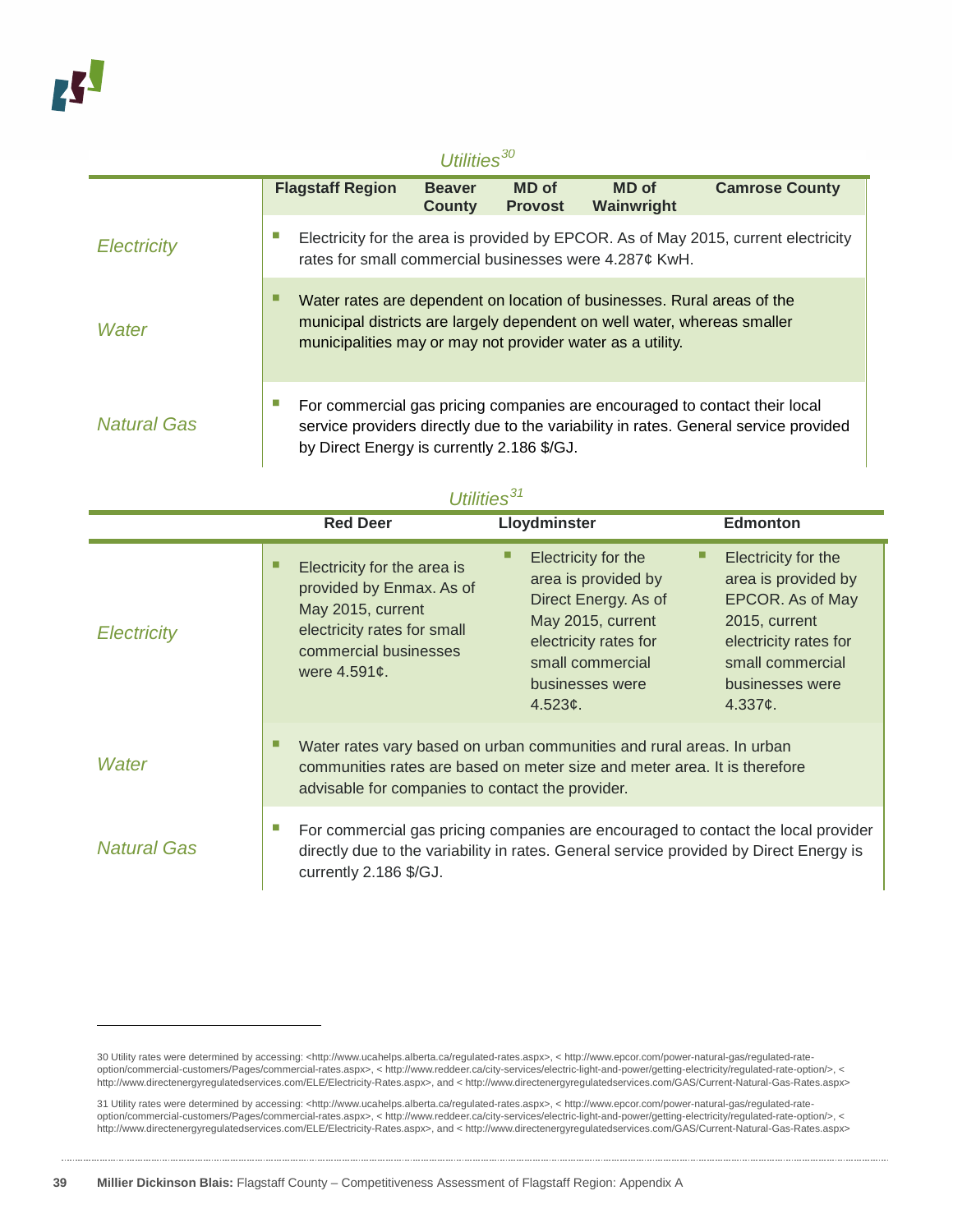## *Transportation Access[32](#page-39-0)*

|      | <b>Flagstaff Region</b>                                                                                     | <b>Beaver</b><br><b>County</b>                 | <b>MD</b> of<br><b>Provost</b>                               | <b>MD of Wainwright</b>                                | <b>Camrose County</b>          |
|------|-------------------------------------------------------------------------------------------------------------|------------------------------------------------|--------------------------------------------------------------|--------------------------------------------------------|--------------------------------|
| Road | Accessed by Hwy<br>36, Hwy 13, and<br><b>Hwy 53</b>                                                         | Access to<br>Hwy 36, Hwy<br>14, and Hwy<br>834 | Access to<br>Hwy 13 (via<br>Hwy 41)                          | Access to Hwy 14<br>and Hwy 41                         | Access to Hwy 13<br>and Hwy 21 |
| Rail | Serviced by CP<br>Rail (spur trackage<br>available) and<br><b>Battle River</b><br><b>Railway Short line</b> | Serviced by<br><b>CN Rail</b>                  | Serviced by<br>CP rail with<br>spur<br>trackage<br>available | Serviced by CN<br>Rail with spur<br>trackage available |                                |
| Air  | Access to the<br><b>Flagstaff Regional</b><br>Airport; Forestburg<br>Airport and the<br>Hardisty Airport.   | Access to<br>Tofield<br>Municipal<br>Airport   | Access to<br>Provost<br>Airport                              | Access to<br>Wainwright<br><b>Municipal Airport</b>    | Access to Camrose<br>Airport   |

#### *Transportation Access*

|      | <b>Red Deer</b>                                              | <b>Lloydminster</b>                                      | <b>Edmonton</b>                                                                                                    |
|------|--------------------------------------------------------------|----------------------------------------------------------|--------------------------------------------------------------------------------------------------------------------|
| Road | Access to QEII and Hwy 11,<br>Hwy 12, and Hwy 9.             | Accessed by Hwy 16 & 17                                  | Hwy 216, QEII, and Hwy 16                                                                                          |
| Rail | Serviced by both CN and CP<br>Rail to three industrial parks | Serviced by CN & CP Rail with<br>spur trackage available | Serviced by CN and CP Rail<br>spur tracking is available and<br>access to intermodal services<br>for both railways |
| Air  | Access to Red Deer Regional<br>Airport                       | Access to Lloydminster<br><b>International Airport</b>   | Access to Edmonton<br><b>International Airport</b>                                                                 |

<span id="page-39-0"></span><sup>32</sup> Transportation access and infrastructure was sourced from a variety of sources including: < http://rdcounty.ca/248/Economic-Development>; http://www.lloydminstereconomy.ca/news/media-release-community-profile>; < http://albertacommunityprofiles.com/>.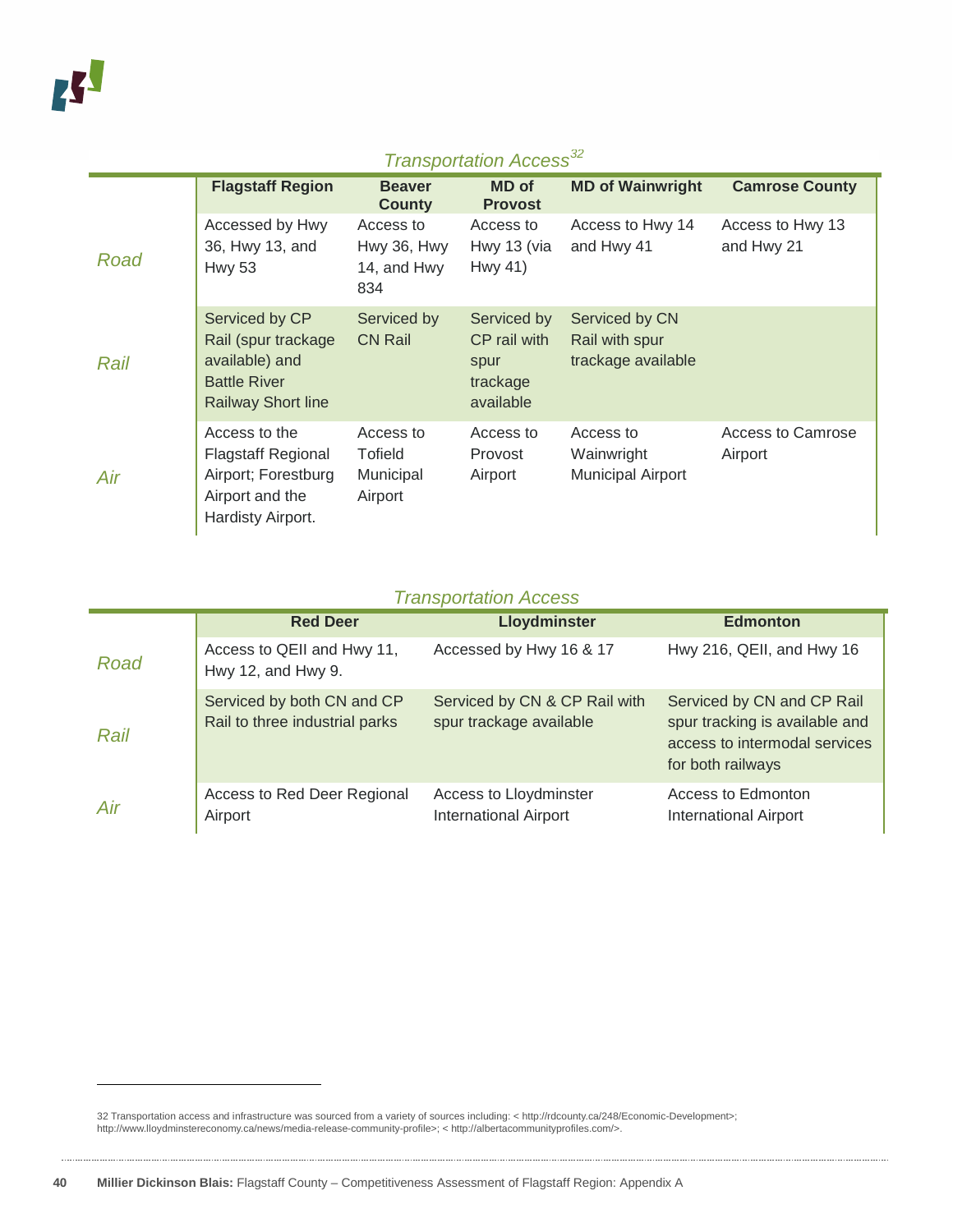### <span id="page-40-0"></span>**5.1.2 Value Added Agricultural Processing**

#### **Labour Force Characteristics**

Industry specific wage and earnings data is difficult to obtain for the Flagstaff Region and its partner municipalities (along with many of the rural comparator areas) with information and data largely suppressed due to significantly high global non-response rates in the National Household Survey. That said, for the Camrose – Drumheller economic region, Labourers in Food, Beverage and Tobacco Processing have median wages of \$16.50 / hr according to the Government of Canada Job Bank. These wages are slightly higher than the Red Deer economic region, which may place the area at a competitive disadvantage from a labour cost perspective.

Overall, unskilled labour from a total wages perspective is lower than MD of Provost and Camrose, indicating a competitive advantage over these areas. However, compared to Beaver County and the MD of Wainwright, Flagstaff unskilled labour rates are far above, ranging from roughly \$6,000 to \$9,000 more in annual wages, representing a competitive disadvantage. Compared to larger urban centres (Red Deer, Lloydminster, and Edmonton), Flagstaff has is competitive with labour costs signifying no real advantage.

Availability of labour may also be a challenge that the Flagstaff Region will contend with (along with its neighbouring comparator areas), and presents a relative competitive disadvantage in relation to larger urban comparators such as Lloydminster, Camrose, and Red Deer for value added agricultural opportunities.

#### **Transportation and Distribution**

The Flagstaff Region has a significant competitive advantage over its competitor areas contained in the Battle River Railway short line. This innovative co-operatively owned railway dedicated to servicing the local agricultural sector and grain producers positions the Flagstaff Region as a leader in the area. Headquartered in Forestburg, the railway provides facilities along a direct line from Alliance to Camrose that supports commodity shipments. The innovative Composite Blending Program provides increased loading and handling solutions and value to the grain industry and agricultural supply chain.

From a road transportation perspective, despite the relative disadvantage in distance from Highway 2 and the urban centres, Flagstaff is serviced by Highways 13 and 36 with direct linkages to Highway 2, and thereby the closest major urban centres and markets. However, many competitors share the local access routes.

#### **Utilities**

As identified above, one of the greatest competitive advantages that the Flagstaff Region has over other neighbouring comparator communities and those within the broader Camrose – Drumheller economic region is the availability of fresh underground water. This is a key resource for agri-food operations; value added agricultural processing and food processing operation s that have heavy water capacity requirements.

As mentioned above, electric rates are generally similar, and gas rates are the same across comparator jurisdictions, there is no competitive advantage in this factor.

#### **Property Availability and Cost**

As was identified above, there is roughly 70 acres in assorted industrial and commercial lands available in the Flagstaff Region, which provides an advantage to the area for companies consider location, or expansion. Further, the lots in Forestburg are particularly competitive given that lots are roughly \$25,000 / acre (level of servicing undisclosed). However, when compared against comparators such as the MD of Provost with unserviced industrial lots as low as \$6,188 Flagstaff is competitively disadvantaged. That said, market values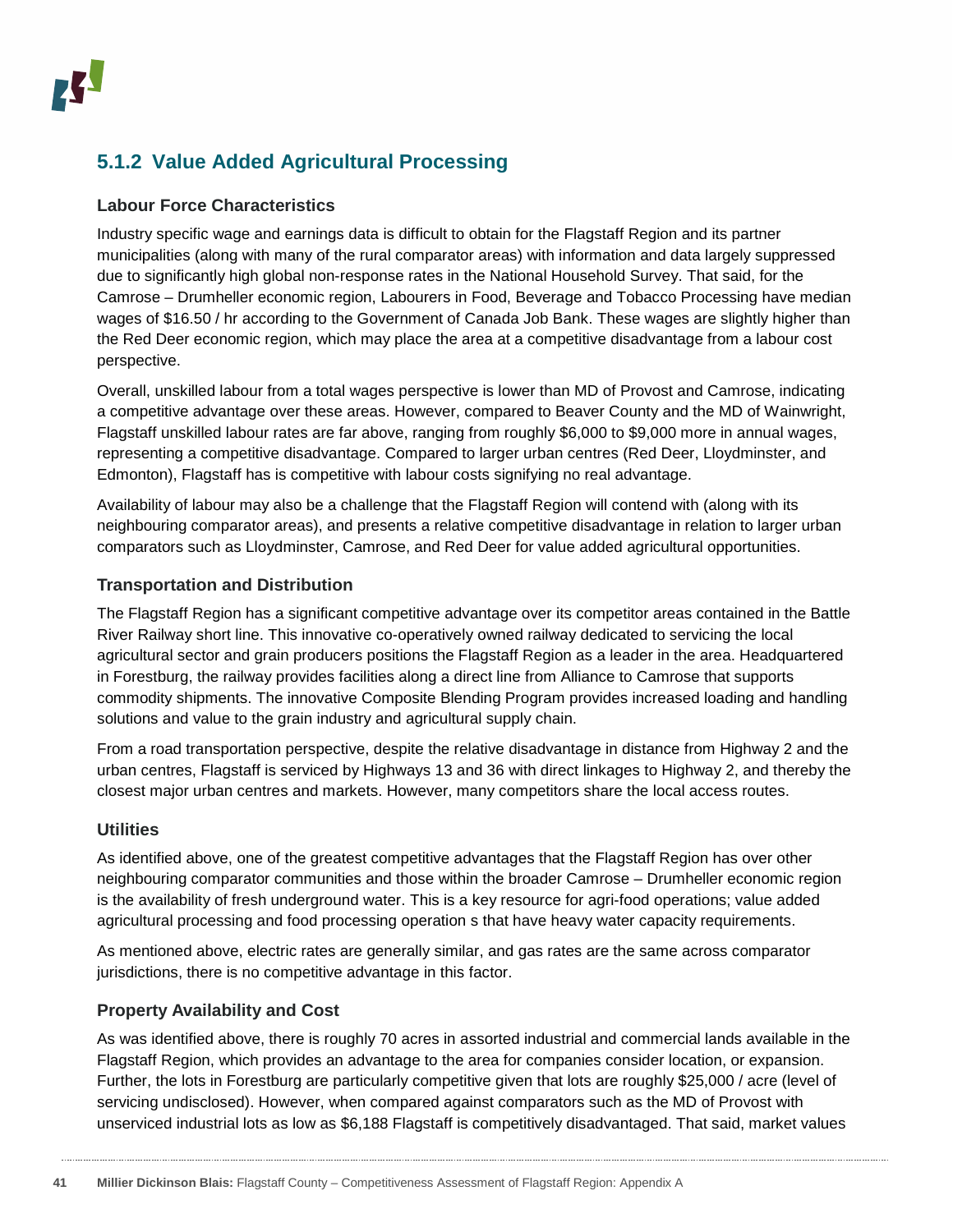-

vary, ranging between \$40,000 to \$100,000 for serviced lands available in Camrose, which may present significant disadvantages once again, as serviced land averages between \$140,000 and \$190,000 in the Flagstaff Region.

| Labour Force Characteristics <sup>33</sup> |                                   |                                |                                |                            |                       |  |
|--------------------------------------------|-----------------------------------|--------------------------------|--------------------------------|----------------------------|-----------------------|--|
|                                            | <b>Flagstaff</b><br><b>Region</b> | <b>Beaver</b><br><b>County</b> | <b>MD</b> of<br><b>Provost</b> | <b>MD</b> of<br>Wainwright | <b>Camrose County</b> |  |
| Median Age                                 | 47.5                              | 45.8                           | 39.6                           | 40.0                       | 42.5                  |  |
| <b>Average Wages</b>                       | \$48,822                          | \$47,036                       | \$46,003                       | \$50,964                   | \$43,225              |  |
| <b>Total Labour Force</b>                  | 4,950                             | 7,600                          | 3,590                          | 8.110                      | 29,345                |  |
| <b>Unskilled Labour &amp;</b><br>Wages     | $1,430 -$<br>\$36,284             | $1,955 -$<br>\$30,526          | $960 -$<br>\$46,003            | 1,800 - \$26,779           | 7,485 - \$25,843      |  |
| <b>Skilled Labour &amp;</b><br>Wages       | $2,655 -$<br>\$50,002             | $3,480 -$<br>\$50,848          | $1,545 -$<br>\$56,225          | 3,855 - \$58,927           | 13,520 - \$51,278     |  |

#### *Labour Force Characteristics[34](#page-41-1)*

|                                     | <b>Red Deer</b>   | Lloydminster      | <b>Edmonton</b>    |
|-------------------------------------|-------------------|-------------------|--------------------|
| <b>Median Age</b>                   | 40.5              | 31.2              | 36.0               |
| <b>Average Wages</b>                | \$44,462          | \$53,470          | \$48,753           |
| <b>Total Labour Force</b>           | 105,785           | 21.215            | 660,815            |
| <b>Unskilled Labour &amp; Wages</b> | 23,305 - \$32,626 | 4,800 - \$52,823  | 115,630 - \$30,822 |
| <b>Skilled Labour &amp; Wages</b>   | 53,045 - \$51,313 | 10,565 - \$56,898 | 372,220 - \$57,247 |

<span id="page-41-0"></span><sup>33</sup> Labour Force Characteristics are based on the following customized data sources provided by Millier Dickinson Blais: Statistics Canada 99-014-X2011044, 99-014- X2011042, and Census Profile, 2011. Unskilled labour is defined by the workforce with no certificate, diploma or degree and skilled labour has been defined by the workforce with a postsecondary certificate, diploma or degree.

<span id="page-41-1"></span><sup>34</sup> Labour Force Characteristics are based on the following customized data sources provided by Millier Dickinson Blais: Statistics Canada 99-014-X2011044, 99-014- X2011042, and Census Profile, 2011. Unskilled labour is defined by the workforce with no certificate, diploma or degree and skilled labour has been defined by the workforce with a postsecondary certificate, diploma or degree.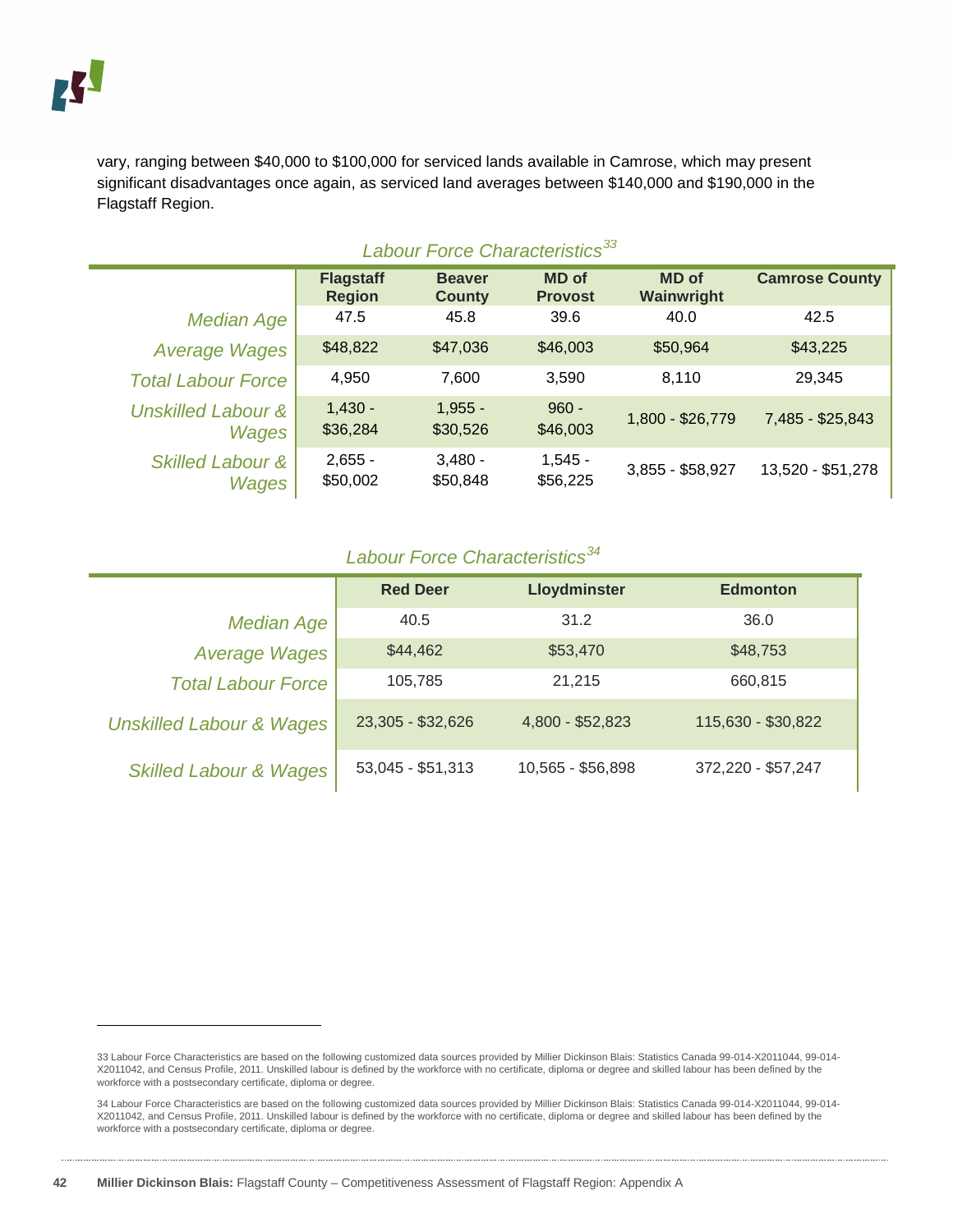-

#### *Utilities[35](#page-42-0)* **Flagstaff Region Beaver County MD of Provost MD of Wainwright Camrose County** *Electricity* **Electricity for the area is provided by EPCOR. As of May 2015, current** electricity rates for small commercial businesses were 4.287¢ KwH. *Water* Water rates are dependent on location of business. Rural areas of the municipal districts are largely dependent on well water, whereas smaller municipalities may or may not provider water as a utility. *Natural Gas* For commercial gas pricing companies are encouraged to contact the local service providers directly due to the variability in rates. General service provided by Direct Energy is currently 2.186 \$/GJ.

| Utilities <sup>36</sup> |                                                                                                                                                                           |                                                                                                                                                                                                                |                                                                                                                                                            |  |
|-------------------------|---------------------------------------------------------------------------------------------------------------------------------------------------------------------------|----------------------------------------------------------------------------------------------------------------------------------------------------------------------------------------------------------------|------------------------------------------------------------------------------------------------------------------------------------------------------------|--|
|                         | <b>Red Deer</b>                                                                                                                                                           | Lloydminster                                                                                                                                                                                                   | <b>Edmonton</b>                                                                                                                                            |  |
| <b>Electricity</b>      | Electricity for the<br>area is provided by<br>Enmax. As of May<br>2015, current<br>electricity rates for<br>small commercial<br>businesses were<br>4.591 $\mathfrak{c}$ . | Electricity for the<br>area is provided by<br>Direct Energy. As of<br>May 2015, current<br>electricity rates for<br>small commercial<br>businesses were<br>4.523c.                                             | Electricity for the<br>area is provided by<br>EPCOR. As of May<br>2015, current<br>electricity rates for<br>small commercial<br>businesses were<br>4.337c. |  |
| Water                   |                                                                                                                                                                           | Water rates vary based on urban communities and rural areas. In urban<br>communities rates are based on meter size and meter area. It is therefore<br>advisable for companies to contact the provider.         |                                                                                                                                                            |  |
| <b>Natural Gas</b>      |                                                                                                                                                                           | For commercial gas pricing companies are encouraged to contact the local<br>service providers directly due to the variability in rates. General service<br>provided by Direct Energy is currently 2.186 \$/GJ. |                                                                                                                                                            |  |

<span id="page-42-0"></span><sup>35</sup> Utility rates were determined by accessing: <http://www.ucahelps.alberta.ca/regulated-rates.aspx>, < http://www.epcor.com/power-natural-gas/regulated-rateoption/commercial-customers/Pages/commercial-rates.aspx>, < http://www.reddeer.ca/city-services/electric-light-and-power/getting-electricity/regulated-rate-option/>, < http://www.directenergyregulatedservices.com/ELE/Electricity-Rates.aspx>, and < http://www.directenergyregulatedservices.com/GAS/Current-Natural-Gas-Rates.aspx>

<span id="page-42-1"></span><sup>36</sup> Utility rates were determined by accessing: <http://www.ucahelps.alberta.ca/regulated-rates.aspx>, < http://www.epcor.com/power-natural-gas/regulated-rateoption/commercial-customers/Pages/commercial-rates.aspx>, < http://www.reddeer.ca/city-services/electric-light-and-power/getting-electricity/regulated-rate-option/>, < http://www.directenergyregulatedservices.com/ELE/Electricity-Rates.aspx>, and < http://www.directenergyregulatedservices.com/GAS/Current-Natural-Gas-Rates.aspx>.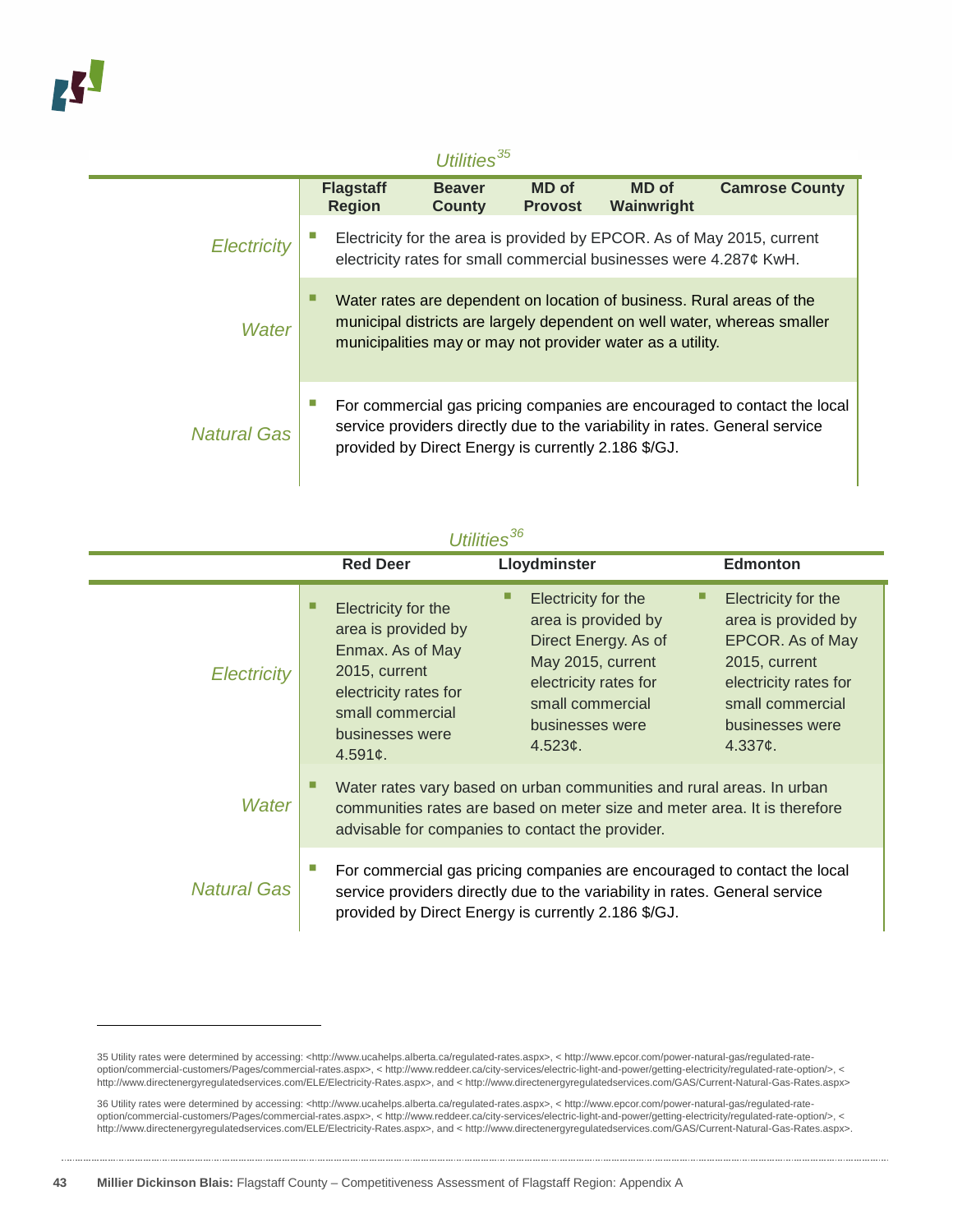|                                                                                     | <b>Flagstaff Region</b>                                                                                                                                                                                                                                                                                                                                                   | <b>Beaver County</b>                                                                                                                                   | <b>MD of Provost</b>                                                                   | <b>MD</b> of<br>Wainwright                                                 | Camrose<br><b>County</b>                                                                                                                                                                                                                                                                                  |
|-------------------------------------------------------------------------------------|---------------------------------------------------------------------------------------------------------------------------------------------------------------------------------------------------------------------------------------------------------------------------------------------------------------------------------------------------------------------------|--------------------------------------------------------------------------------------------------------------------------------------------------------|----------------------------------------------------------------------------------------|----------------------------------------------------------------------------|-----------------------------------------------------------------------------------------------------------------------------------------------------------------------------------------------------------------------------------------------------------------------------------------------------------|
| <b>Commercial</b><br>Lands/<br><b>Businesses -</b><br>Acreage/Ave.<br>$\mathcal{S}$ | A number of<br>commercial<br>properties and<br>businesses for sale<br>ranging from<br>\$180,000 for a<br>bottle depot to \$1.79<br>million for a truck<br>and car wash<br>business.<br>14.5 acres of a<br>variety of sized<br>parcels and<br>serviced commercial<br>lots available<br>throughout the<br>region starting at<br>\$13,041 and costing<br>up to \$78,171/acre | Existing<br>commercial lots<br>and businesses<br>for sale ranging<br>from \$20,000 for<br>unserviced lots to<br>\$179,000 for an<br>existing business. | 640 acres of<br>Mixed grain<br>farm lands<br>(agricultural) at<br>\$3,828 per<br>acre. | Vacant<br>commercial<br>space<br>(buildings) for<br>purchase and<br>lease. | A number of<br>commercial<br>properties<br>available<br>ranging from<br>\$55,000 to<br>\$1.2 million<br>Approximately<br>46.21 acres of<br>commercial<br>lots available<br>ranging from<br>\$25,404 to<br>\$385,444 per<br>acre.<br>116 acres of<br>farmland<br>(agricultural) at<br>\$3,405 per<br>acre. |

<span id="page-43-0"></span><sup>37</sup> Property Availability and cost were determined through an assessment of identified properties currently on the market through a number of different realtors.<br>Additional information was sourced from: <http://www.braedal municipal governments; and The City of Edmonton's Industrial Land Capacity Profile < http://www.edmonton.ca/business\_economy/industrial\_development/industrialland-capacity.aspx>.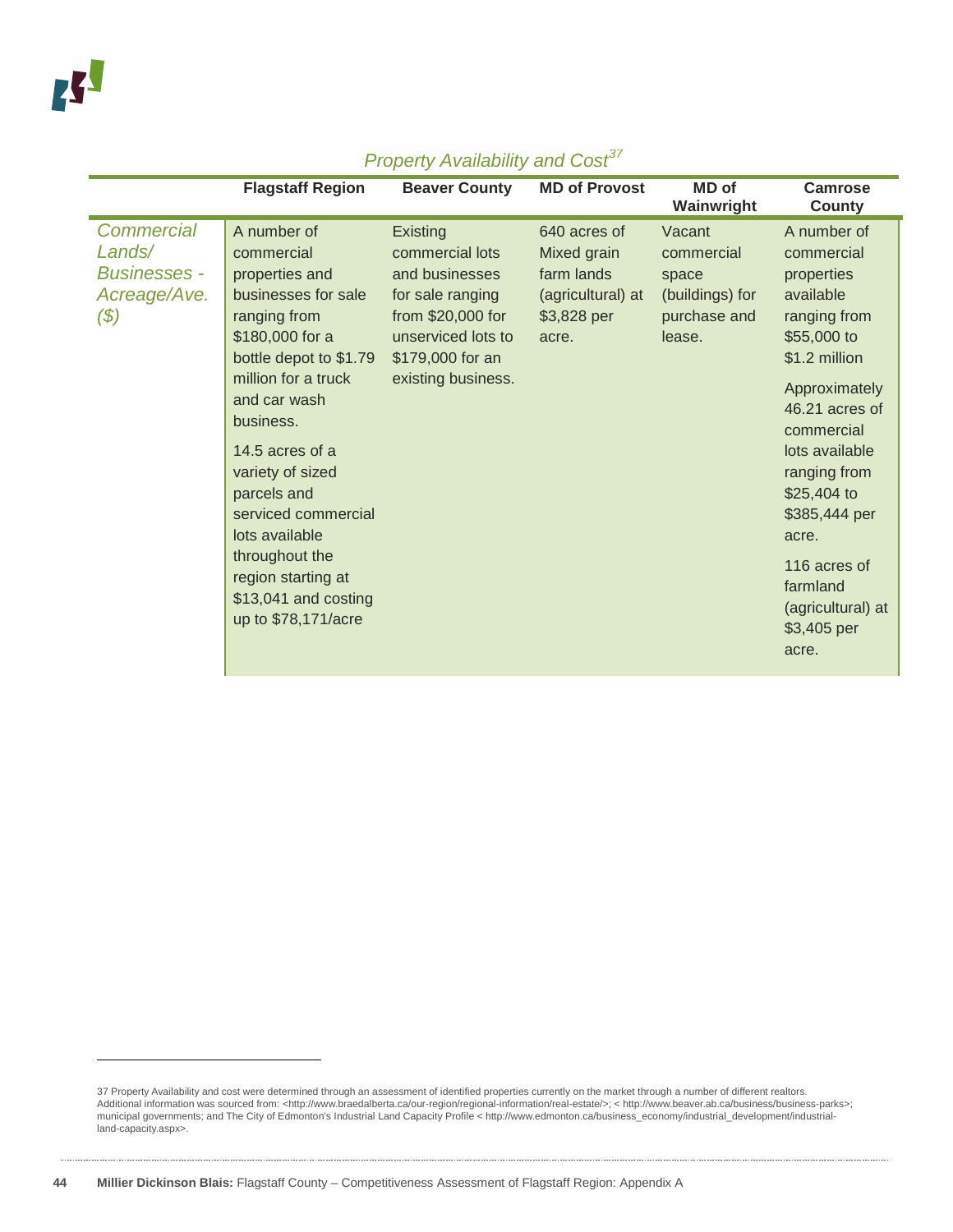|                                                                  | <b>Flagstaff Region</b>                                                                                                                                                                                                                                                                                                                                                                                                                                                     | <b>Beaver County</b>                                                              | <b>MD of Provost</b>                                                                                 | <b>MD</b> of<br>Wainwright                                                                                                                                                                                      | <b>Camrose</b><br><b>County</b>                                                                                                                                                                                                         |
|------------------------------------------------------------------|-----------------------------------------------------------------------------------------------------------------------------------------------------------------------------------------------------------------------------------------------------------------------------------------------------------------------------------------------------------------------------------------------------------------------------------------------------------------------------|-----------------------------------------------------------------------------------|------------------------------------------------------------------------------------------------------|-----------------------------------------------------------------------------------------------------------------------------------------------------------------------------------------------------------------|-----------------------------------------------------------------------------------------------------------------------------------------------------------------------------------------------------------------------------------------|
| <b>Industrial</b><br>Lands -<br>Acreage/Ave.<br>$(\$)$           | 34.2 acres of mixed<br>use commercial and<br>industrial lands<br>slated to be<br>serviced in 2015.<br>Approximately 18<br>privately owned lots<br>in Hardisty ranging<br>from \$140,000-<br>\$190,000 / acre <sup>38</sup><br>15.7 acres public<br>industrial lots (4<br>lots) available in<br>Forestburg<br>approximately<br>\$25,000 / acre<br>(servicing unknown)<br>21.78 acres of<br>industrial land with<br>buildings available<br>in Killam at \$10,055<br>per acre. | 373 acres of<br>unserviced lands<br>ranging from<br>\$50,000-\$58,805<br>per acre | 672.2 acres of<br>unserviced<br>industrial lands<br>at \$6,188 per<br>acre located<br>near Hardisty. | 6.36 acres of<br>serviced<br>industrial lands<br>ranging<br>\$186,000 to<br>\$205,000 per<br>acre. 32 acres<br>of vacant<br>industrial lands<br>ranging in<br>price from<br>\$6,813 to<br>\$15,688 per<br>acre. | Approximately<br>15.8 acres of<br>serviced<br>industrial<br>available at<br>\$95,000-<br>99,000 per<br>acre<br>148 acres of<br>prime, serviced<br>industrial/com<br>mercial<br>development<br>lands available<br>at \$46,664 /<br>acre. |
| Availability of<br><b>Existing</b><br><b>Industrial</b><br>Space | <b>Existing industrial</b><br>space available<br>starting at \$16.00<br>sq./ft./ (see car truck<br>wash above)                                                                                                                                                                                                                                                                                                                                                              | N/A                                                                               | N/A                                                                                                  | N/A                                                                                                                                                                                                             | N/A                                                                                                                                                                                                                                     |

<span id="page-44-0"></span><sup>38</sup> Value range based on MDB phone interview with Battleview Development Ltd. regarding local land values.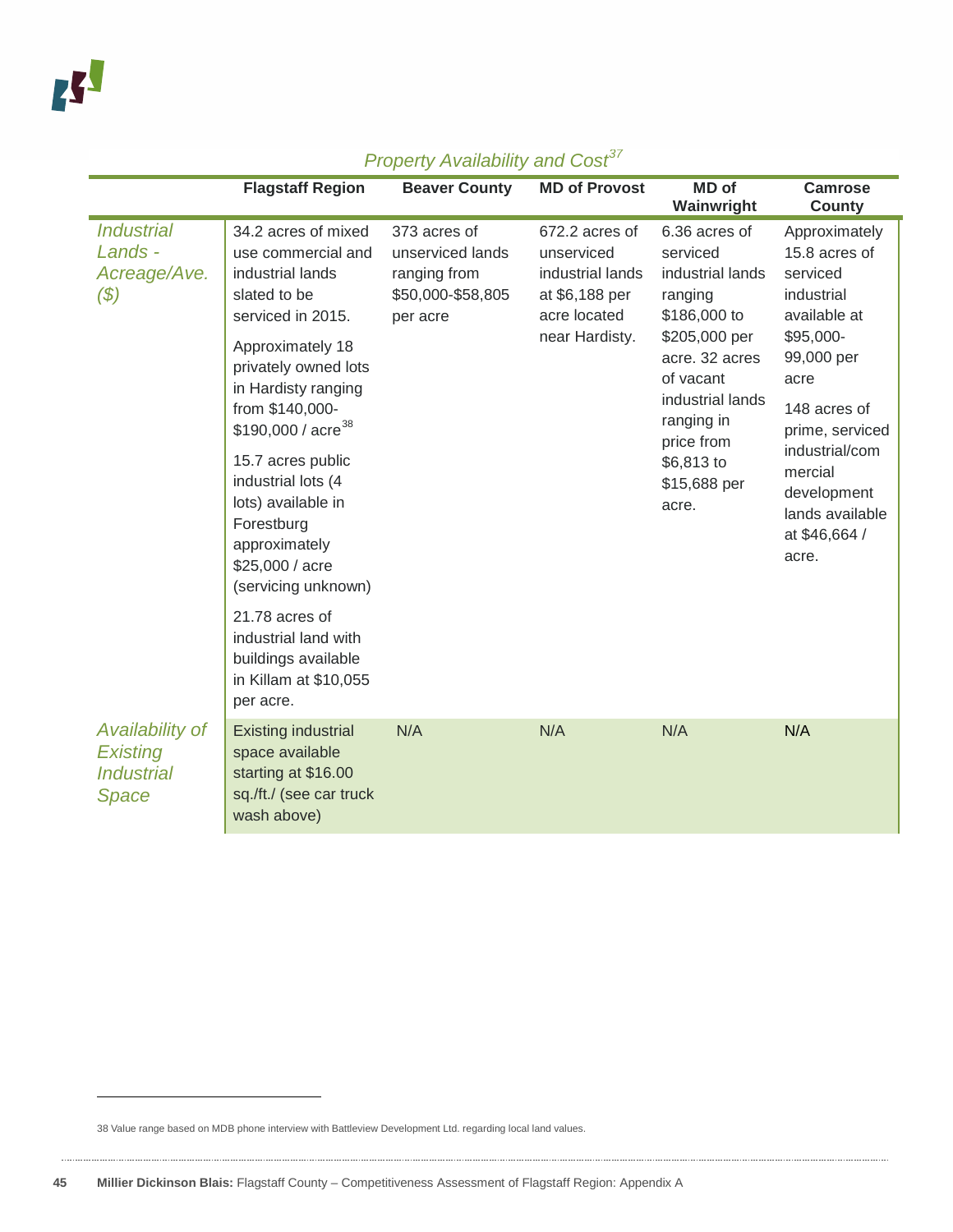|                                                                         | <b>Red Deer</b>                                                                                                                                                                                                                | Lloydminster                                                                                                                                                                                                         | <b>Edmonton</b>                                                                                                                                                                                               |
|-------------------------------------------------------------------------|--------------------------------------------------------------------------------------------------------------------------------------------------------------------------------------------------------------------------------|----------------------------------------------------------------------------------------------------------------------------------------------------------------------------------------------------------------------|---------------------------------------------------------------------------------------------------------------------------------------------------------------------------------------------------------------|
| <b>Commercial</b><br>Lands/<br><b>Businesses -</b><br>Acreage/Ave. (\$) | Queens Park development 4.8 acres<br>at \$450,000 and 23 acres of<br>commercial at \$75,000. Existing<br>businesses available for sale starting<br>at \$49,900.<br>108 acres of farmland (agriculture) at<br>\$3,643 per acre. | <b>Existing commercial</b><br>space available<br>starting at \$9.50 sq./ft.<br>A number of<br>businesses available<br>for sale ranging from<br>\$69,900 to \$688,000<br>for an established dry<br>cleaning business. | A number of<br>commercial<br>properties and<br>business are for sale<br>starting at \$26,900<br>for a hair salon,<br>\$500,000 for<br>established<br>restaurants, to \$4<br>million for hotels and<br>resorts |
| <b>Industrial Lands -</b><br>Acreage/Ave. (\$)                          | 226 acres of unserviced lands<br>ranging from \$17,450-\$44,000 per<br>acre.                                                                                                                                                   | City of Lloydminster -<br>All lots are currently<br>sold out.                                                                                                                                                        | 4,235 acres of<br>vacant industrial<br>lands available for<br>development                                                                                                                                     |
| Availability of<br><b>Existing</b><br><b>Industrial Space</b>           | 149 acres of serviced industrial lands<br>ranging from \$261,000 to \$450,000<br>per acre. Existing industrial space<br>starting at \$14.00 sq./ft.                                                                            | N/A                                                                                                                                                                                                                  | 3.98 acres of<br>serviced industrial<br>lands available at<br>\$761,809 per acre.                                                                                                                             |

<span id="page-45-0"></span><sup>39</sup> Property Availability and cost were determined through an assessment of identified properties currently on the market through a number of different realtors.<br>Additional information was sourced from: <http://www.braedal municipal governments; and The City of Edmonton's Industrial Land Capacity Profile < http://www.edmonton.ca/business\_economy/industrial\_development/industrialland-capacity.aspx>.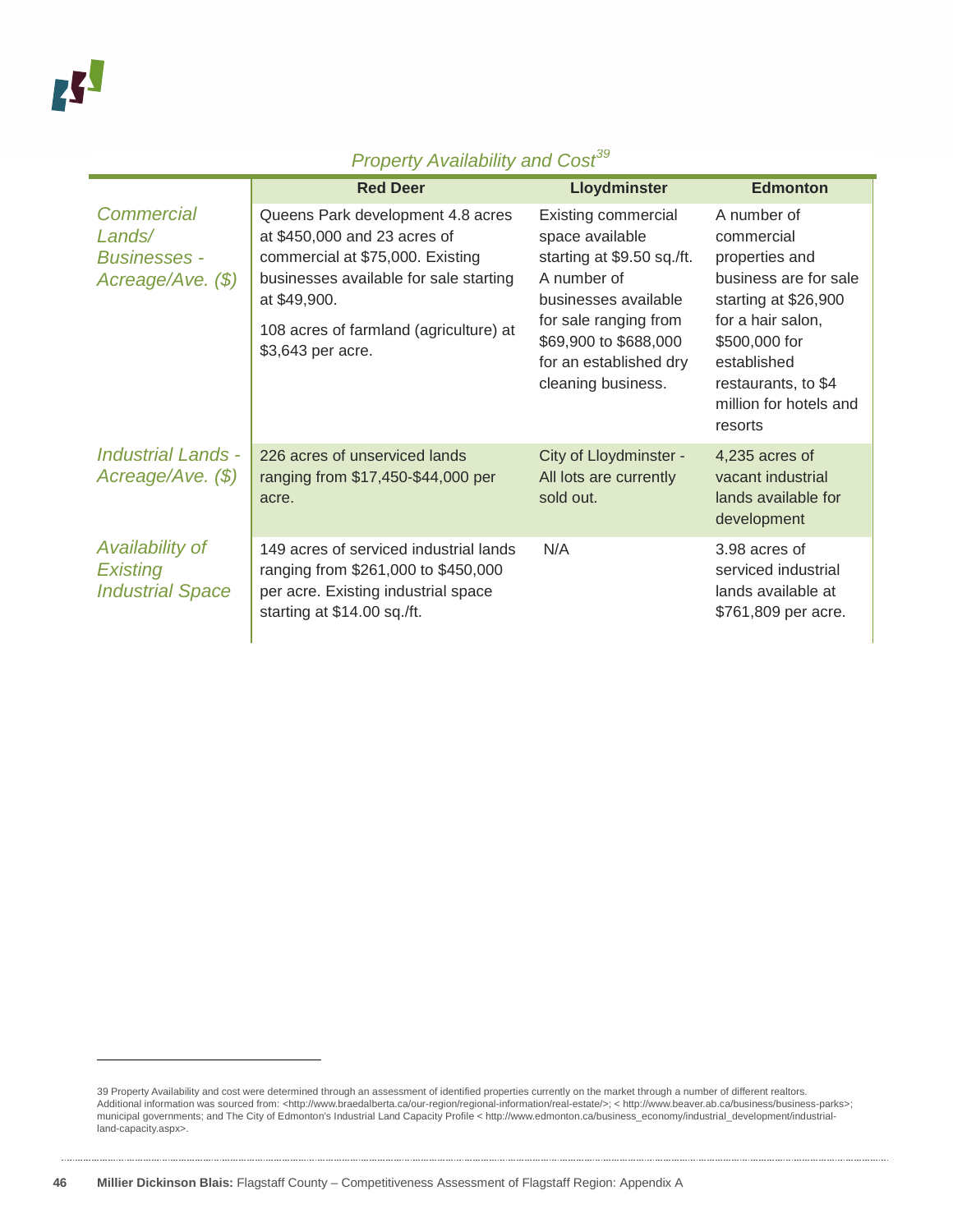### <span id="page-46-0"></span>**5.1.3 Fabricated Metal Products Manufacturing**

#### **Labour Force Characteristics**

From a skilled labour perspective, wages are relatively in line and competitive across all comparator jurisdictions ranging from roughly \$50,000 / year in Flagstaff to \$57,000 in Edmonton and varying degrees in between. This fluctuation could be based on many factors, including experience and tenure, as well as industry specialization. Overall, there is no competitive advantage or disadvantage from a labour cost perspective recognized in the data.

However, from an industry perspective, a significant number of companies operating in fabricated metal manufacturing, agricultural, construction, and mining machinery manufacturing, and commercial and service industry machinery manufacturing are self-employed in the area.<sup>[40](#page-46-1)</sup>

There is a distinct competitive advantage that the Flagstaff Region has over the adjacent neighbouring jurisdictions of MD of Wainwright and MD of Provost, where Flagstaff has a total 6 independent operators, compared to 1 and 2 firms respectively. However, Beaver County is competitive from a business perspective in this area, along with Camrose that also has small micro business firms in this industry as well.

#### **Utilities**

-

As was identified in the previous sections, there is not a competitive advantage in this area. However, neither is there a disadvantage as the playing field is relatively equal across comparator areas.

#### **Property Availability and Cost**

With respect to this target sector there are few industrial facility opportunities that an existing or newly locating operation could move into in Flagstaff. The primary offering would be seen in new build through available industrial land. As identified above, serviced industrial land is relatively expensive compared to other neighbouring and more distanced comparators, presenting a competitive disadvantage for this industry subsector.

#### **Education and Training**

Since the Battle River Training Hub closure in 2014<sup>41</sup>, there is no known specific advantage for Flagstaff related to education and training. Alberta Works centres are located in Camrose and Wainwright, along with additional training supports. This is a competitive disadvantage for the Flagstaff Region.

<span id="page-46-1"></span><sup>40</sup> Statistics Canada, Canadian Business Patterns, 2104 (all comparator areas – note: Flagstaff County includes all municipalities in the geographic boundaries of the county in totals).

<span id="page-46-2"></span><sup>41</sup> Flagstaff County, Official Website[: http://www.flagstaff.ab.ca/news/527-tri-county-job-and-career-fair](http://www.flagstaff.ab.ca/news/527-tri-county-job-and-career-fair) accessed on 2015-05-21.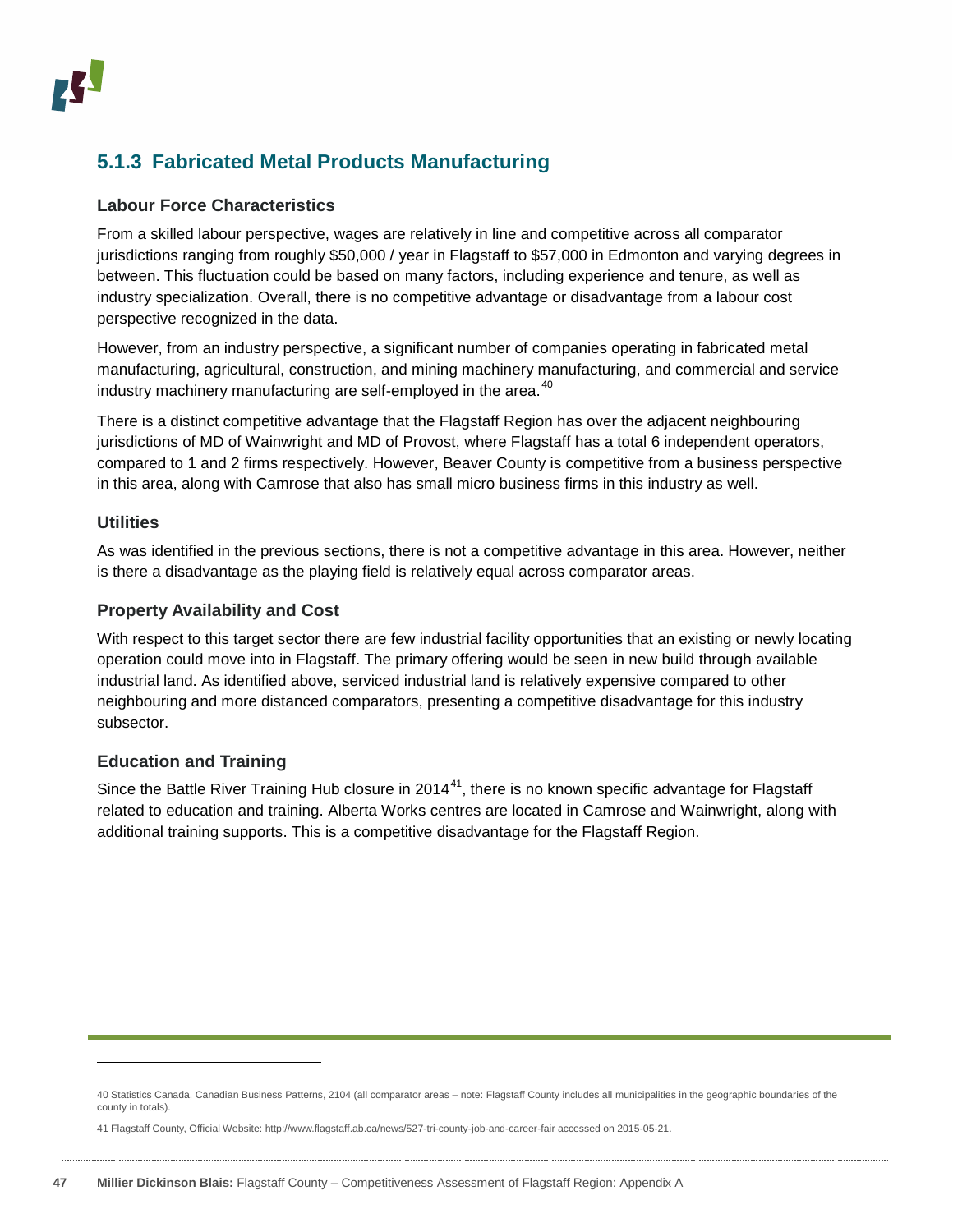-

| Labour Force Characteristics <sup>42</sup> |                                   |                                |                                |                            |                       |  |  |
|--------------------------------------------|-----------------------------------|--------------------------------|--------------------------------|----------------------------|-----------------------|--|--|
|                                            | <b>Flagstaff</b><br><b>Region</b> | <b>Beaver</b><br><b>County</b> | <b>MD</b> of<br><b>Provost</b> | <b>MD</b> of<br>Wainwright | <b>Camrose County</b> |  |  |
| <b>Median Age</b>                          | 47.5                              | 45.8                           | 39.6                           | 40.0                       | 42.5                  |  |  |
| <b>Average Wages</b>                       | \$48,822                          | \$47,036                       | \$46,003                       | \$50,964                   | \$43,225              |  |  |
| <b>Total Labour Force</b>                  | 4,950                             | 7,600                          | 3,590                          | 8,110                      | 29,345                |  |  |
| <b>Unskilled Labour &amp;</b><br>Wages     | $1,430 -$<br>\$36,284             | $1,955 -$<br>\$30,526          | $960 -$<br>\$46,003            | 1,800 - \$26,779           | 7,485 - \$25,843      |  |  |
| <b>Skilled Labour &amp;</b><br>Wages       | $2,655 -$<br>\$50,002             | $3,480 -$<br>\$50,848          | $1,545 -$<br>\$56,225          | 3,855 - \$58,927           | 13,520 - \$51,278     |  |  |

#### *Labour Force Characteristics[43](#page-47-1)*

|                                      | <b>Red Deer</b>   | Lloydminster      | <b>Edmonton</b>    |
|--------------------------------------|-------------------|-------------------|--------------------|
| <b>Median Age</b>                    | 40.5              | 31.2              | 36.0               |
| <b>Average Wages</b>                 | \$44,462          | \$53,470          | \$48,753           |
| <b>Total Labour Force</b>            | 105,785           | 21.215            | 660,815            |
| Unskilled Labour &<br>Wages          | 23,305 - \$32,626 | 4,800 - \$52,823  | 115,630 - \$30,822 |
| <b>Skilled Labour &amp;</b><br>Wages | 53,045 - \$51,313 | 10,565 - \$56,898 | 372,220 - \$57,247 |

<span id="page-47-0"></span><sup>42</sup> Labour Force Characteristics are based on the following customized data sources provided by Millier Dickinson Blais: Statistics Canada 99-014-X2011044, 99-014- X2011042, and Census Profile, 2011. Unskilled labour is defined by the workforce with no certificate, diploma or degree and skilled labour has been defined by the workforce with a postsecondary certificate, diploma or degree.

<span id="page-47-1"></span><sup>43</sup> Labour Force Characteristics are based on the following customized data sources provided by Millier Dickinson Blais: Statistics Canada 99-014-X2011044, 99-014- X2011042, and Census Profile, 2011. Unskilled labour is defined by the workforce with no certificate, diploma or degree and skilled labour has been defined by the workforce with a postsecondary certificate, diploma or degree.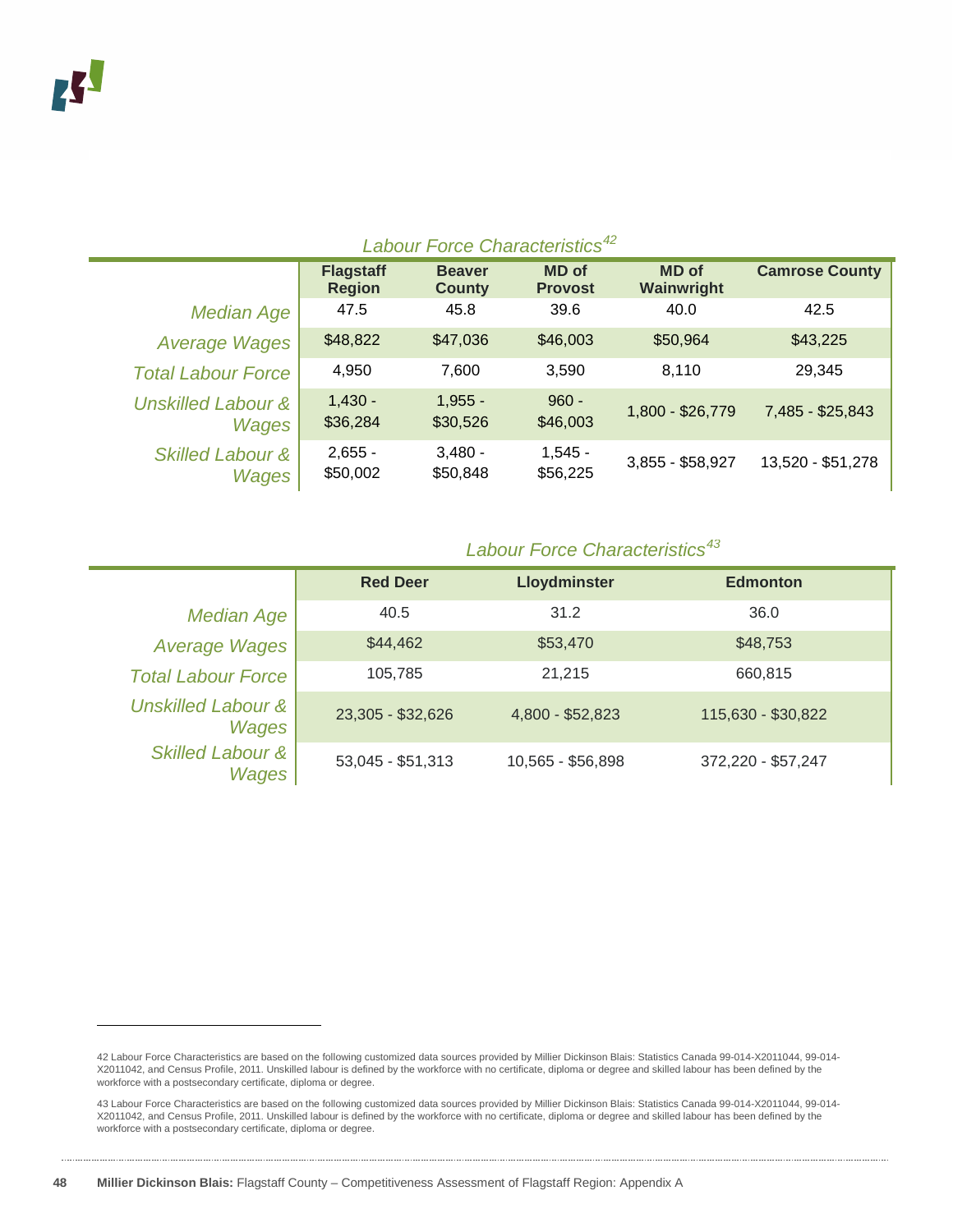| <b>Education &amp; Training</b>                  |                                                                                                                                                     |                                                                                                                                                                        |                                |  |                            |                                                                                                                                         |
|--------------------------------------------------|-----------------------------------------------------------------------------------------------------------------------------------------------------|------------------------------------------------------------------------------------------------------------------------------------------------------------------------|--------------------------------|--|----------------------------|-----------------------------------------------------------------------------------------------------------------------------------------|
|                                                  | <b>Flagstaff</b><br><b>Region</b>                                                                                                                   | <b>Beaver</b><br><b>County</b>                                                                                                                                         | <b>MD</b> of<br><b>Provost</b> |  | <b>MD</b> of<br>Wainwright | <b>Camrose County</b>                                                                                                                   |
| <b>Primary &amp; Secondary</b><br><b>Schools</b> |                                                                                                                                                     | All counties and the town of Provost have access to local primary and<br>secondary education facilities.                                                               |                                |  |                            |                                                                                                                                         |
| <b>Post-Secondary</b><br><b>Schools</b>          | Although there are no post-secondary institutions<br>located in the immediate vicinity there are college and<br>university campuses located nearby. |                                                                                                                                                                        |                                |  |                            | The Augustana<br><b>Campus University</b><br>of Alberta                                                                                 |
| <b>Additional Training</b>                       | ш                                                                                                                                                   | Adult education services are<br>provided in each county with<br>additional training supports provided<br>in the neighbouring communities of<br>Wainwright and Camrose. |                                |  | apprenticeship.            | Alberta Works centres are located<br>in both Wainwright and Camrose<br>providing career consulting,<br>training services for adults and |

### *Education & Training*

|                                                  | <b>Red Deer</b>          | <b>Lloydminster</b>     | <b>Edmonton</b>                                                               |
|--------------------------------------------------|--------------------------|-------------------------|-------------------------------------------------------------------------------|
| <b>Primary &amp; Secondary</b><br><b>Schools</b> | facilities.              |                         | All cities have adequate access to local primary and secondary education      |
| <b>Post-Secondary</b><br><b>Schools</b>          | ■ Red Deer<br>College    | <b>Lakeland College</b> | University of Alberta                                                         |
|                                                  |                          |                         | The Northern Alberta<br>Institute of Technology                               |
|                                                  |                          |                         | <b>NorQuest College</b>                                                       |
|                                                  |                          |                         | <b>Concordia University</b><br>College of Alberta                             |
|                                                  |                          |                         | The King's University                                                         |
|                                                  |                          |                         | <b>MacEwan University</b>                                                     |
| <b>Additional Training</b>                       | п<br>and apprenticeship. |                         | Alberta Works centres provide career consulting, training services for adults |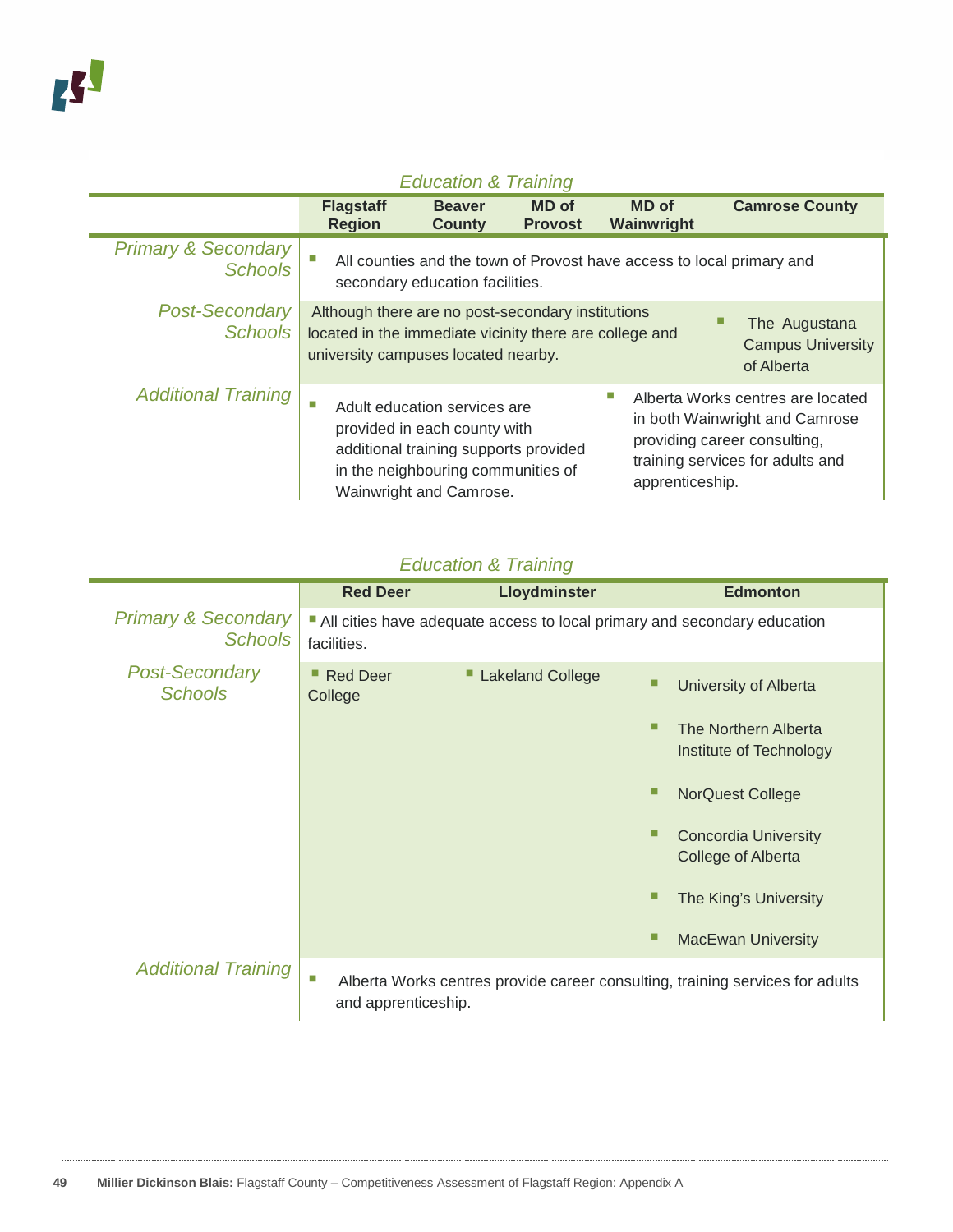|                                                                              | <b>Flagstaff Region</b>                                                                                                                                                                                                                                                                                                                                                   | <b>Beaver County</b>                                                                                                                                   | <b>MD of Provost</b>                                                                   | MD of<br>Wainwright                                                        | <b>Camrose</b><br>County                                                                                                                                                                                                                                                                                   |
|------------------------------------------------------------------------------|---------------------------------------------------------------------------------------------------------------------------------------------------------------------------------------------------------------------------------------------------------------------------------------------------------------------------------------------------------------------------|--------------------------------------------------------------------------------------------------------------------------------------------------------|----------------------------------------------------------------------------------------|----------------------------------------------------------------------------|------------------------------------------------------------------------------------------------------------------------------------------------------------------------------------------------------------------------------------------------------------------------------------------------------------|
| <b>Commercial</b><br>Lands/<br><b>Businesses -</b><br>Acreage/Ave.<br>$(\$)$ | A number of<br>commercial<br>properties and<br>businesses for sale<br>ranging from<br>\$180,000 for a<br>bottle depot to \$1.79<br>million for a truck<br>and car wash<br>business.<br>14.5 acres of a<br>variety of sized<br>parcels and<br>serviced commercial<br>lots available<br>throughout the<br>region starting at<br>\$13,041 and costing<br>up to \$78,171/acre | Existing<br>commercial lots<br>and businesses<br>for sale ranging<br>from \$20,000 for<br>unserviced lots to<br>\$179,000 for an<br>existing business. | 640 acres of<br>Mixed grain<br>farm lands<br>(agricultural) at<br>\$3,828 per<br>acre. | Vacant<br>commercial<br>space<br>(buildings) for<br>purchase and<br>lease. | A number of<br>commercial<br>properties<br>available<br>ranging from<br>$$55,000$ to<br>\$1.2 million<br>Approximately<br>46.21 acres of<br>commercial<br>lots available<br>ranging from<br>\$25,404 to<br>\$385,444 per<br>acre.<br>116 acres of<br>farmland<br>(agricultural) at<br>\$3,405 per<br>acre. |

<span id="page-49-0"></span><sup>44</sup> Property Availability and cost were determined through an assessment of identified properties currently on the market through a number of different realtors.<br>Additional information was sourced from: <http://www.braedal municipal governments; and The City of Edmonton's Industrial Land Capacity Profile < http://www.edmonton.ca/business\_economy/industrial\_development/industrialland-capacity.aspx>.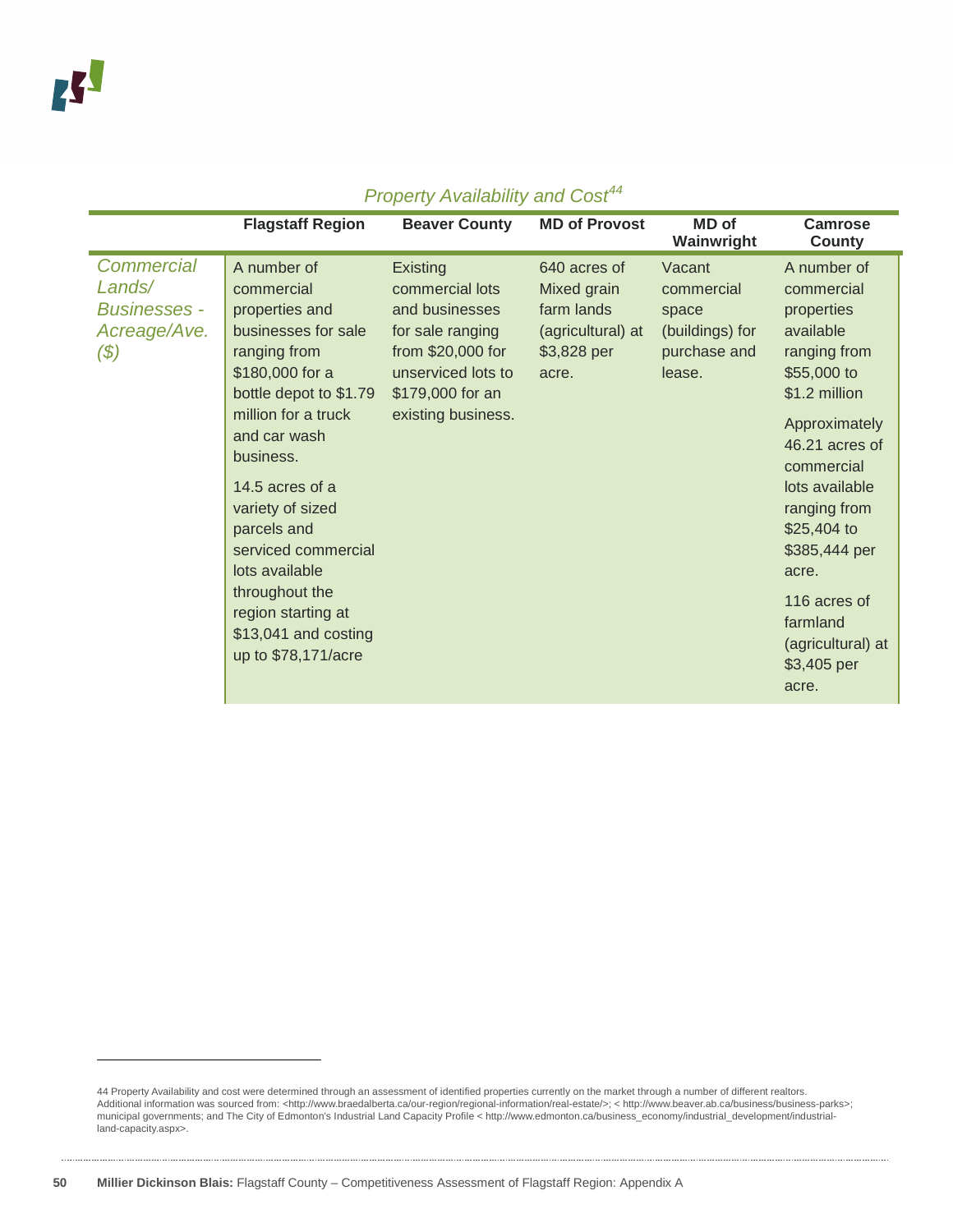|                                                                  | <b>Flagstaff Region</b>                                                                                                                                                                                                                                                                                                                                                                                                                                                     | <b>Beaver County</b>                                                              | <b>MD of Provost</b>                                                                                 | <b>MD</b> of<br>Wainwright                                                                                                                                                                                      | <b>Camrose</b><br><b>County</b>                                                                                                                                                                                                         |
|------------------------------------------------------------------|-----------------------------------------------------------------------------------------------------------------------------------------------------------------------------------------------------------------------------------------------------------------------------------------------------------------------------------------------------------------------------------------------------------------------------------------------------------------------------|-----------------------------------------------------------------------------------|------------------------------------------------------------------------------------------------------|-----------------------------------------------------------------------------------------------------------------------------------------------------------------------------------------------------------------|-----------------------------------------------------------------------------------------------------------------------------------------------------------------------------------------------------------------------------------------|
| <b>Industrial</b><br>Lands -<br>Acreage/Ave.<br>$(\$)$           | 34.2 acres of mixed<br>use commercial and<br>industrial lands<br>slated to be<br>serviced in 2015.<br>Approximately 18<br>privately owned lots<br>in Hardisty ranging<br>from \$140,000-<br>\$190,000 / acre <sup>45</sup><br>15.7 acres public<br>industrial lots (4<br>lots) available in<br>Forestburg<br>approximately<br>\$25,000 / acre<br>(servicing unknown)<br>21.78 acres of<br>industrial land with<br>buildings available<br>in Killam at \$10,055<br>per acre. | 373 acres of<br>unserviced lands<br>ranging from<br>\$50,000-\$58,805<br>per acre | 672.2 acres of<br>unserviced<br>industrial lands<br>at \$6,188 per<br>acre located<br>near Hardisty. | 6.36 acres of<br>serviced<br>industrial lands<br>ranging<br>\$186,000 to<br>\$205,000 per<br>acre. 32 acres<br>of vacant<br>industrial lands<br>ranging in<br>price from<br>\$6,813 to<br>\$15,688 per<br>acre. | Approximately<br>15.8 acres of<br>serviced<br>industrial<br>available at<br>\$95,000-<br>99,000 per<br>acre<br>148 acres of<br>prime, serviced<br>industrial/com<br>mercial<br>development<br>lands available<br>at \$46,664 /<br>acre. |
| Availability of<br><b>Existing</b><br><b>Industrial</b><br>Space | <b>Existing industrial</b><br>space available<br>starting at \$16.00<br>sq./ft./ (see car truck<br>wash above)                                                                                                                                                                                                                                                                                                                                                              | N/A                                                                               | N/A                                                                                                  | N/A                                                                                                                                                                                                             | N/A                                                                                                                                                                                                                                     |

<span id="page-50-0"></span><sup>45</sup> Value range based on MDB phone interview with Battleview Development Ltd. regarding local land values.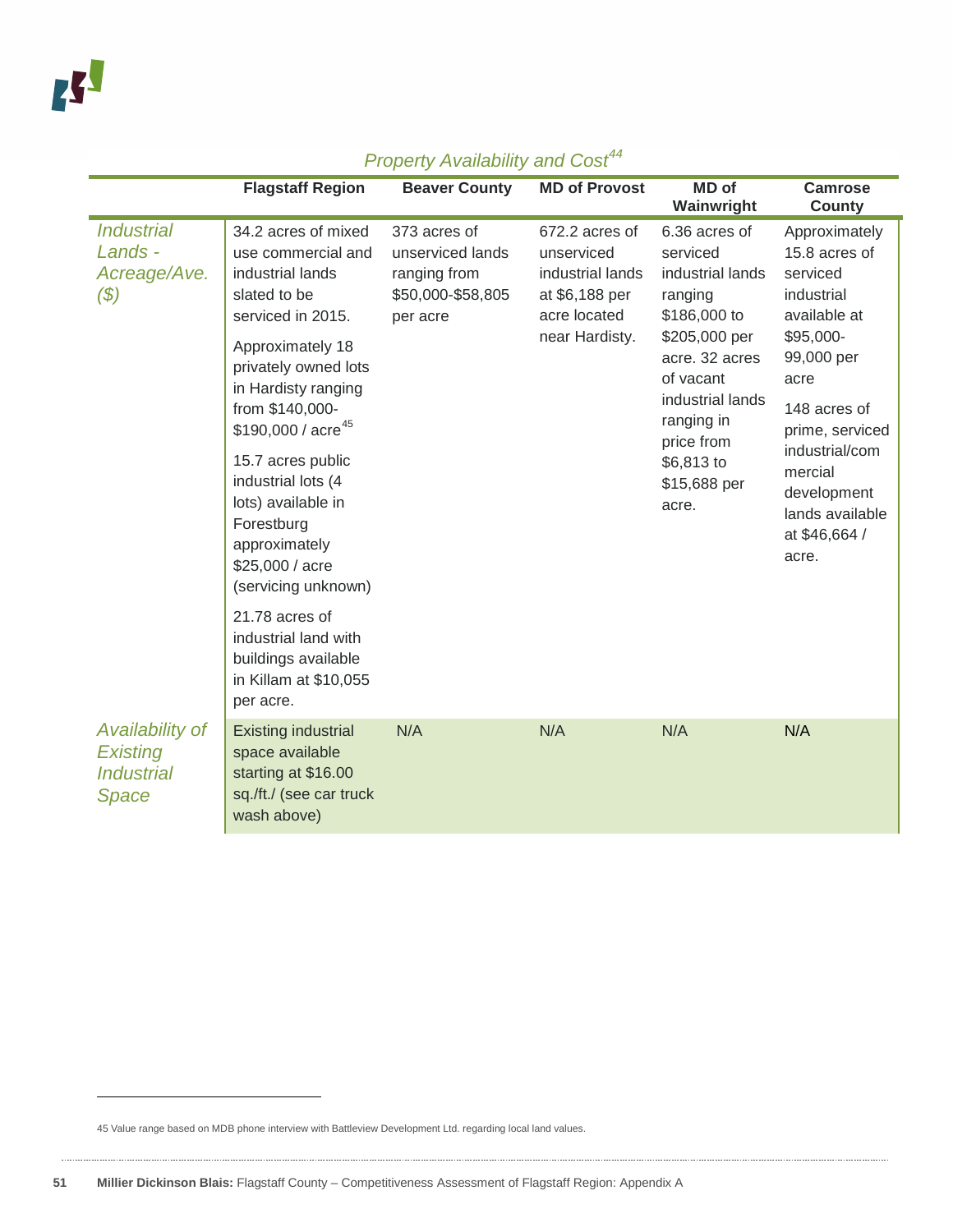|                                                                | <b>Red Deer</b>                                                                                                                                                                                                                | <b>Lloydminster</b>                                                                                                                                                                                                  | <b>Edmonton</b>                                                                                                                                                                                         |
|----------------------------------------------------------------|--------------------------------------------------------------------------------------------------------------------------------------------------------------------------------------------------------------------------------|----------------------------------------------------------------------------------------------------------------------------------------------------------------------------------------------------------------------|---------------------------------------------------------------------------------------------------------------------------------------------------------------------------------------------------------|
| Commercial<br><b>Lands/Businesses</b><br>- Acreage/Ave. $(\$)$ | Queens Park development 4.8<br>acres at \$450,000 and 23 acres of<br>commercial at \$75,000. Existing<br>businesses available for sale<br>starting at \$49,900.<br>108 acres of farmland (agriculture)<br>at \$3,643 per acre. | <b>Existing commercial</b><br>space available<br>starting at \$9.50 sq./ft.<br>A number of<br>businesses available<br>for sale ranging from<br>\$69,900 to \$688,000<br>for an established dry<br>cleaning business. | A number of<br>commercial properties<br>and business are for<br>sale starting at \$26,900<br>for a hair salon,<br>\$500,000 for<br>established restaurants,<br>to \$4 million for hotels<br>and resorts |
| Industrial Lands -<br>Acreage/Ave. (\$)                        | 226 acres of unserviced lands<br>ranging from \$17,450-\$44,000 per<br>acre.                                                                                                                                                   | City of Lloydminster -<br>All lots are currently<br>sold out.                                                                                                                                                        | 4,235 acres of vacant<br>industrial lands<br>available for<br>development                                                                                                                               |
| Availability of<br><b>Existing Industrial</b><br>Space         | 149 acres of serviced industrial<br>lands ranging from \$261,000 to<br>\$450,000 per acre. Existing<br>industrial space starting at \$14.00<br>sq./ft.                                                                         | N/A                                                                                                                                                                                                                  | 3.98 acres of serviced<br>industrial lands<br>available at \$761,809<br>per acre.                                                                                                                       |

<span id="page-51-0"></span><sup>46</sup> Property Availability and cost were determined through an assessment of identified properties currently on the market through a number of different realtors.<br>Additional information was sourced from: <http://www.braedal municipal governments; and The City of Edmonton's Industrial Land Capacity Profile < http://www.edmonton.ca/business\_economy/industrial\_development/industrialland-capacity.aspx>.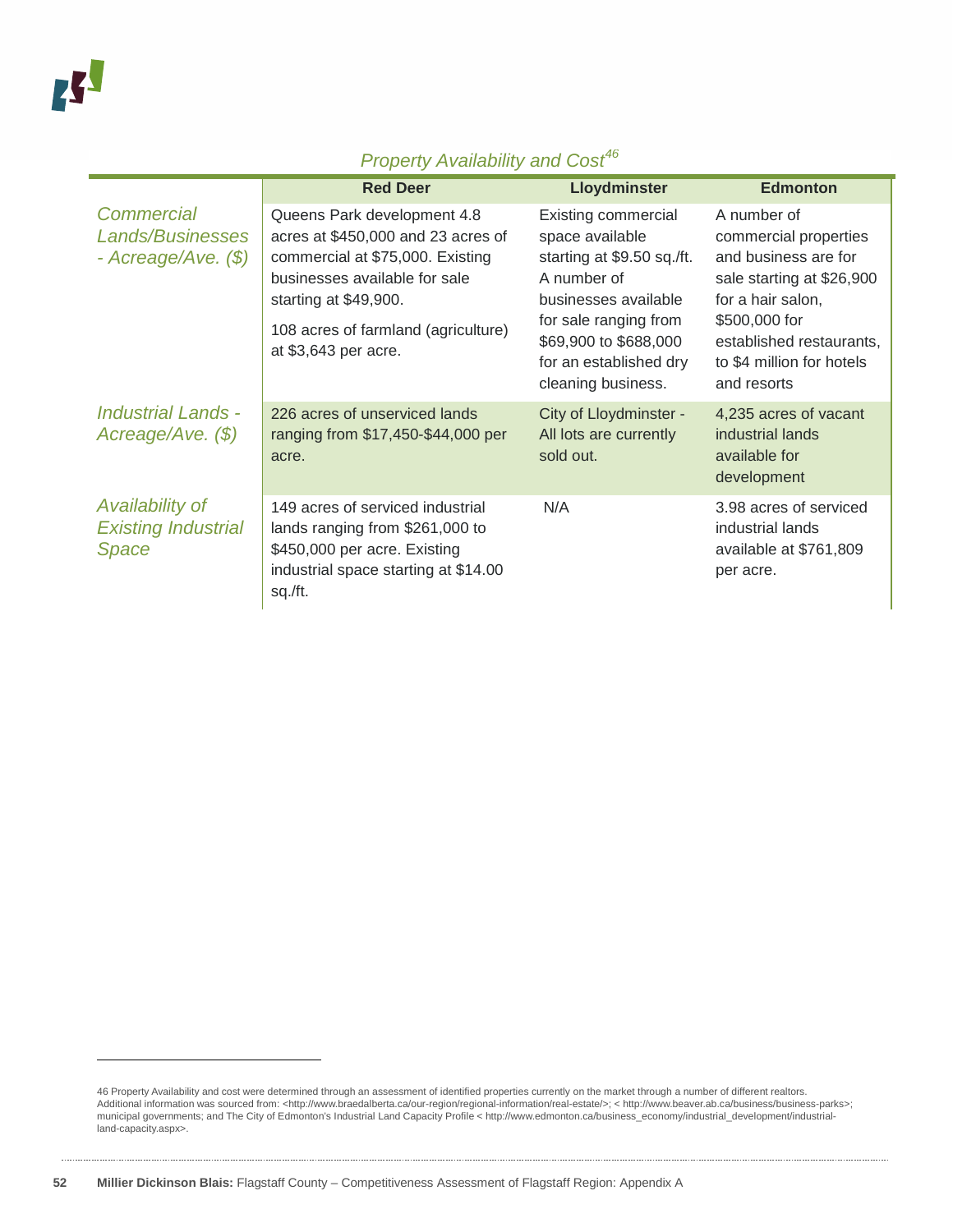<span id="page-52-0"></span>-

#### *Utilities[47](#page-52-1)* **Flagstaff Region Beaver County MD of Provost MD of Wainwright Camrose County** *Electricity* **Electricity for the area is provided by EPCOR. As of May 2015, current** electricity rates for small commercial businesses were 4.287¢ KwH. *Water* Water rates are dependent on location of businesses. Rural areas of the municipal districts are largely dependent on well water, whereas smaller municipalities may or may not provider water as a utility. *Natural Gas* For commercial gas pricing companies are encouraged to contact the local service providers directly due to the variability in rates. General service provided by Direct Energy is currently 2.186 \$/GJ.

| Utilities <sup>48</sup> |                                                                                                                                                            |                                                                                                                                                                                                                |                                                                                                                                                                           |  |  |  |
|-------------------------|------------------------------------------------------------------------------------------------------------------------------------------------------------|----------------------------------------------------------------------------------------------------------------------------------------------------------------------------------------------------------------|---------------------------------------------------------------------------------------------------------------------------------------------------------------------------|--|--|--|
|                         | <b>Red Deer</b>                                                                                                                                            | Lloydminster                                                                                                                                                                                                   | <b>Edmonton</b>                                                                                                                                                           |  |  |  |
| <b>Electricity</b>      | Electricity for the<br>area is provided by<br>Enmax. As of May<br>2015, current<br>electricity rates for<br>small commercial<br>businesses were<br>4.591c. | Electricity for the<br>□<br>area is provided by<br>Direct Energy. As of<br>May 2015, current<br>electricity rates for<br>small commercial<br>businesses were<br>4.523¢.                                        | Electricity for the<br>area is provided by<br>EPCOR. As of May<br>2015, current<br>electricity rates for<br>small commercial<br>businesses were<br>4.337 $\mathfrak{c}$ . |  |  |  |
| Water                   |                                                                                                                                                            | Water rates vary based on urban communities and rural areas. In urban<br>communities rates are based on meter size and meter area. It is therefore<br>advisable for companies to contact the provider.         |                                                                                                                                                                           |  |  |  |
| <b>Natural Gas</b>      |                                                                                                                                                            | For commercial gas pricing companies are encouraged to contact the local<br>service providers directly due to the variability in rates. General service<br>provided by Direct Energy is currently 2.186 \$/GJ. |                                                                                                                                                                           |  |  |  |

#### <span id="page-52-1"></span>47 Utility rates were determined by accessing: <http://www.ucahelps.alberta.ca/regulated-rates.aspx>, < http://www.epcor.com/power-natural-gas/regulated-rateoption/commercial-customers/Pages/commercial-rates.aspx>, < http://www.reddeer.ca/city-services/electric-light-and-power/getting-electricity/regulated-rate-option/>, < http://www.directenergyregulatedservices.com/ELE/Electricity-Rates.aspx>, and < http://www.directenergyregulatedservices.com/GAS/Current-Natural-Gas-Rates.aspx>

<span id="page-52-2"></span>48 Utility rates were determined by accessing: <http://www.ucahelps.alberta.ca/regulated-rates.aspx>, < http://www.epcor.com/power-natural-gas/regulated-rateoption/commercial-customers/Pages/commercial-rates.aspx>, < http://www.reddeer.ca/city-services/electric-light-and-power/getting-electricity/regulated-rate-option/>, < http://www.directenergyregulatedservices.com/ELE/Electricity-Rates.aspx>, and < http://www.directenergyregulatedservices.com/GAS/Current-Natural-Gas-Rates.aspx>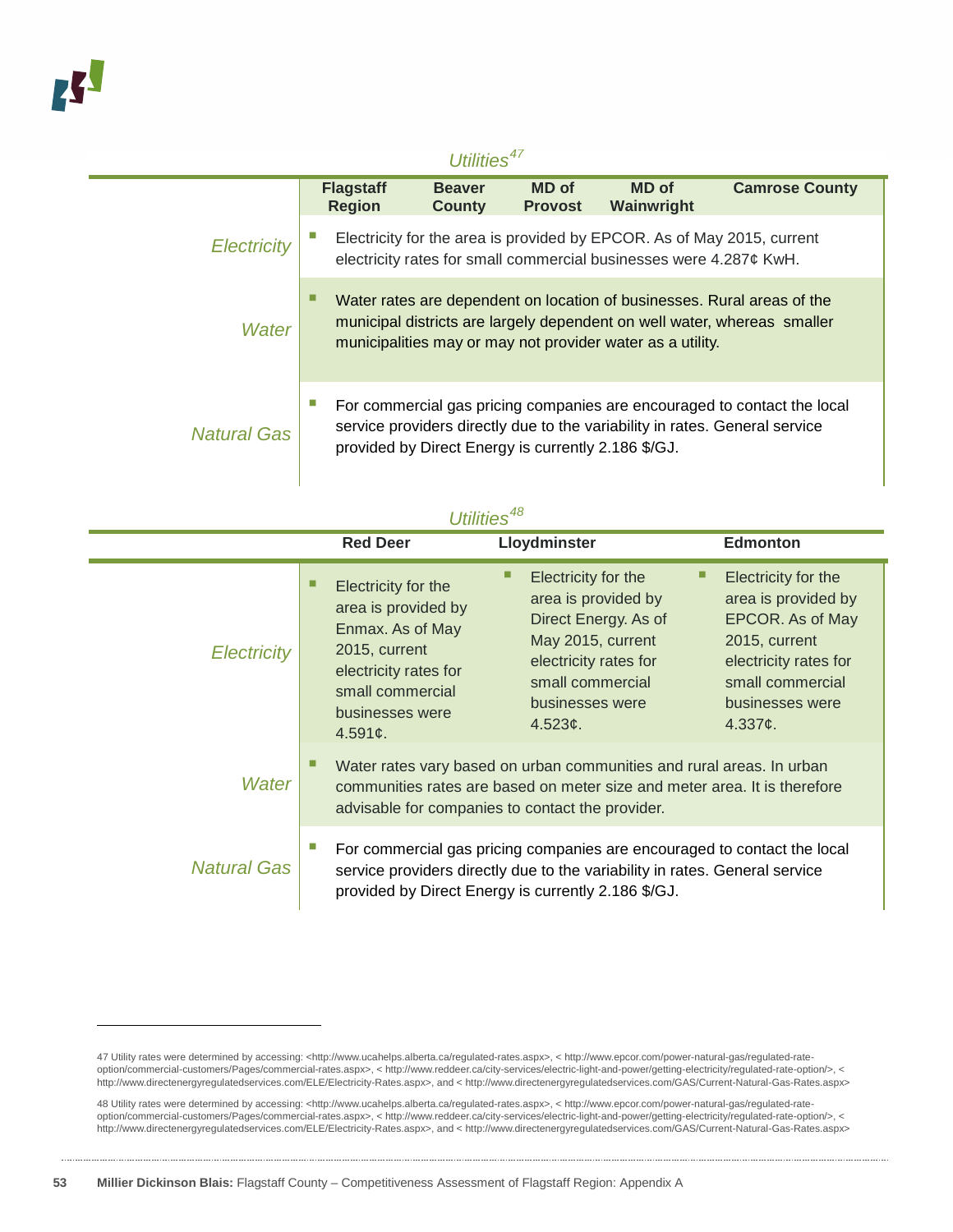### **5.1.4 Tourism and Hospitality Services**

#### **Labour Force Characteristics**

With an aging workforce, potential outmigration of youth and young families, and steady population decline this sector is at a relative disadvantage in the Flagstaff Region from a supply perspective. As identified in the agricultural section above, there is a distinct competitive advantage in general unskilled labour cost for the region when compared to MD Provost and Camrose.

However, when scaled against the other adjacent comparators there is a significant competitive disadvantage. Compared to major urban centres in the comparator areas, Flagstaff is equally competitive with labour costs signifying no real advantage.

That said, based on average housing rates as an indicator of cost of living, Flagstaff has a competitive advantage over the larger urban centres in the comparator areas. However, the competitive advantage diminished when compared against the adjacent competitor jurisdictions that are in line with Flagstaff housing costs.

#### **Property Availability and Cost**

There is just over 14 acres of serviced commercial land available through the region that is competitively priced. Compared to the comparator areas it is relatively in line from a cost perspective, although some lots listed at roughly \$13,000 hold a significant advantage over other areas. Compared to the immediate, adjacent comparator areas, Flagstaff has a relative competitive advantage in this area.

#### **Transportation and Distribution**

An advantage for the Flagstaff Region rests in Highway 13, and that it traverses many of the 'larger' urban areas (towns and villages), particularly that it is the connecting transportation route to the Hardisty Energy Hub, and runs through Sedgewick where the County Municipal Office and Council are seated. From a hospitality and Tourism perspective, Highway 13 is main connector route from the MD of Provost to the City of Camrose, and links up to Highway 2 halfway between Red Deer and Edmonton. A significant competitive advantage is containing in the growth associated with the Hardisty Energy Hub, and can be leverage to fuel continued recreational and lifestyle amenity growth to service growing local needs related to industry.

#### **Quality of Life**

As mentioned in previous sections, for the purpose of this analysis the Flagstaff Region's quality of life is measured by the high number of health care centres relative to the comparator jurisdictions. Further, there is an ample availability of campgrounds, open space, RV parks, and numerous heritage museums that celebrate its agricultural, mining, and oil industry history.

There are potential outdoor, and agri-tourism opportunities, along with existing heritage tourism opportunities that represent significant competitive advantages for the Flagstaff Region. An excellent case in point is the Battle River Crossing Resort and the Battle River Railway working together to offer a complete theme based experience that celebrate local heritage and the importance of the railway on the local communities.

There are four golf courses and recreational facilities in a number of the larger towns within the region serving local needs.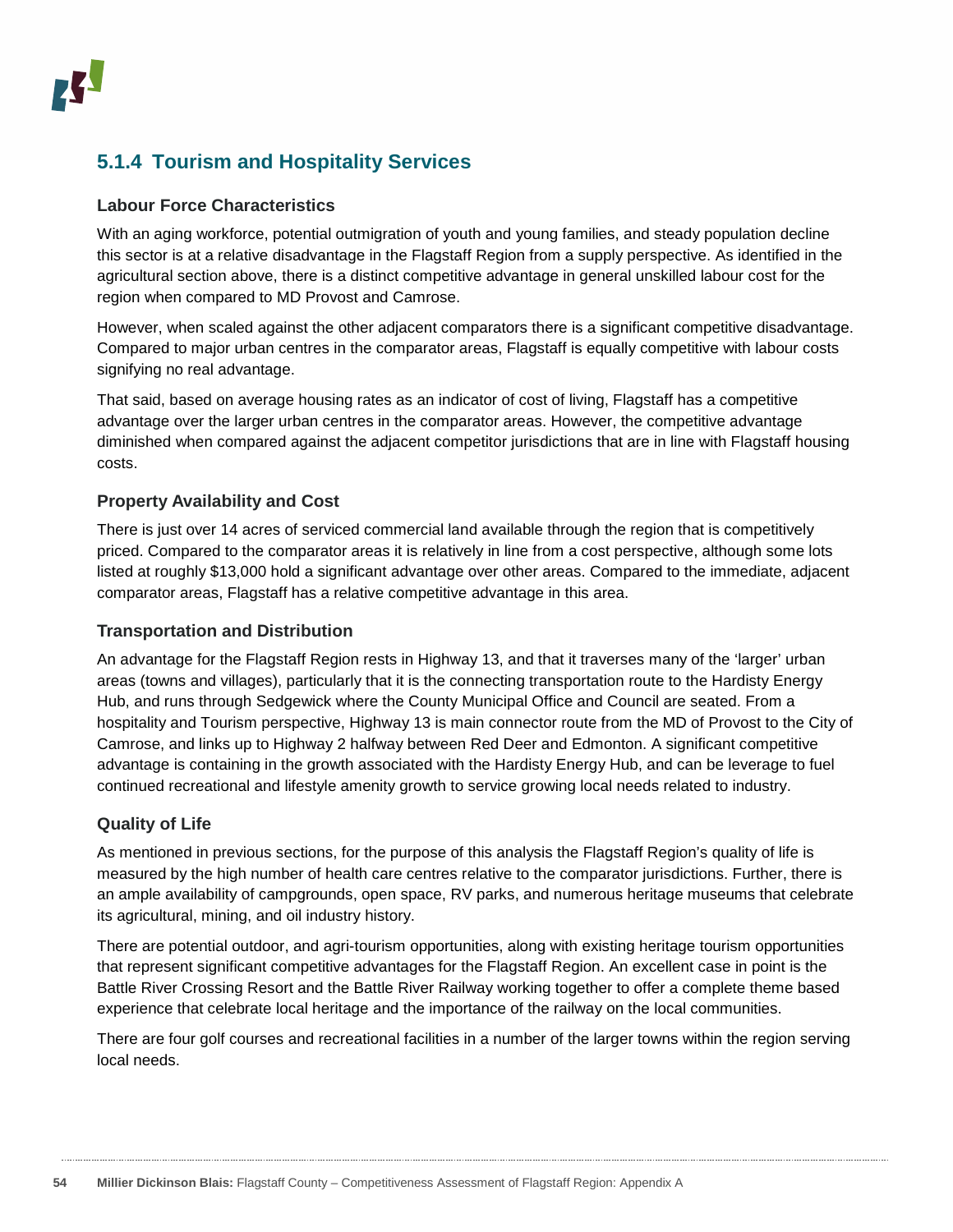-

Housing costs vary between \$165,000 and \$325,000; which are relatively in line with the adjacent comparator areas providing no heightened advantage. However, compared to larger urban centres there is a distinct cost advantage.

#### *Labour Force Characteristics[49](#page-54-0)*

|                               | <b>Flagstaff</b> | <b>Beaver</b> | <b>MD</b> of   | <b>MD</b> of     | <b>Camrose</b> |
|-------------------------------|------------------|---------------|----------------|------------------|----------------|
|                               | <b>Region</b>    | <b>County</b> | <b>Provost</b> | Wainwright       | <b>County</b>  |
| <b>Median Age</b>             | 47.5             | 45.8          | 39.6           | 40.0             | 42.5           |
| <b>Average Wages</b>          | \$48,822         | \$47,036      | \$46,003       | \$50,964         | \$43,225       |
| <b>Total Labour Force</b>     | 4.950            | 7,600         | 3,590          | 8.110            | 29,345         |
| <b>Unskilled Labour &amp;</b> | $1.430 -$        | $1.955 -$     | $960 -$        | 1,800 - \$26,779 | $7,485 -$      |
| Wages                         | \$36,284         | \$30,526      | \$46,003       |                  | \$25,843       |
| <b>Skilled Labour &amp;</b>   | $2,655 -$        | $3.480 -$     | $1,545 -$      | 3,855 - \$58,927 | $13,520 -$     |
| Wages                         | \$50,002         | \$50,848      | \$56,225       |                  | \$51,278       |

#### *Labour Force Characteristics[50](#page-54-1)*

|                                        | <b>Red Deer</b>   | Lloydminster      | <b>Edmonton</b>    |
|----------------------------------------|-------------------|-------------------|--------------------|
| <b>Median Age</b>                      | 40.5              | 31.2              | 36.0               |
| <b>Average Wages</b>                   | \$44,462          | \$53,470          | \$48,753           |
| <b>Total Labour Force</b>              | 105,785           | 21.215            | 660,815            |
| <b>Unskilled Labour &amp;</b><br>Wages | 23,305 - \$32,626 | 4,800 - \$52,823  | 115,630 - \$30,822 |
| <b>Skilled Labour &amp;</b><br>Wages   | 53,045 - \$51,313 | 10,565 - \$56,898 | 372,220 - \$57,247 |

<span id="page-54-0"></span><sup>49</sup> Labour Force Characteristics are based on the following customized data sources provided by Millier Dickinson Blais: Statistics Canada 99-014-X2011044, 99-014- X2011042, and Census Profile, 2011. Unskilled labour is defined by the workforce with no certificate, diploma or degree and skilled labour has been defined by the workforce with a postsecondary certificate, diploma or degree.

<span id="page-54-1"></span><sup>50</sup> Labour Force Characteristics are based on the following customized data sources provided by Millier Dickinson Blais: Statistics Canada 99-014-X2011044, 99-014- X2011042, and Census Profile, 2011. Unskilled labour is defined by the workforce with no certificate, diploma or degree and skilled labour has been defined by the workforce with a postsecondary certificate, diploma or degree.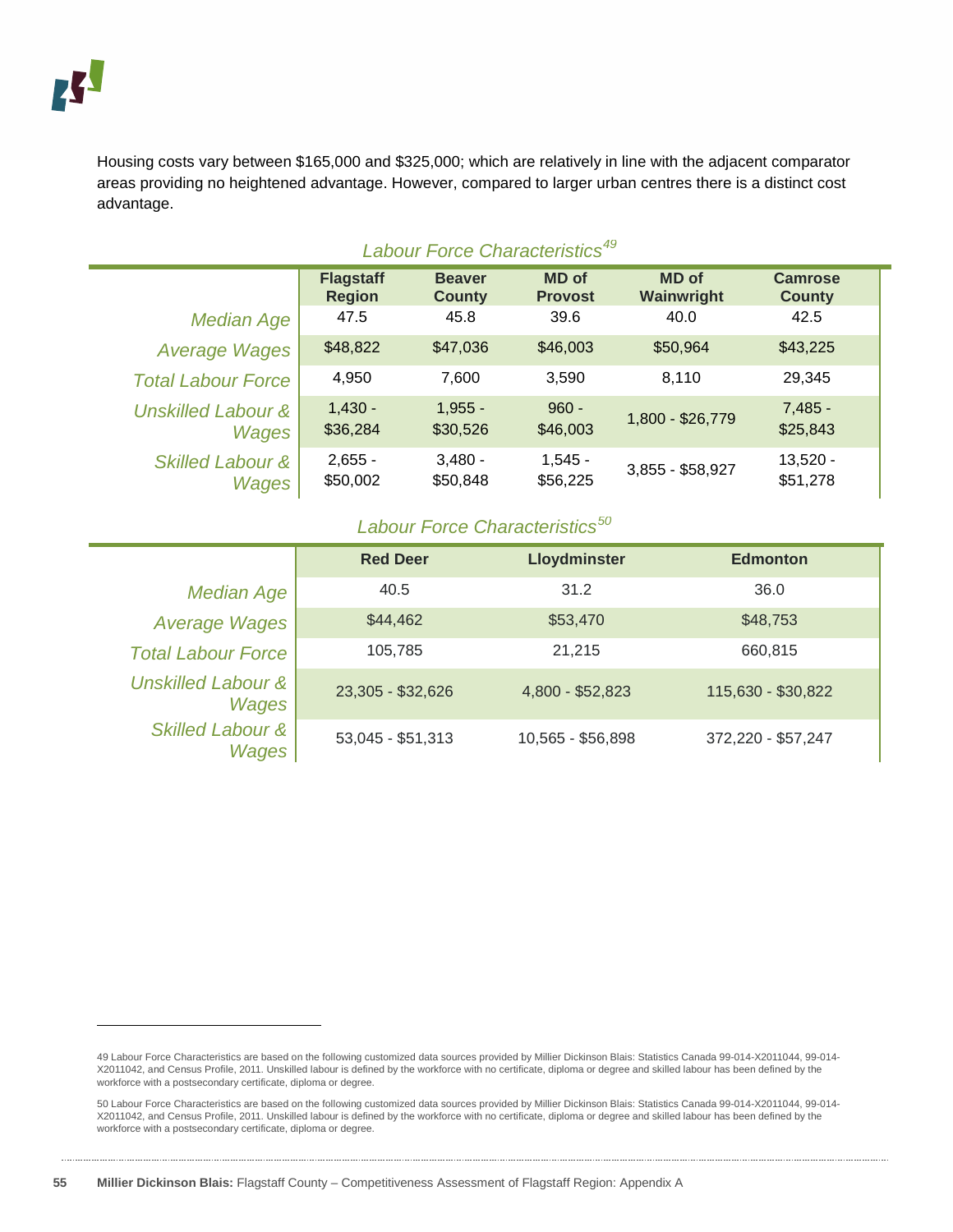|                                                                              | <b>Flagstaff Region</b>                                                                                                                                                                                                                                                                                                                                                   | <b>Beaver County</b>                                                                                                                                   | <b>MD of Provost</b>                                                                   | <b>MD</b> of<br>Wainwright                                                 | <b>Camrose</b><br><b>County</b>                                                                                                                                                                                                                                                                           |
|------------------------------------------------------------------------------|---------------------------------------------------------------------------------------------------------------------------------------------------------------------------------------------------------------------------------------------------------------------------------------------------------------------------------------------------------------------------|--------------------------------------------------------------------------------------------------------------------------------------------------------|----------------------------------------------------------------------------------------|----------------------------------------------------------------------------|-----------------------------------------------------------------------------------------------------------------------------------------------------------------------------------------------------------------------------------------------------------------------------------------------------------|
| <b>Commercial</b><br>Lands/<br><b>Businesses -</b><br>Acreage/Ave.<br>$(\$)$ | A number of<br>commercial<br>properties and<br>businesses for sale<br>ranging from<br>\$180,000 for a<br>bottle depot to \$1.79<br>million for a truck<br>and car wash<br>business.<br>14.5 acres of a<br>variety of sized<br>parcels and<br>serviced commercial<br>lots available<br>throughout the<br>region starting at<br>\$13,041 and costing<br>up to \$78,171/acre | Existing<br>commercial lots<br>and businesses<br>for sale ranging<br>from \$20,000 for<br>unserviced lots to<br>\$179,000 for an<br>existing business. | 640 acres of<br>Mixed grain<br>farm lands<br>(agricultural) at<br>\$3,828 per<br>acre. | Vacant<br>commercial<br>space<br>(buildings) for<br>purchase and<br>lease. | A number of<br>commercial<br>properties<br>available<br>ranging from<br>\$55,000 to<br>\$1.2 million<br>Approximately<br>46.21 acres of<br>commercial<br>lots available<br>ranging from<br>\$25,404 to<br>\$385,444 per<br>acre.<br>116 acres of<br>farmland<br>(agricultural) at<br>\$3,405 per<br>acre. |

#### *Property Availability and Cost[51](#page-55-0)*

|                                                                    | <b>Red Deer</b>                                                                                                                                                                                                                | Lloydminster                                                                                                                                                                                                      | <b>Edmonton</b>                                                                                                                                                                                 |
|--------------------------------------------------------------------|--------------------------------------------------------------------------------------------------------------------------------------------------------------------------------------------------------------------------------|-------------------------------------------------------------------------------------------------------------------------------------------------------------------------------------------------------------------|-------------------------------------------------------------------------------------------------------------------------------------------------------------------------------------------------|
| Commercial<br>Lands/<br><b>Businesses -</b><br>Acreage/Ave.<br>(5) | Queens Park development 4.8<br>acres at \$450,000 and 23 acres<br>of commercial at \$75,000.<br>Existing businesses available for<br>sale starting at \$49,900.<br>108 acres of farmland<br>(agriculture) at \$3,643 per acre. | <b>Existing commercial</b><br>space available starting<br>at \$9.50 sq./ft. A number<br>of businesses available<br>for sale ranging from<br>\$69,900 to \$688,000 for<br>an established dry<br>cleaning business. | A number of commercial<br>properties and business are for<br>sale starting at \$26,900 for a<br>hair salon, \$500,000 for<br>established restaurants, to \$4<br>million for hotels and resorts. |

<span id="page-55-0"></span><sup>51</sup> Property Availability and cost were determined through an assessment of identified properties currently on the market through a number of different realtors. Additional information was sourced from: <http://www.braedalberta.ca/our-region/regional-information/real-estate/>; < http://www.beaver.ab.ca/business/business-parks>;<br>municipal governments; and The City of Edmonton's Ind land-capacity.aspx>.

<span id="page-55-1"></span><sup>52</sup> Property Availability and cost were determined through an assessment of identified properties currently on the market through a number of different realtors. Additional information was sourced from: <http://www.braedalberta.ca/our-region/regional-information/real-estate/>; < http://www.beaver.ab.ca/business/business-parks>; municipal governments; and The City of Edmonton's Industrial Land Capacity Profile < http://www.edmonton.ca/business\_economy/industrial\_development/industrialland-capacity.aspx>.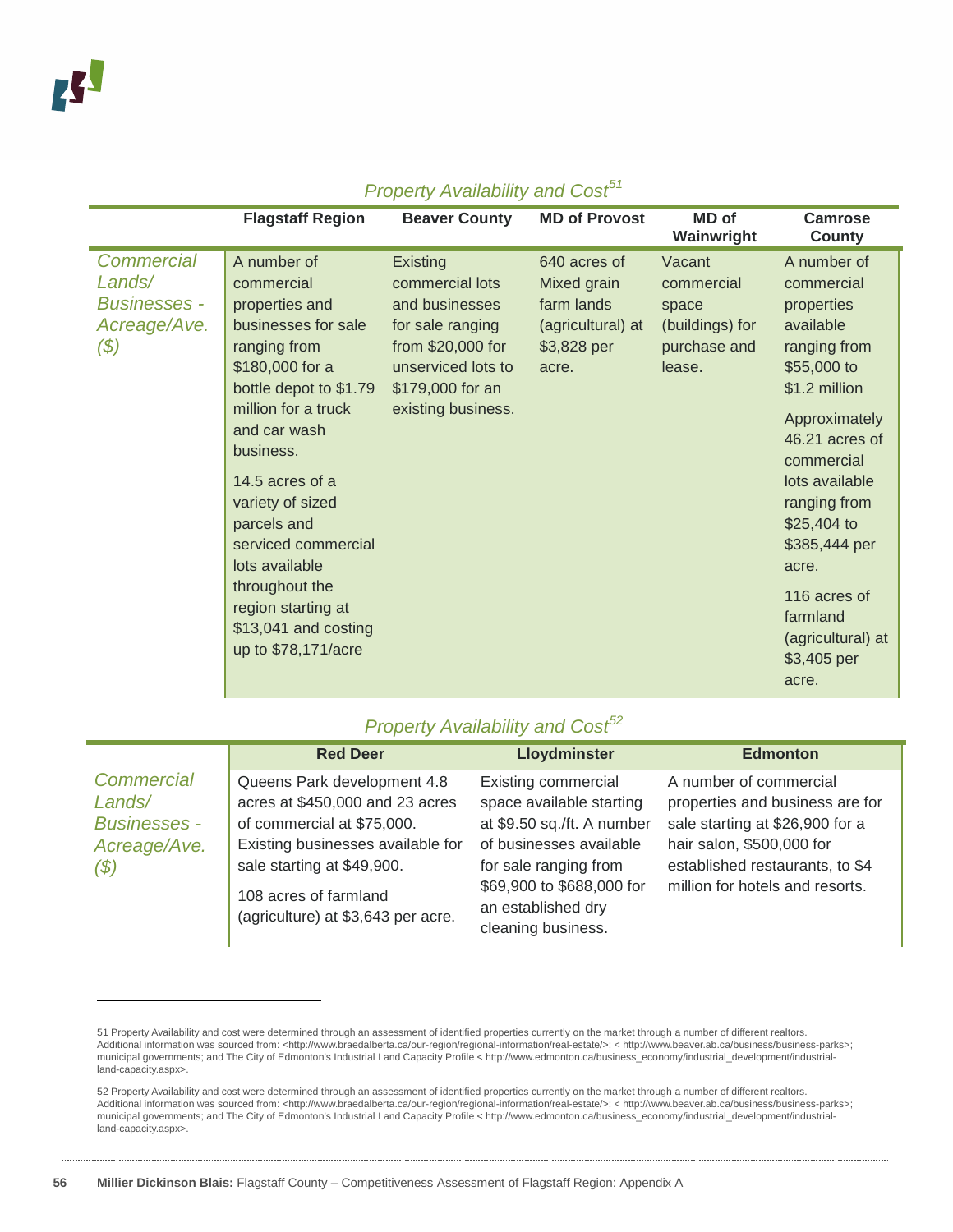-

|      | <b>Flagstaff</b><br><b>Region</b>                                                                                 | <b>Beaver</b><br><b>County</b>                 | <b>MD</b> of<br><b>Provost</b>                               | <b>MD of Wainwright</b>                                | <b>Camrose County</b>          |
|------|-------------------------------------------------------------------------------------------------------------------|------------------------------------------------|--------------------------------------------------------------|--------------------------------------------------------|--------------------------------|
| Road | Accessed by<br>Hwy 36, Hwy 13,<br>and Hwy 53                                                                      | Access to<br>Hwy 36, Hwy<br>14, and Hwy<br>834 | Access to<br>Hwy 13 (via<br>Hwy 41)                          | Access to Hwy 14<br>and Hwy 41                         | Access to Hwy 13<br>and Hwy 21 |
| Rail | Serviced by CP<br>Rail (spur<br>trackage<br>available) and<br><b>Battle River</b><br><b>Railway Short</b><br>line | Serviced by<br><b>CN Rail</b>                  | Serviced by<br>CP rail with<br>spur<br>trackage<br>available | Serviced by CN<br>Rail with spur<br>trackage available |                                |
| Air  | Access to the<br>Flagstaff<br>Regional Airport;<br>Forestburg<br>Airport and the<br>Hardisty Airport.             | Access to<br>Tofield<br>Municipal<br>Airport   | Access to<br>Provost<br>Airport                              | Access to<br>Wainwright<br><b>Municipal Airport</b>    | Access to Camrose<br>Airport   |

## *Transportation Access[53](#page-56-0)*

#### *Quality of Life*

|                                                | <b>Flagstaff Region</b>                  | <b>Beaver County</b>                 | <b>MD</b> of<br><b>Provost</b>                | MD of<br>Wainwright            | <b>Camrose County</b>       |
|------------------------------------------------|------------------------------------------|--------------------------------------|-----------------------------------------------|--------------------------------|-----------------------------|
| <b>Health Care</b><br>Facilities <sup>54</sup> | ■<br>Killam Health<br><b>Care Centre</b> | □<br><b>Viking Health</b><br>Centre  | ■<br>Provost<br><b>Health</b><br>Centre       | Wainwright<br>Health<br>Centre | ш<br>St. Mary's<br>Hospital |
|                                                | ×.<br>Daysland<br><b>Health Centre</b>   | П<br><b>Tofield Health</b><br>Centre | П<br>Provost<br>Provincial<br><b>Building</b> |                                |                             |
|                                                | □<br><b>Hardisty Health</b><br>Centre    |                                      |                                               |                                |                             |

<span id="page-56-0"></span><sup>53</sup> Transportation access and infrastructure was sourced from a variety of sources including: < http://rdcounty.ca/248/Economic-Development>; http://www.lloydminstereconomy.ca/news/media-release-community-profile>; < http://albertacommunityprofiles.com/>.

<span id="page-56-1"></span><sup>54</sup> Alberta Health Services, Data, Statistics, and Reporting, http://www.albertahealthservices.ca/211.asp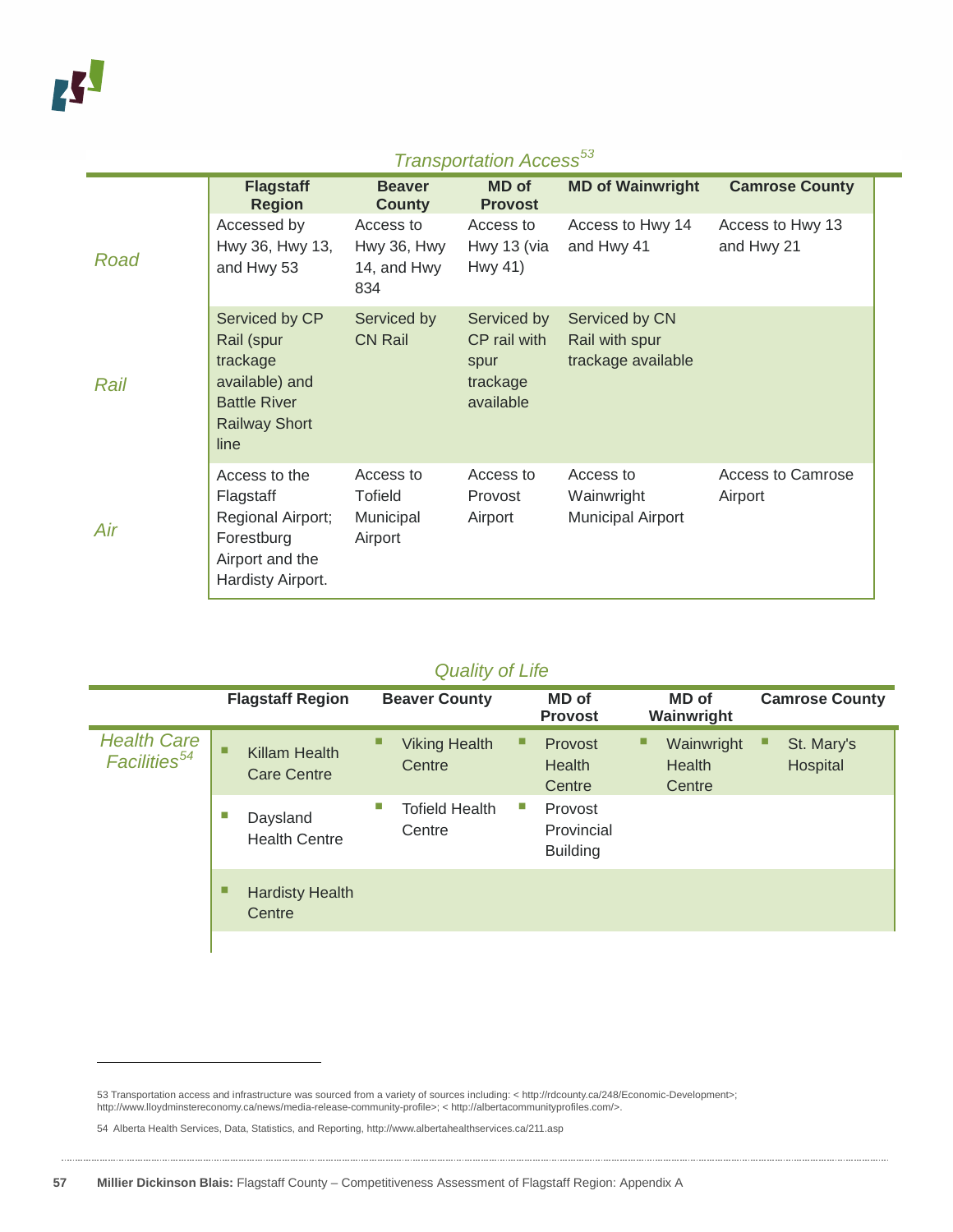-

| <b>Quality of Life</b>                          |                                                                                                                                               |                                                                                             |                                                          |                                                          |                                                                                                                                                                                               |  |
|-------------------------------------------------|-----------------------------------------------------------------------------------------------------------------------------------------------|---------------------------------------------------------------------------------------------|----------------------------------------------------------|----------------------------------------------------------|-----------------------------------------------------------------------------------------------------------------------------------------------------------------------------------------------|--|
|                                                 | <b>Flagstaff Region</b>                                                                                                                       | <b>Beaver County</b>                                                                        | MD of<br><b>Provost</b>                                  | <b>MD</b> of<br>Wainwright                               | <b>Camrose County</b>                                                                                                                                                                         |  |
|                                                 |                                                                                                                                               |                                                                                             |                                                          |                                                          |                                                                                                                                                                                               |  |
| Recreational<br>& Cultural<br><b>Facilities</b> | Access to<br>recreational<br>facilities in<br>Sedgewick and<br>Killam including<br>four golf courses<br>and six museums<br>across the region. | Recreational<br>facilities include<br>the Viking Carena<br><b>Ryley Community</b><br>Centre | Recreational<br>and culture<br>centre located<br>in town | Peace<br><b>Memorial</b><br>Multiplex and<br>Communiplex | <b>Miquelon Lake</b><br><b>Provincial Park</b><br>and Camrose<br><b>County Nature</b><br>Conservation<br>Centre as well as<br>a recreational<br>centre with<br>regulation size ice<br>surface |  |
| <b>Housing</b><br>Cost<br>$(2011)^{55}$         | \$165,133-\$324,461                                                                                                                           | \$121,938-<br>\$333,059                                                                     | \$137,278-<br>287,996                                    | \$168,022-<br>\$321,954                                  | \$204,082-<br>\$360,344                                                                                                                                                                       |  |

### *Quality of Life*

|                                             | <b>Red Deer</b>                                            |                              | Lloydminster |                              | <b>Edmonton</b>                        |                               |                                 |   |                                   |  |  |  |  |
|---------------------------------------------|------------------------------------------------------------|------------------------------|--------------|------------------------------|----------------------------------------|-------------------------------|---------------------------------|---|-----------------------------------|--|--|--|--|
| <b>Health Care Facilities</b> <sup>56</sup> | <b>Red Deer</b><br>□<br>Regional<br><b>Hospital Centre</b> | <b>Lloydminster Hospital</b> | ⊔            | Royal Alexandria<br>Hospital |                                        |                               |                                 |   |                                   |  |  |  |  |
|                                             |                                                            |                              |              |                              | ш                                      | Glenrose Hospital             |                                 |   |                                   |  |  |  |  |
|                                             |                                                            |                              |              |                              |                                        |                               |                                 | п | University of Alberta<br>Hospital |  |  |  |  |
|                                             |                                                            |                              |              |                              |                                        | T.                            | Stollery Children's<br>Hospital |   |                                   |  |  |  |  |
|                                             |                                                            |                              |              |                              |                                        | <b>Cross Cancer Institute</b> |                                 |   |                                   |  |  |  |  |
|                                             |                                                            |                              |              |                              |                                        |                               |                                 |   |                                   |  |  |  |  |
|                                             |                                                            |                              |              |                              | <b>Grey Nuns Community</b><br>Hospital |                               |                                 |   |                                   |  |  |  |  |

<span id="page-57-1"></span><span id="page-57-0"></span>55 Statistics Canada, National Household Survey, 2011. Customized data provided by Millier Dickinson Blais. 56 Alberta Health Services, Data, Statistics, and Reporting, http://www.albertahealthservices.ca/211.asp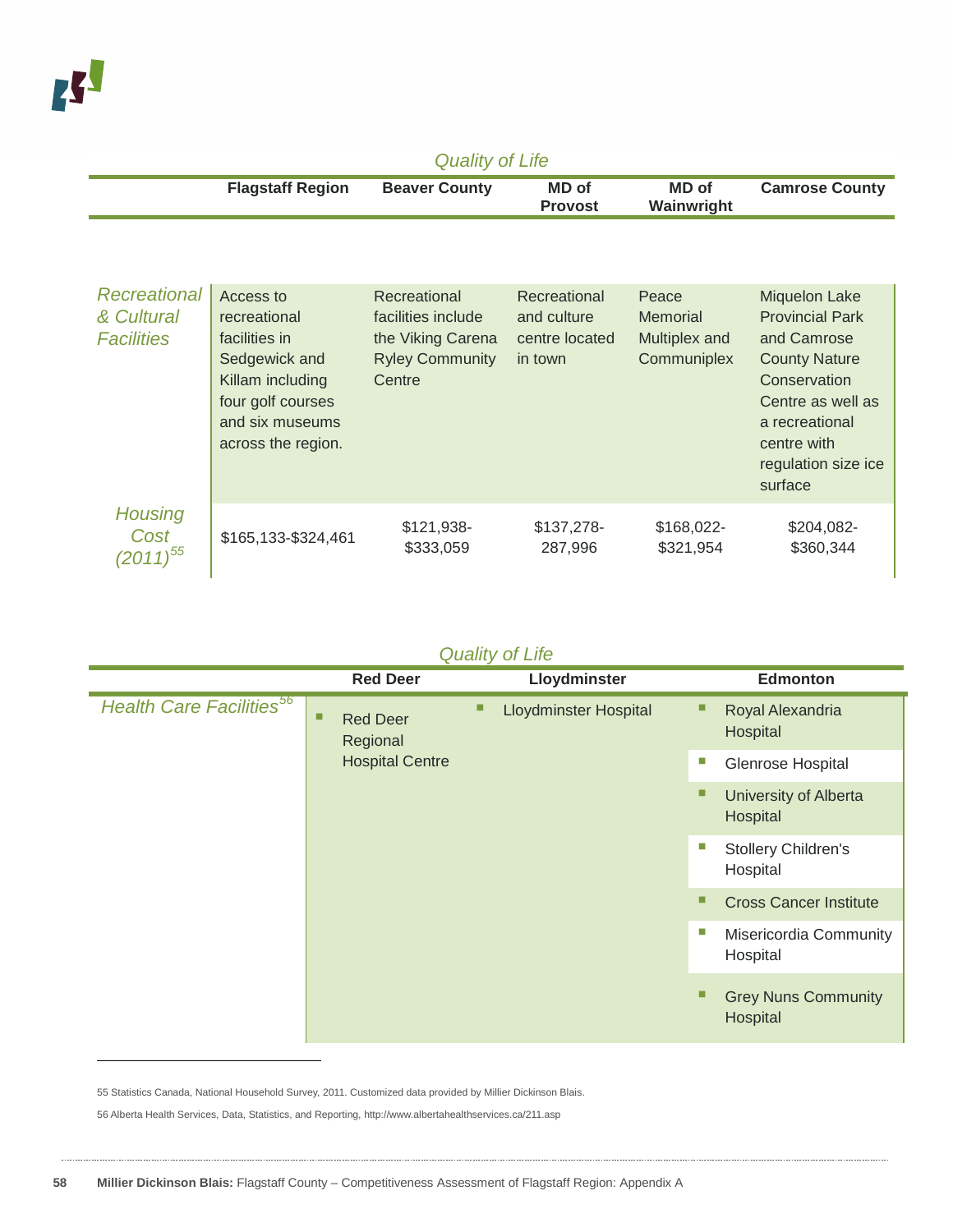| <b>Quality of Life</b>                                  |                                                                                                 |                                                                                                                   |                                                                                                                                                    |  |  |
|---------------------------------------------------------|-------------------------------------------------------------------------------------------------|-------------------------------------------------------------------------------------------------------------------|----------------------------------------------------------------------------------------------------------------------------------------------------|--|--|
|                                                         | <b>Red Deer</b>                                                                                 | Lloydminster                                                                                                      | <b>Edmonton</b>                                                                                                                                    |  |  |
|                                                         |                                                                                                 |                                                                                                                   |                                                                                                                                                    |  |  |
| <b>Recreational &amp; Cultural</b><br><b>Facilities</b> | Access to a network<br>of recreational and<br>aquatic centres, art<br>galleries, and<br>museums | <b>Access to Servus Sports</b><br>Centre, an all seasons park,<br>recreational centre, golf and<br>curling centre | Recreation and cultural<br>attractions that can draw<br>people to the region<br>including golf courses, skate<br>parks, playgrounds, and<br>parks. |  |  |
| Average Housing Cost<br>(2011) <sup>57</sup>            | \$198,410-\$431,344                                                                             | \$327,608                                                                                                         | \$379,968                                                                                                                                          |  |  |

<span id="page-58-0"></span>57 Statistics Canada, National Household Survey, 2011. Customized data provided by Millier Dickinson Blais.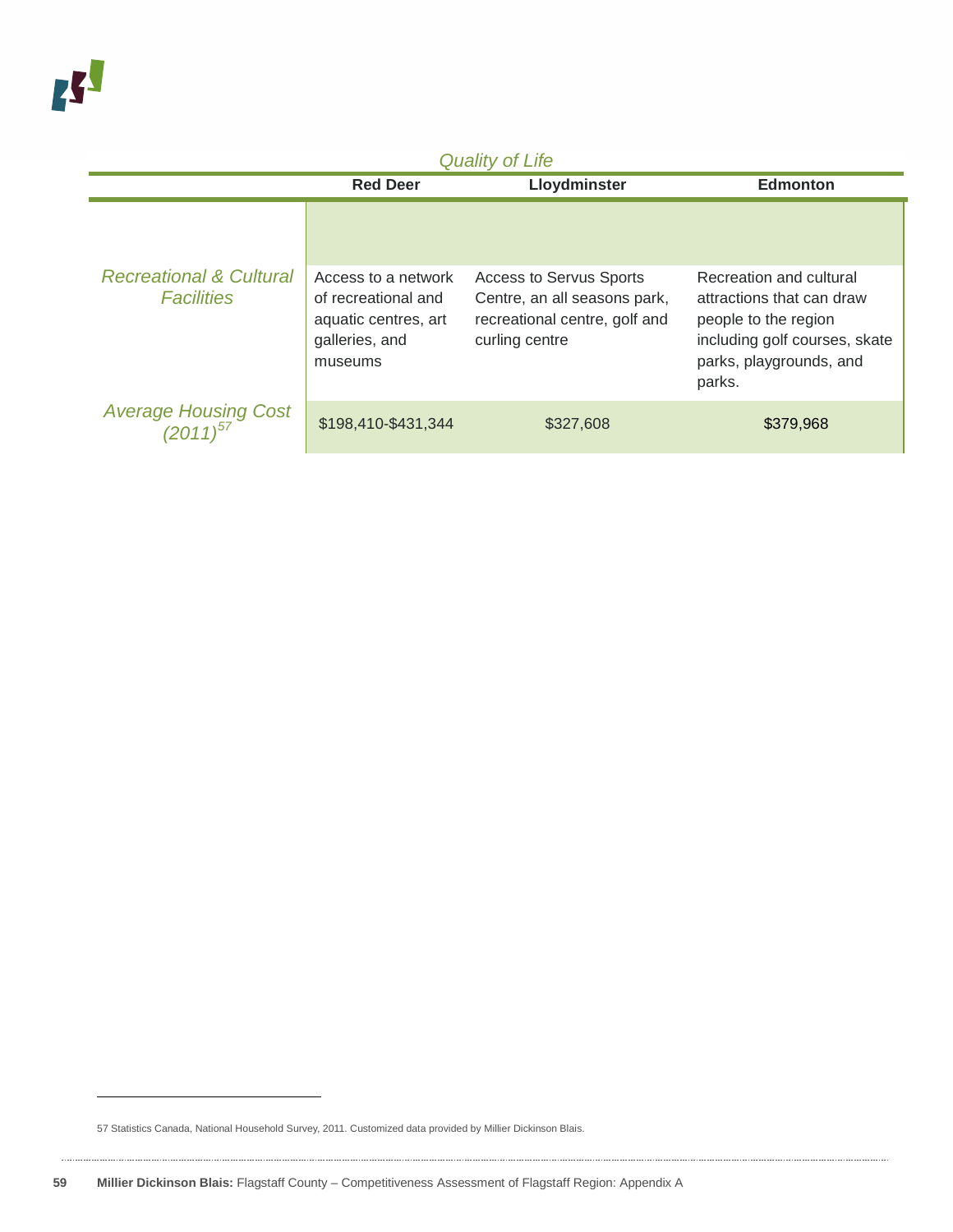

# <span id="page-59-0"></span>**Appendix: Site Selection Matrices**

# <span id="page-59-1"></span>Oil and Gas Production, Support, and Related Industries

| <b>INVESTMENT FACTORS</b>                                   |    | <b>Petroleum Products</b><br>Manufacturing |                      | Professional,<br><b>Scientific &amp; Technical</b><br><b>Services</b> |
|-------------------------------------------------------------|----|--------------------------------------------|----------------------|-----------------------------------------------------------------------|
|                                                             |    | Location<br>Factor<br>Importance           | Category<br>Weight % | Location<br>Factor<br>Importance                                      |
| <b>Labour Force Characteristics</b>                         |    |                                            |                      |                                                                       |
| <b>Population (Current Counts, Future Projections)</b>      |    | L                                          |                      | H                                                                     |
| <b>Age Profile</b>                                          |    | L                                          |                      | н                                                                     |
| <b>Commuting Patterns</b>                                   |    | M                                          |                      | H                                                                     |
| Income (Average Income, Household Income)                   |    | M                                          |                      | н                                                                     |
| <b>Ethnicity Profile</b>                                    |    | $\mathbf{L}$                               |                      | L                                                                     |
| Size of total labour force / Participation rate             |    | н                                          |                      | н                                                                     |
| <b>Unemployment Rate / Employment Rate</b>                  |    | Н                                          |                      | M                                                                     |
| <b>Availability of Skilled Workers</b>                      | 12 | н                                          | 18                   | н                                                                     |
| <b>Cost of Skilled Workers</b>                              |    | H                                          |                      | H                                                                     |
| <b>Availability of Unskilled Workers</b>                    |    | L                                          |                      | L                                                                     |
| <b>Cost of Unskilled Workers</b>                            |    | L                                          |                      | L                                                                     |
| <b>Competition for Required Skill Sets</b>                  |    | н                                          |                      | н                                                                     |
| <b>Level of Education</b>                                   |    | M                                          |                      | H                                                                     |
| <b>Turnover / Absenteeism</b>                               |    | M                                          |                      | M                                                                     |
| Presence of Union (labour management relations)             |    | H                                          |                      | L                                                                     |
| <b>Language Skills</b>                                      |    | L                                          |                      | H                                                                     |
| Workers compensation and employment insurance               |    | H                                          |                      | L                                                                     |
| <b>Local Industry</b>                                       |    |                                            |                      | ٠                                                                     |
| Largest Employers (type of company and employee counts)     |    | M                                          |                      | M                                                                     |
| Other local employers (type of company and employee counts) |    | M                                          |                      | M                                                                     |
| <b>Locally Targeted Industries</b>                          |    | M                                          |                      | M                                                                     |
| Recent projects / Companies new to the area                 | 10 | M                                          | 10                   | н                                                                     |
| <b>Same Industry Cluster</b>                                |    | M                                          |                      | M                                                                     |
| <b>Presence of Supplier/Support Businesses</b>              |    | н                                          |                      | M                                                                     |
| <b>Existing Research Base</b>                               |    | H                                          |                      | H                                                                     |
| Presence of military base and installations                 |    | M                                          |                      | M                                                                     |
| <b>Transportation / Distribution</b>                        |    |                                            |                      |                                                                       |
| <b>Proximity to Current and Future Customer Markets</b>     |    | н                                          |                      | L                                                                     |
| <b>Proximity to Suppliers/Raw Materials</b>                 | 12 | H                                          | 5                    | L                                                                     |
| <b>Proximity to Highways</b>                                |    | Н                                          |                      | M                                                                     |
| <b>Proximity to Airports</b>                                |    | L                                          |                      | M                                                                     |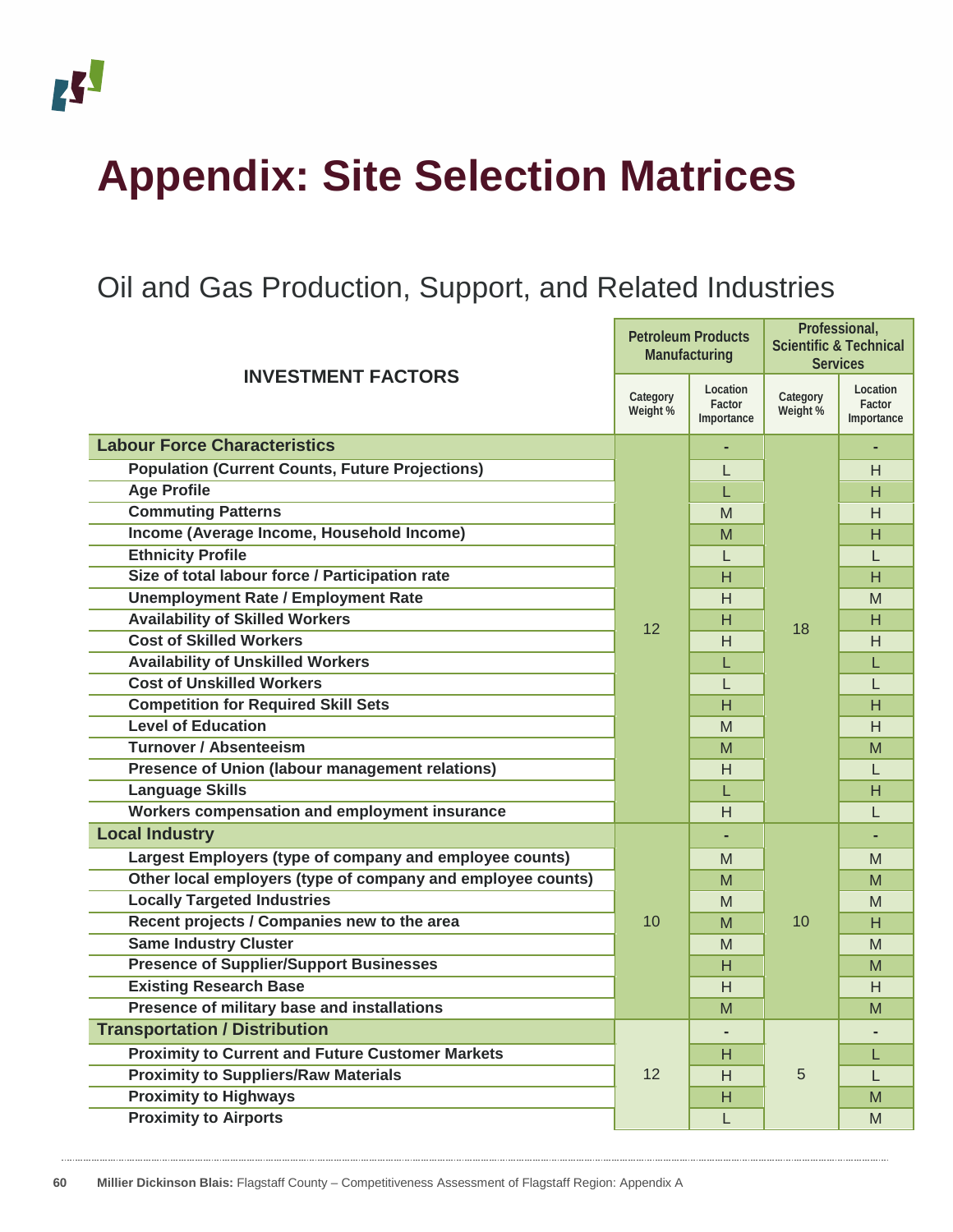| <b>INVESTMENT FACTORS</b>                                                      |                      | <b>Petroleum Products</b><br>Manufacturing | Professional,<br><b>Scientific &amp; Technical</b><br><b>Services</b> |                                  |
|--------------------------------------------------------------------------------|----------------------|--------------------------------------------|-----------------------------------------------------------------------|----------------------------------|
|                                                                                | Category<br>Weight % | Location<br>Factor<br>Importance           | Category<br>Weight %                                                  | Location<br>Factor<br>Importance |
| <b>Proximity to Railways / Intermodal Facilities</b>                           |                      | н                                          |                                                                       | L                                |
| <b>Proximity to Port Facilities</b>                                            |                      | L                                          |                                                                       | L                                |
| <b>3rd Party Trucking Availability</b>                                         |                      | н                                          |                                                                       | L                                |
| <b>3rd Party Warehousing Availability</b>                                      |                      | L                                          |                                                                       | L                                |
| <b>Taxes</b>                                                                   |                      |                                            |                                                                       |                                  |
| <b>Local Property Rates</b>                                                    | 10                   | M                                          | 8                                                                     | H                                |
| <b>Provincial Tax Rates</b>                                                    |                      | M                                          |                                                                       | н                                |
| <b>Federal Tax Rates / Corporate Tax Rate</b>                                  |                      | M                                          |                                                                       | H                                |
| <b>Utilities</b>                                                               |                      |                                            |                                                                       |                                  |
| Electricity (Capacity, Availability, Rate, Reliability)                        |                      | H                                          |                                                                       | H                                |
| <b>Natural Gas (Capacity, Availability, Rate)</b>                              |                      | M                                          |                                                                       | н                                |
| Water (Capacity, Availability, Rate, Connection Fees, Quality)                 |                      | М                                          |                                                                       | L                                |
| <b>Water Quality</b>                                                           | 15                   | L                                          | 8                                                                     | L                                |
| Sewer (Capacity, Availability, Rate, Connection Fees)                          |                      | М                                          |                                                                       | L                                |
| Waste Management / Hazardous Waste Carriers & Facilities                       |                      | H                                          |                                                                       | L                                |
| Telecommunications (High Speed Internet, Cell Phone carriers)                  |                      | M                                          |                                                                       | н                                |
| <b>Local Business Environment</b>                                              |                      | ٠                                          |                                                                       |                                  |
| ED involvement in local business community ("Business<br><b>Friendliness")</b> |                      | M                                          |                                                                       | H                                |
| <b>Environmental Policies</b>                                                  |                      | н                                          |                                                                       | L                                |
| <b>Costs for Permitting, Construction, Occupancy</b>                           | 8                    | H                                          | 9                                                                     | M                                |
| Time Required to Process Zoning Permit, Site Plan, Building<br><b>Permits</b>  |                      | Н                                          |                                                                       | M                                |
| <b>Recent Level of Development Activity</b>                                    |                      | L                                          |                                                                       | M                                |
| <b>Property Availability and Cost</b>                                          |                      |                                            |                                                                       |                                  |
| <b>Industrial Building Availability</b>                                        |                      | H                                          |                                                                       | L                                |
| <b>Serviced Industrial Land Availability (shovel ready sites)</b>              |                      | H                                          |                                                                       |                                  |
| <b>Commercial (Office) Building Availability</b>                               | 10                   | L                                          | 10                                                                    | Н                                |
| <b>Commercial (Office) Land Availability</b>                                   |                      | L                                          |                                                                       | H                                |
| <b>Cost of Land / Lease Rates</b>                                              |                      | H                                          |                                                                       | H                                |
| <b>Incentives / Business Support Programs</b>                                  |                      |                                            |                                                                       |                                  |
| <b>Business Financing (Long term financing, etc.)</b>                          |                      | M                                          |                                                                       | M                                |
| Provincial and Local Incentive Programs (tax exemptions,<br>grants, etc.)      | 10                   | H                                          | 10                                                                    | H.                               |
| <b>Provincial and Local Business Development Programs</b>                      |                      | H                                          |                                                                       | Н                                |
| <b>International Resources / Government Services</b>                           |                      | H                                          |                                                                       | H.                               |
| <b>Local Chambers of Commerce</b>                                              |                      | M                                          |                                                                       | H                                |
| <b>Education &amp; Training</b>                                                |                      |                                            |                                                                       |                                  |
| <b>Elementary School Performance Rankings</b>                                  | 10                   | L                                          | 12                                                                    | H                                |
| <b>Secondary School Performance Rankings</b>                                   |                      | L                                          |                                                                       | H.                               |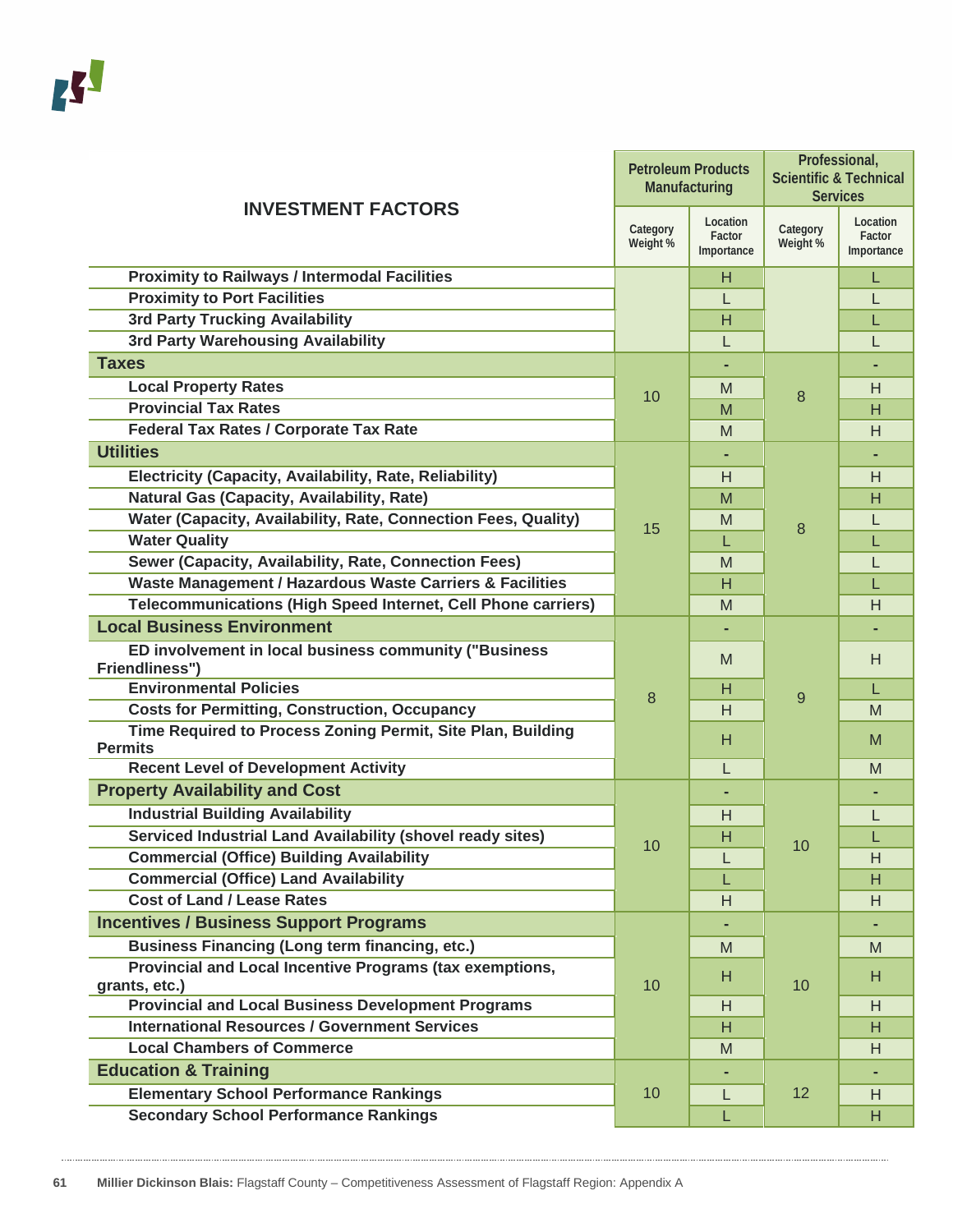| <b>INVESTMENT FACTORS</b>                                                             |   | <b>Petroleum Products</b><br>Manufacturing | Professional,<br><b>Scientific &amp; Technical</b><br><b>Services</b> |                                  |
|---------------------------------------------------------------------------------------|---|--------------------------------------------|-----------------------------------------------------------------------|----------------------------------|
|                                                                                       |   | Location<br>Factor<br>Importance           | Category<br>Weight %                                                  | Location<br>Factor<br>Importance |
| <b>Community Colleges - Availability and Quality of Programs</b>                      |   | H                                          |                                                                       | н                                |
| <b>Universities - Availability and Applicable Programs</b>                            |   | M                                          |                                                                       | н                                |
| <b>Technical/Vocational Colleges - Availability and Quality of</b><br><b>Programs</b> |   | H                                          |                                                                       | M                                |
| <b>Local Employment and Training Services</b>                                         |   | Н                                          |                                                                       | н                                |
| <b>Quality of Life</b>                                                                |   |                                            |                                                                       |                                  |
| <b>Health Care Facilities</b>                                                         |   | M                                          |                                                                       | н                                |
| <b>Emergency Services (Police, Fire, EMS)</b>                                         |   | H                                          |                                                                       | н                                |
| <b>Crime Rate</b>                                                                     | 3 |                                            | 10                                                                    | н                                |
| <b>Recreation and Cultural Facilities</b>                                             |   |                                            |                                                                       | н                                |
| <b>Climate</b>                                                                        |   |                                            |                                                                       | M                                |
| <b>Housing Availability and Cost</b>                                                  |   | M                                          |                                                                       | н                                |
| Perception of Attractiveness to Employees Outside of Area                             |   |                                            |                                                                       | M                                |

Source: Austin Consulting, modified by Millier Dickinson Blais.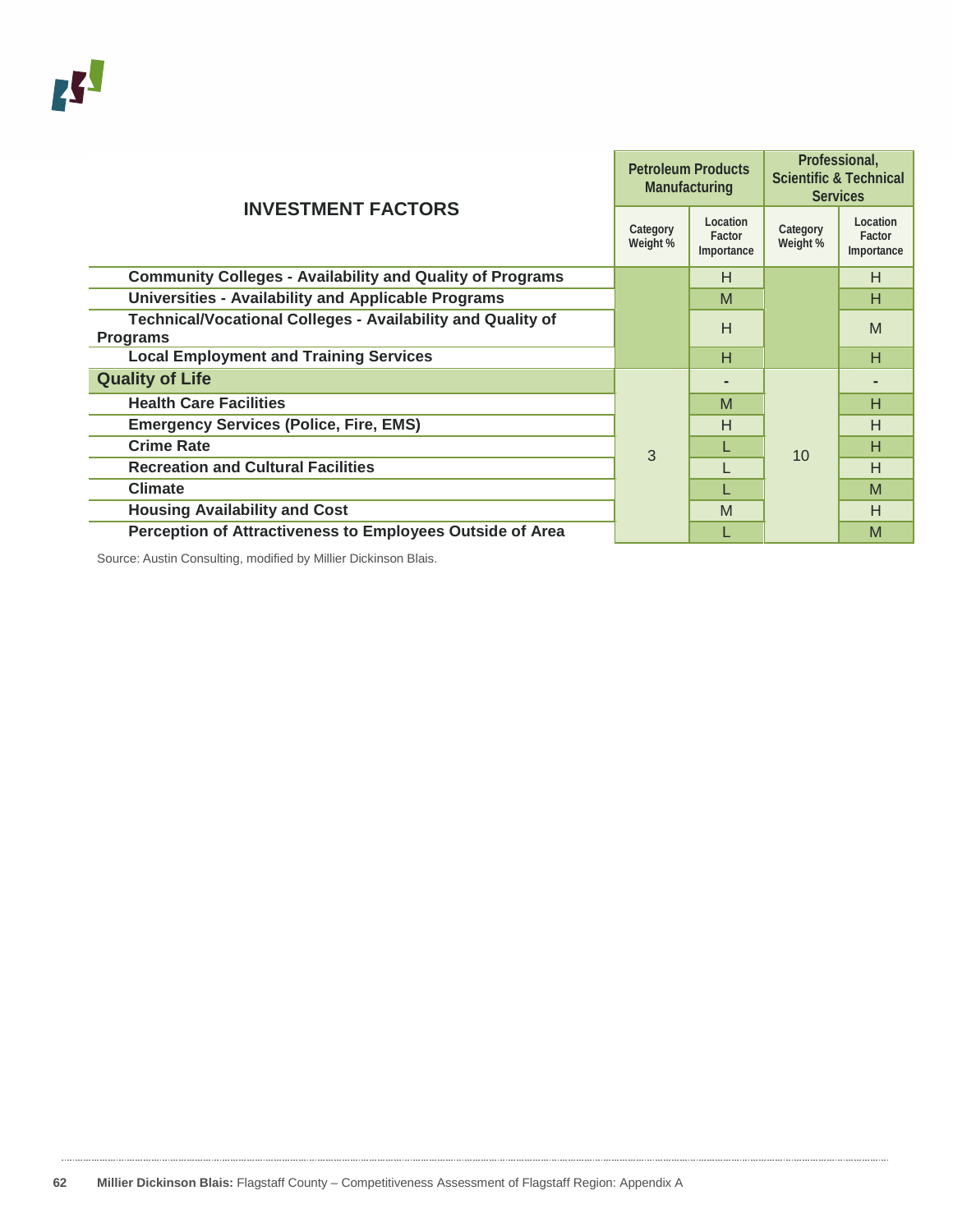# <span id="page-62-0"></span>Value Added Agricultural Processing

| <b>INVESTMENT FACTORS</b>                                   | Category<br>Weight % | Location<br>Factor<br>Importance |
|-------------------------------------------------------------|----------------------|----------------------------------|
| <b>Labour Force Characteristics</b>                         |                      | ٠                                |
| <b>Population (Current Counts, Future Projections)</b>      |                      | М                                |
| <b>Age Profile</b>                                          |                      | M                                |
| <b>Commuting Patterns</b>                                   |                      |                                  |
| Income (Average Income, Household Income)                   |                      | н                                |
| <b>Ethnicity Profile</b>                                    |                      | H                                |
| Size of total labour force / Participation rate             |                      | н                                |
| <b>Unemployment Rate / Employment Rate</b>                  |                      | H                                |
| <b>Availability of Skilled Workers</b>                      | 17                   | M                                |
| <b>Cost of Skilled Workers</b>                              |                      | M                                |
| <b>Availability of Unskilled Workers</b>                    |                      | н                                |
| <b>Cost of Unskilled Workers</b>                            |                      | H                                |
| <b>Competition for Required Skill Sets</b>                  |                      | M                                |
| <b>Level of Education</b>                                   |                      | T.                               |
| <b>Turnover / Absenteeism</b>                               |                      | M                                |
| Presence of Union (labour management relations)             |                      | H                                |
| <b>Language Skills</b>                                      |                      | M                                |
| Workers compensation and employment insurance               |                      | M                                |
| <b>Local Industry</b>                                       |                      |                                  |
| Largest Employers (type of company and employee counts)     |                      | M                                |
| Other local employers (type of company and employee counts) |                      | M                                |
| <b>Locally Targeted Industries</b>                          |                      | M                                |
| Recent projects / Companies new to the area                 | 8                    | M                                |
| <b>Same Industry Cluster</b>                                |                      | M                                |
| <b>Presence of Supplier/Support Businesses</b>              |                      | н                                |
| <b>Existing Research Base</b>                               |                      |                                  |
| Presence of military base and installations                 |                      |                                  |
| <b>Transportation / Distribution</b>                        |                      |                                  |
| <b>Proximity to Current and Future Customer Markets</b>     |                      | н                                |
| <b>Proximity to Suppliers/Raw Materials</b>                 |                      | M                                |
| <b>Proximity to Highways</b>                                |                      | Н                                |
| <b>Proximity to Airports</b>                                | 13                   | L                                |
| <b>Proximity to Railways / Intermodal Facilities</b>        |                      | M                                |
| <b>Proximity to Port Facilities</b>                         |                      | L                                |
| 3rd Party Trucking Availability                             |                      | Н                                |
| 3rd Party Warehousing Availability                          |                      | M                                |
| <b>Taxes</b>                                                |                      |                                  |
| <b>Local Property Rates</b>                                 | 8                    | M                                |
| <b>Provincial Tax Rates</b>                                 |                      | M                                |
| Federal Tax Rates / Corporate Tax Rate                      |                      | M                                |
| <b>Utilities</b>                                            |                      | ٠                                |
| Electricity (Capacity, Availability, Rate, Reliability)     | 12                   | H                                |
| Natural Gas (Capacity, Availability, Rate)                  |                      | M                                |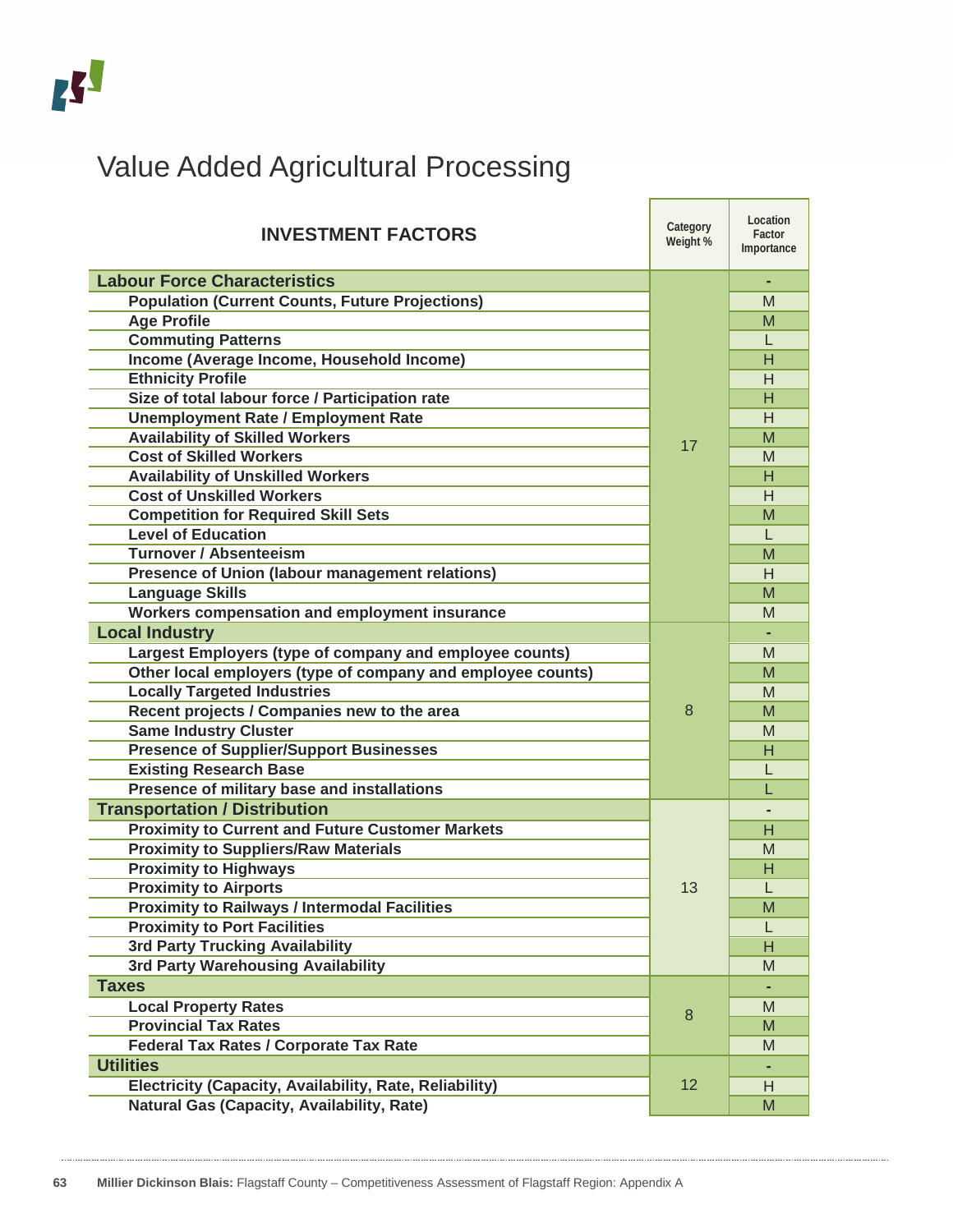| <b>INVESTMENT FACTORS</b>                                                 | Category<br>Weight % | Location<br>Factor<br>Importance |
|---------------------------------------------------------------------------|----------------------|----------------------------------|
| Water (Capacity, Availability, Rate, Connection Fees, Quality)            |                      | H                                |
| <b>Water Quality</b>                                                      |                      | M                                |
| Sewer (Capacity, Availability, Rate, Connection Fees)                     |                      | H                                |
| Waste Management / Hazardous Waste Carriers & Facilities                  |                      | L                                |
| Telecommunications (High Speed Internet, Cell Phone carriers)             |                      | L                                |
| <b>Local Business Environment</b>                                         |                      |                                  |
| ED involvement in local business community ("Business                     |                      | H                                |
| Friendliness")<br><b>Environmental Policies</b>                           |                      |                                  |
|                                                                           | 8                    | н                                |
| <b>Costs for Permitting, Construction, Occupancy</b>                      |                      | H                                |
| Time Required to Process Zoning Permit, Site Plan, Building Permits       |                      | н                                |
| <b>Recent Level of Development Activity</b>                               |                      | M                                |
| <b>Property Availability and Cost</b>                                     |                      |                                  |
| <b>Industrial Building Availability</b>                                   |                      | M                                |
| Serviced Industrial Land Availability (shovel ready sites)                | 12                   | н                                |
| <b>Commercial (Office) Building Availability</b>                          |                      | L                                |
| <b>Commercial (Office) Land Availability</b>                              |                      | L                                |
| <b>Cost of Land / Lease Rates</b>                                         |                      | H                                |
| <b>Incentives / Business Support Programs</b>                             |                      |                                  |
| <b>Business Financing (Long term financing, etc.)</b>                     |                      | M                                |
| Provincial and Local Incentive Programs (tax exemptions, grants,<br>etc.) | 10                   | н                                |
| <b>Provincial and Local Business Development Programs</b>                 |                      | M                                |
| <b>International Resources / Government Services</b>                      |                      | L                                |
| <b>Local Chambers of Commerce</b>                                         |                      | M                                |
| <b>Education &amp; Training</b>                                           |                      |                                  |
| <b>Elementary School Performance Rankings</b>                             |                      | L                                |
| <b>Secondary School Performance Rankings</b>                              |                      | L                                |
| <b>Community Colleges - Availability and Quality of Programs</b>          | 8                    | M                                |
| <b>Universities - Availability and Applicable Programs</b>                |                      | L                                |
| Technical/Vocational Colleges - Availability and Quality of Programs      |                      | M                                |
| <b>Local Employment and Training Services</b>                             |                      | н                                |
| <b>Quality of Life</b>                                                    |                      |                                  |
| <b>Health Care Facilities</b>                                             |                      | L                                |
| <b>Emergency Services (Police, Fire, EMS)</b>                             |                      | L                                |
| <b>Crime Rate</b>                                                         |                      |                                  |
| <b>Recreation and Cultural Facilities</b>                                 | $\overline{4}$       |                                  |
| <b>Climate</b>                                                            |                      | L                                |
| <b>Housing Availability and Cost</b>                                      |                      | M                                |
| <b>Perception of Attractiveness to Employees Outside of Area</b>          |                      | L                                |

<span id="page-63-0"></span>Source: Austin Consulting, modified by Millier Dickinson Blais.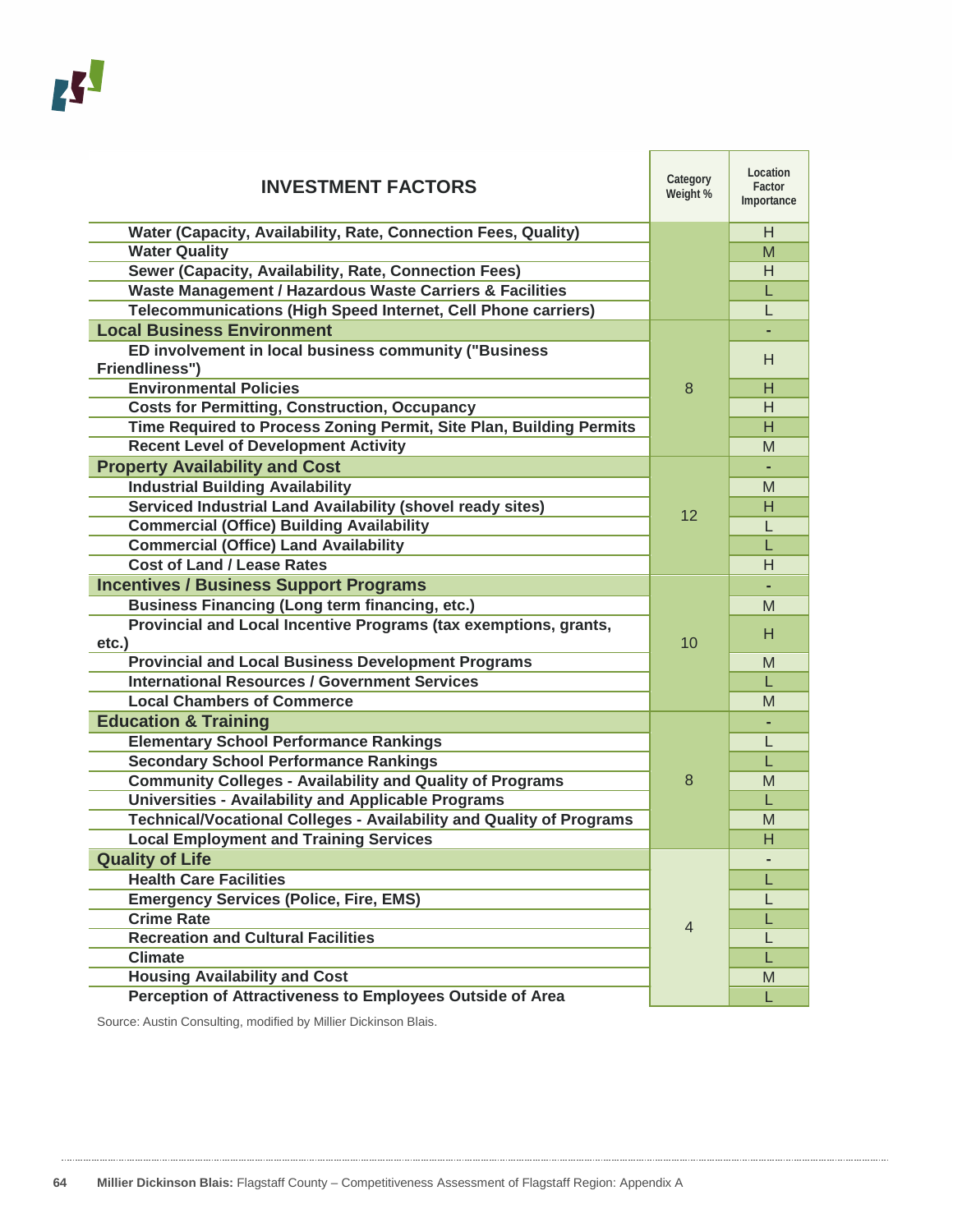# Fabricated Metal Products Manufacturing

| <b>INVESTMENT FACTORS</b>                                      | Category<br>Weight % | Location<br>Factor<br>Importance |
|----------------------------------------------------------------|----------------------|----------------------------------|
| <b>Labour Force Characteristics</b>                            |                      |                                  |
| <b>Population (Current Counts, Future Projections)</b>         |                      | M                                |
| <b>Age Profile</b>                                             |                      | м                                |
| <b>Commuting Patterns</b>                                      |                      | L                                |
| Income (Average Income, Household Income)                      |                      | M                                |
| <b>Ethnicity Profile</b>                                       |                      | L                                |
| Size of total labour force / Participation rate                |                      | H                                |
| <b>Unemployment Rate / Employment Rate</b>                     |                      | H                                |
| <b>Availability of Skilled Workers</b>                         | 16                   | H                                |
| <b>Cost of Skilled Workers</b>                                 |                      | H                                |
| <b>Availability of Unskilled Workers</b>                       |                      | M                                |
| <b>Cost of Unskilled Workers</b>                               |                      | M                                |
| <b>Competition for Required Skill Sets</b>                     |                      | H                                |
| <b>Level of Education</b>                                      |                      | M                                |
| <b>Turnover / Absenteeism</b>                                  |                      | н                                |
| Presence of Union (labour management relations)                |                      | H                                |
| <b>Language Skills</b>                                         |                      | L                                |
| Workers compensation and employment insurance                  |                      | H                                |
| <b>Local Industry</b>                                          |                      |                                  |
| Largest Employers (type of company and employee counts)        |                      | M                                |
| Other local employers (type of company and employee counts)    |                      | м                                |
| <b>Locally Targeted Industries</b>                             |                      | M                                |
| Recent projects / Companies new to the area                    | 8                    | м                                |
| <b>Same Industry Cluster</b>                                   |                      | M                                |
| <b>Presence of Supplier/Support Businesses</b>                 |                      | Н                                |
| <b>Existing Research Base</b>                                  |                      | L                                |
| Presence of military base and installations                    |                      |                                  |
| <b>Transportation / Distribution</b>                           |                      |                                  |
| <b>Proximity to Current and Future Customer Markets</b>        |                      | н                                |
| <b>Proximity to Suppliers/Raw Materials</b>                    |                      |                                  |
| <b>Proximity to Highways</b>                                   |                      | н                                |
| <b>Proximity to Airports</b>                                   | 10                   |                                  |
| <b>Proximity to Railways / Intermodal Facilities</b>           |                      | н                                |
| <b>Proximity to Port Facilities</b>                            |                      | M                                |
| 3rd Party Trucking Availability                                |                      | Н                                |
| 3rd Party Warehousing Availability                             |                      | H                                |
| <b>Taxes</b>                                                   |                      |                                  |
| <b>Local Property Rates</b>                                    | $\overline{7}$       | M                                |
| <b>Provincial Tax Rates</b>                                    |                      | M                                |
| <b>Federal Tax Rates / Corporate Tax Rate</b>                  |                      | M                                |
| <b>Utilities</b>                                               |                      |                                  |
| Electricity (Capacity, Availability, Rate, Reliability)        | 12                   | H                                |
| <b>Natural Gas (Capacity, Availability, Rate)</b>              |                      | M                                |
| Water (Capacity, Availability, Rate, Connection Fees, Quality) |                      | M                                |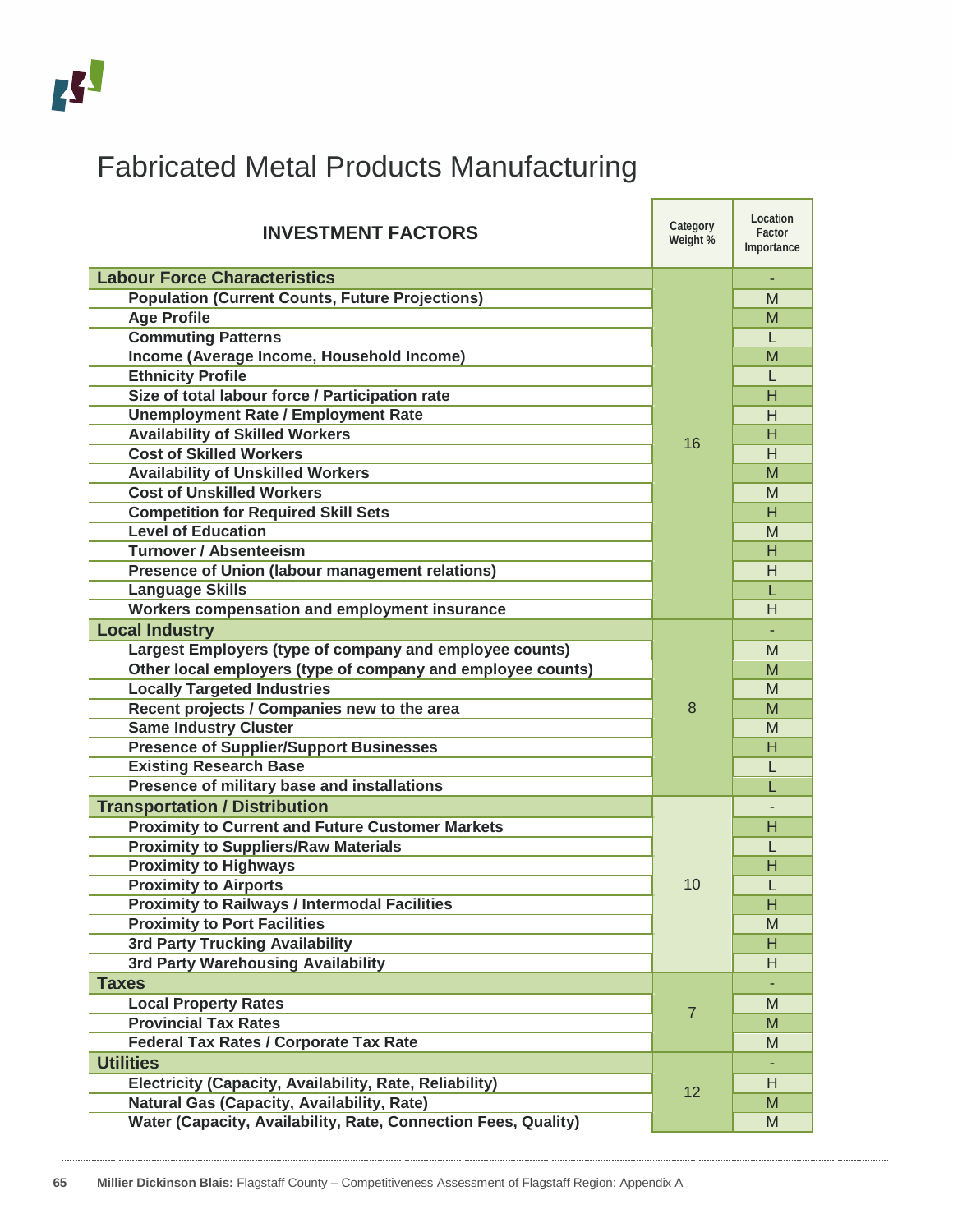| <b>INVESTMENT FACTORS</b>                                                   | Category<br>Weight % | Location<br>Factor<br>Importance |
|-----------------------------------------------------------------------------|----------------------|----------------------------------|
| <b>Water Quality</b>                                                        |                      | L                                |
| Sewer (Capacity, Availability, Rate, Connection Fees)                       |                      | M                                |
| Waste Management / Hazardous Waste Carriers & Facilities                    |                      | М                                |
| Telecommunications (High Speed Internet, Cell Phone carriers)               |                      | L                                |
| <b>Local Business Environment</b>                                           |                      |                                  |
| ED involvement in local business community ("Business                       |                      | н                                |
| <b>Friendliness")</b>                                                       |                      |                                  |
| <b>Environmental Policies</b>                                               | 8                    | н                                |
| <b>Costs for Permitting, Construction, Occupancy</b>                        |                      | H                                |
| Time Required to Process Zoning Permit, Site Plan, Building Permits         |                      | H                                |
| <b>Recent Level of Development Activity</b>                                 |                      | M                                |
| <b>Property Availability and Cost</b>                                       |                      |                                  |
| <b>Industrial Building Availability</b>                                     |                      | м                                |
| Serviced Industrial Land Availability (shovel ready sites)                  |                      | н                                |
| <b>Commercial (Office) Building Availability</b>                            | 12                   | L                                |
| <b>Commercial (Office) Land Availability</b>                                |                      | L                                |
| <b>Cost of Land / Lease Rates</b>                                           |                      | Н                                |
| <b>Incentives / Business Support Programs</b>                               |                      |                                  |
| <b>Business Financing (Long term financing, etc.)</b>                       |                      | H                                |
| Provincial and Local Incentive Programs (tax exemptions, grants,            |                      | н                                |
| $etc.$ )                                                                    | 10                   |                                  |
| <b>Provincial and Local Business Development Programs</b>                   |                      | н                                |
| <b>International Resources / Government Services</b>                        |                      | н                                |
| <b>Local Chambers of Commerce</b>                                           |                      | M                                |
| <b>Education &amp; Training</b>                                             |                      |                                  |
| <b>Elementary School Performance Rankings</b>                               |                      | L                                |
| <b>Secondary School Performance Rankings</b>                                |                      | L                                |
| <b>Community Colleges - Availability and Quality of Programs</b>            | 12                   | H                                |
| <b>Universities - Availability and Applicable Programs</b>                  |                      | м                                |
| <b>Technical/Vocational Colleges - Availability and Quality of Programs</b> |                      | H                                |
| <b>Local Employment and Training Services</b>                               |                      | н                                |
| <b>Quality of Life</b>                                                      |                      |                                  |
| <b>Health Care Facilities</b>                                               |                      | M                                |
| <b>Emergency Services (Police, Fire, EMS)</b>                               |                      | M                                |
| <b>Crime Rate</b>                                                           | 5                    | L                                |
| <b>Recreation and Cultural Facilities</b>                                   |                      | L                                |
| <b>Climate</b>                                                              |                      | L                                |
| <b>Housing Availability and Cost</b>                                        |                      | M                                |
| Perception of Attractiveness to Employees Outside of Area                   |                      | L                                |

<span id="page-65-0"></span>Source: Austin Consulting, modified by Millier Dickinson Blais.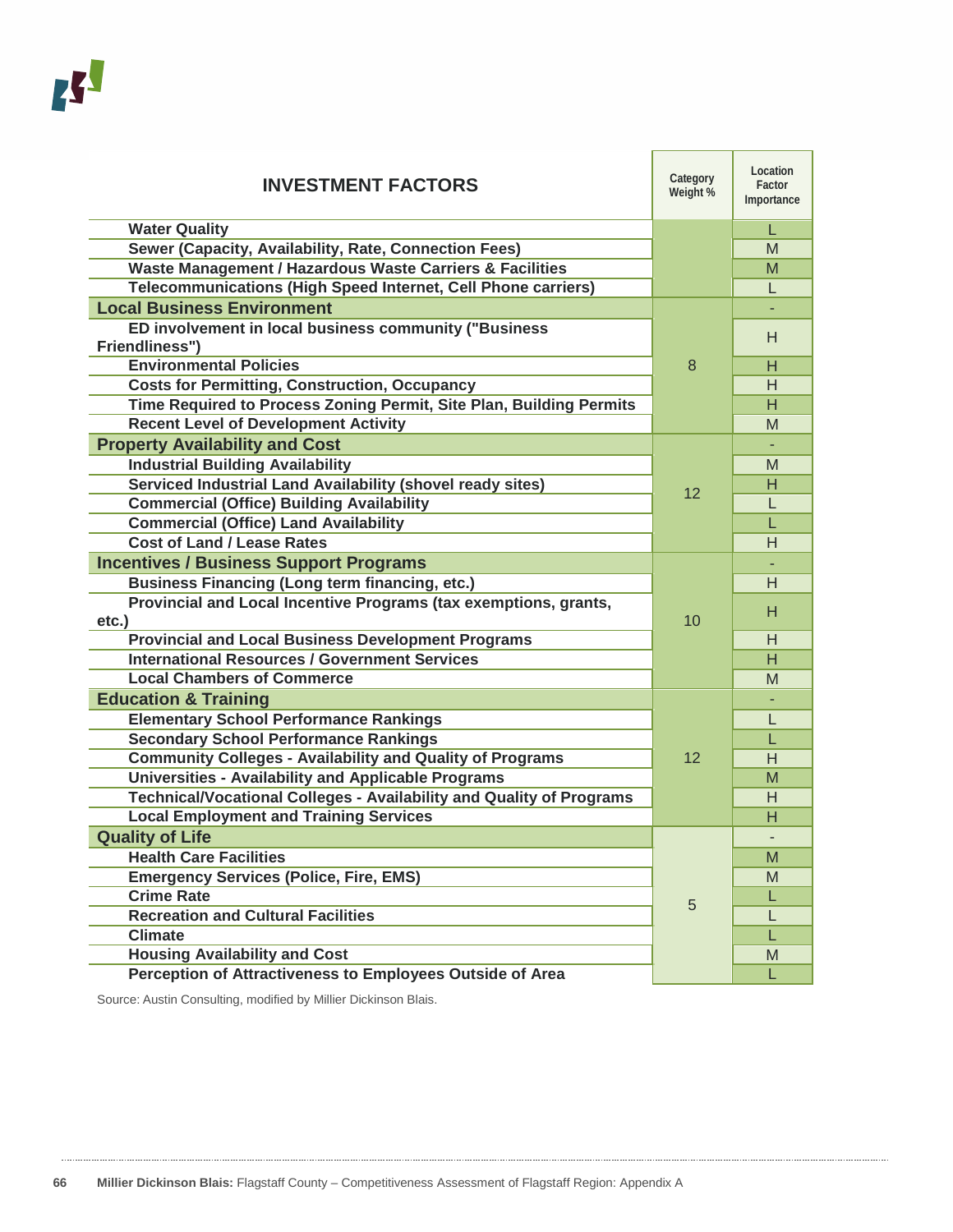| <b>Tourism and Hospitality</b>                                 |                      |                                  |
|----------------------------------------------------------------|----------------------|----------------------------------|
| <b>INVESTMENT FACTORS</b>                                      | Category<br>Weight % | Location<br>Factor<br>Importance |
| <b>Labour Force Characteristics</b>                            | 10                   |                                  |
| <b>Population (Current Counts, Future Projections)</b>         |                      | M                                |
| <b>Age Profile</b>                                             |                      | M                                |
| <b>Commuting Patterns</b>                                      |                      | L                                |
| Income (Average Income, Household Income)                      |                      | M                                |
| <b>Ethnicity Profile</b>                                       |                      | M                                |
| Size of total labour force / Participation rate                |                      | M                                |
| <b>Unemployment Rate / Employment Rate</b>                     |                      | H                                |
| <b>Availability of Skilled Workers</b>                         |                      | M                                |
| <b>Cost of Skilled Workers</b>                                 |                      | L                                |
| <b>Availability of Unskilled Workers</b>                       |                      | M                                |
| <b>Cost of Unskilled Workers</b>                               |                      | L                                |
| <b>Competition for Required Skill Sets</b>                     |                      | н                                |
| <b>Level of Education</b>                                      |                      |                                  |
| <b>Turnover / Absenteeism</b>                                  |                      | M                                |
| <b>Presence of Union (labour management relations)</b>         |                      | L                                |
| <b>Language Skills</b>                                         |                      | н                                |
| Workers compensation and employment insurance                  |                      | L                                |
| <b>Local Industry</b>                                          | 6                    |                                  |
| Largest Employers (type of company and employee counts)        |                      | L                                |
| Other local employers (type of company and employee counts)    |                      | L                                |
| <b>Locally Targeted Industries</b>                             |                      |                                  |
| Recent projects / Companies new to the area                    |                      |                                  |
| <b>Same Industry Cluster</b>                                   |                      | H                                |
| <b>Presence of Supplier/Support Businesses</b>                 |                      | M                                |
| <b>Existing Research Base</b>                                  |                      | L                                |
| Presence of military base and installations                    |                      | L                                |
| <b>Transportation / Distribution</b>                           | 13                   |                                  |
| <b>Proximity to Current and Future Customer Markets</b>        |                      | Н                                |
| <b>Proximity to Suppliers/Raw Materials</b>                    |                      | L                                |
| <b>Proximity to Highways</b>                                   |                      | Н                                |
| <b>Proximity to Airports</b>                                   |                      | H                                |
| <b>Proximity to Railways / Intermodal Facilities</b>           |                      | L                                |
| <b>Proximity to Port Facilities</b>                            |                      | L                                |
| 3rd Party Trucking Availability                                |                      | L                                |
| 3rd Party Warehousing Availability                             |                      | L                                |
| <b>Taxes</b>                                                   |                      |                                  |
| <b>Local Property Rates</b>                                    | 10                   | M                                |
| <b>Provincial Tax Rates</b>                                    |                      | L                                |
| <b>Federal Tax Rates / Corporate Tax Rate</b>                  |                      | L                                |
| <b>Utilities</b>                                               | 9                    |                                  |
| Electricity (Capacity, Availability, Rate, Reliability)        |                      | L                                |
| Natural Gas (Capacity, Availability, Rate)                     |                      | L                                |
| Water (Capacity, Availability, Rate, Connection Fees, Quality) |                      | M                                |